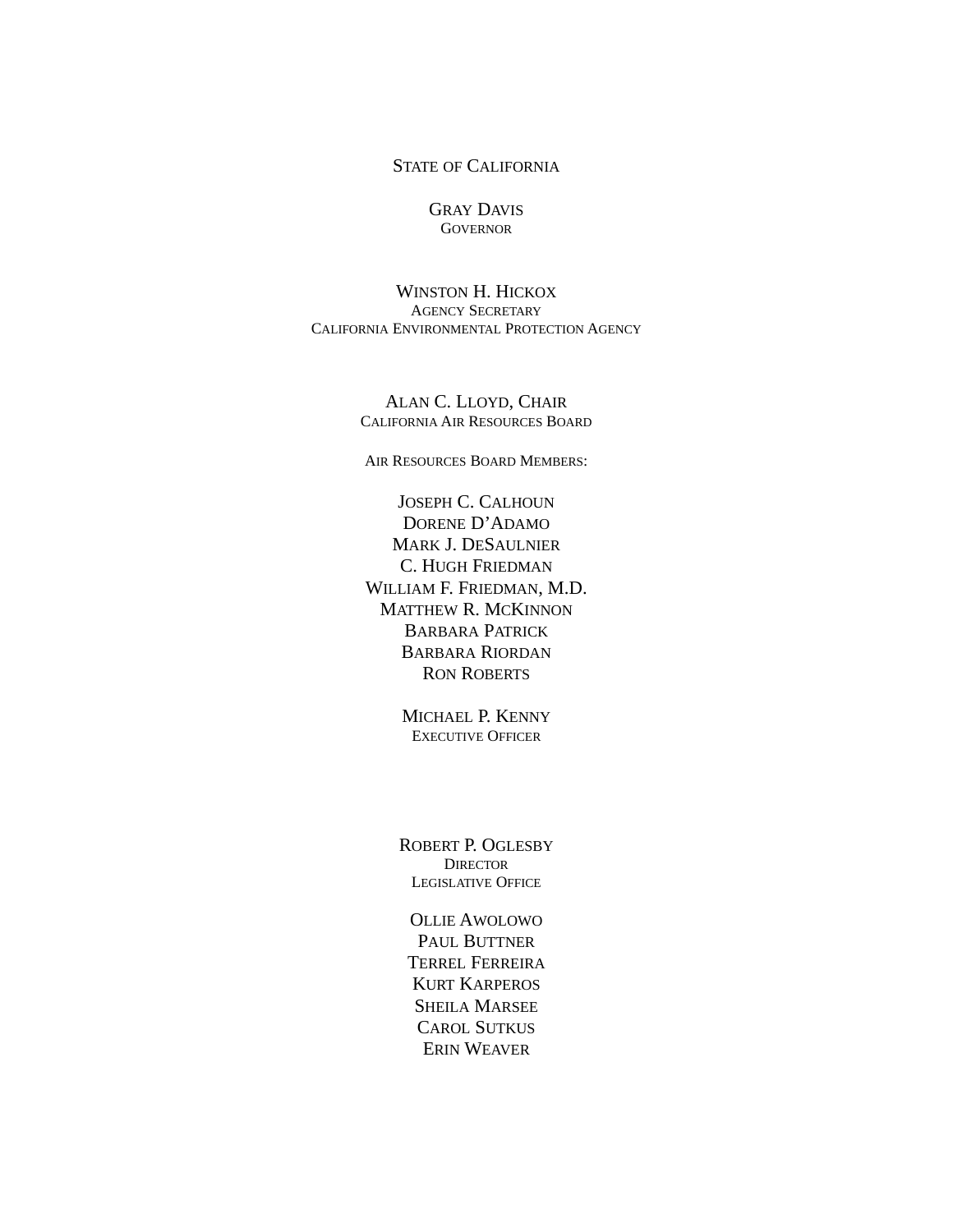# **1999 AIR QUALITY LEGISLATION ANNUAL SUMMARY**

Prepared By: California Air Resources Board Legislative Office 2020 L Street Sacramento, California 95814 (916) 322-2896

October 1999

To obtain this document in an alternative format, please contact the Air Resources Board Americans with Disabilities Act Coordinator at (916) 323-4916, TDD (916) 324-9531, or (800) 700-8326 for TDD calls from outside the Sacramento area.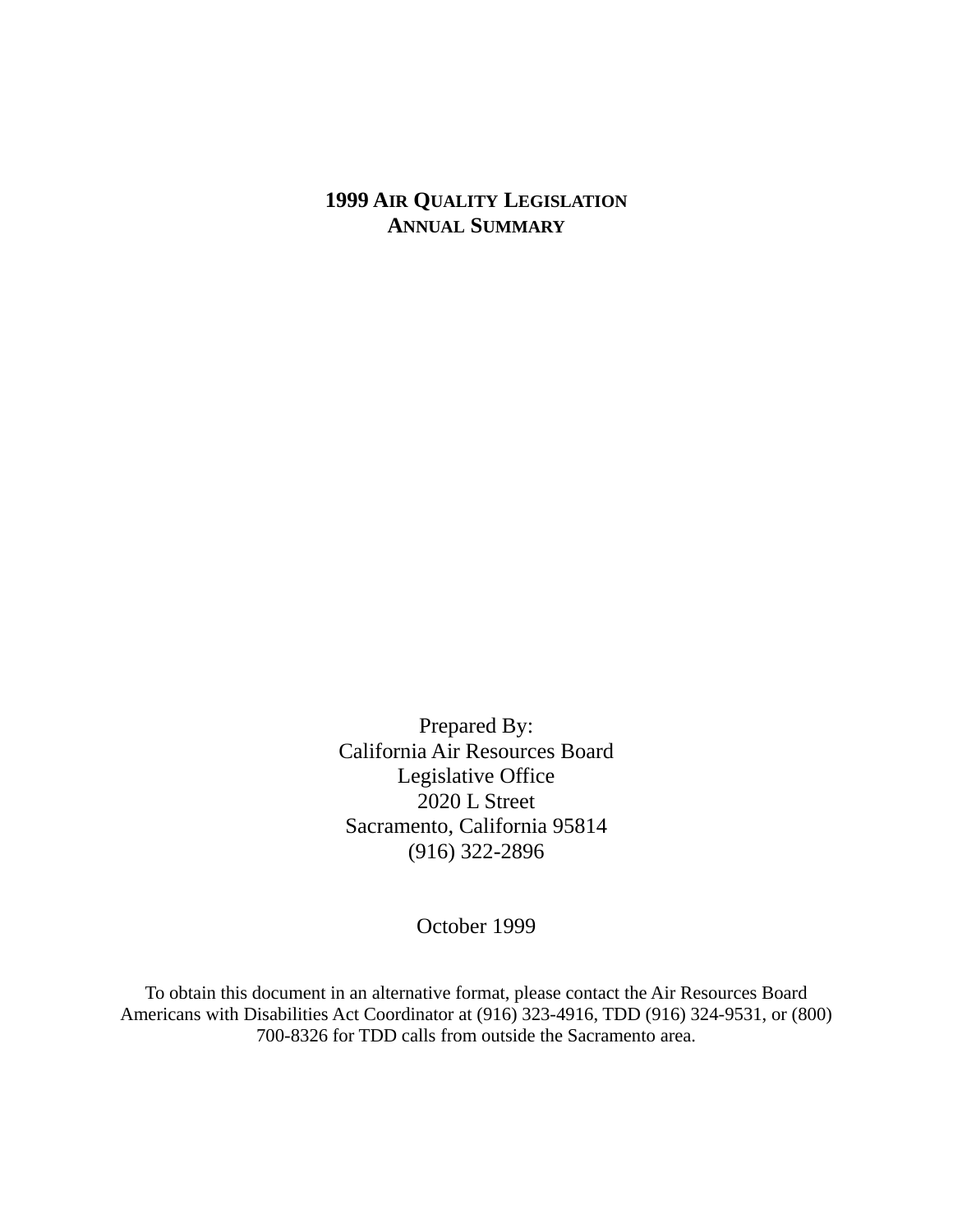# **Table of Contents**

## 1999 AIR QUALITY LEGISLATION ANNUAL SUMMARY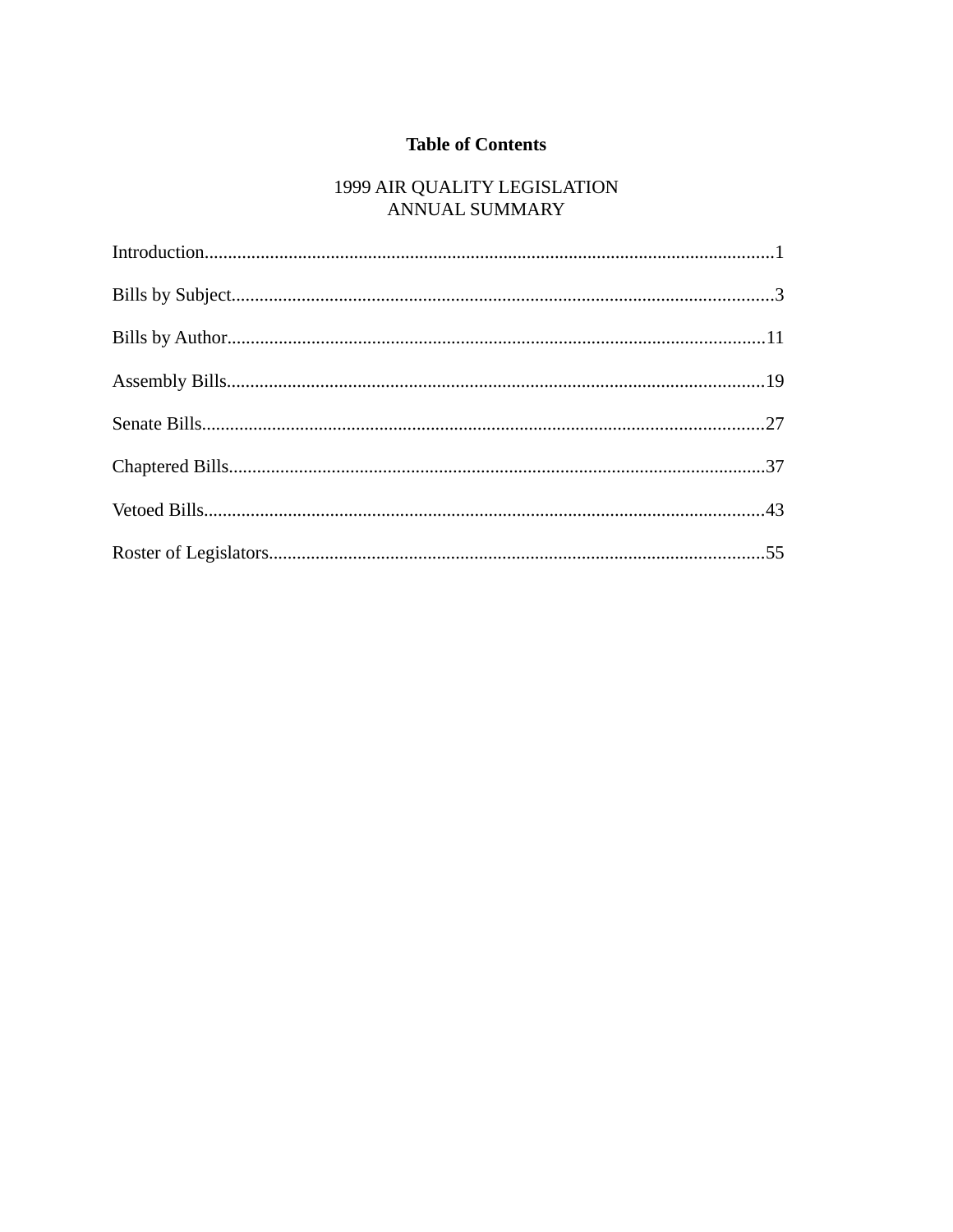#### **Introduction**

The Air Resources Board (ARB) is a department of the California Environmental Protection Agency (Cal/EPA). ARB, in partnership with local air districts, oversees all air pollution control efforts to attain and maintain health-based air quality standards in California.

The Legislative Office serves as the principal resource on air quality-related issues for Cal/EPA, the Governor's Office, and the Legislature. As the Administration's key air quality legislative staff, ARB's Legislative Office serves as the conduit for transmission of technical expertise, while at the same time providing a policy context with which to view technical issues.

This summary contains brief descriptions of the legislation tracked by ARB's Legislative Office during the first year of the 1999-2000 Legislative Session. Bills are listed in numerical order and are identified as chaptered, vetoed or 2-year (refused approval in 1999 and can continue their path in 2000). Of the more than 3,000 bills introduced in the 1999 legislative year, over 80 bills were tracked by ARB's legislative staff. These bills addressed a wide array of air quality issues including Smog Check, community health, toxics programs, particulate air pollution and many more.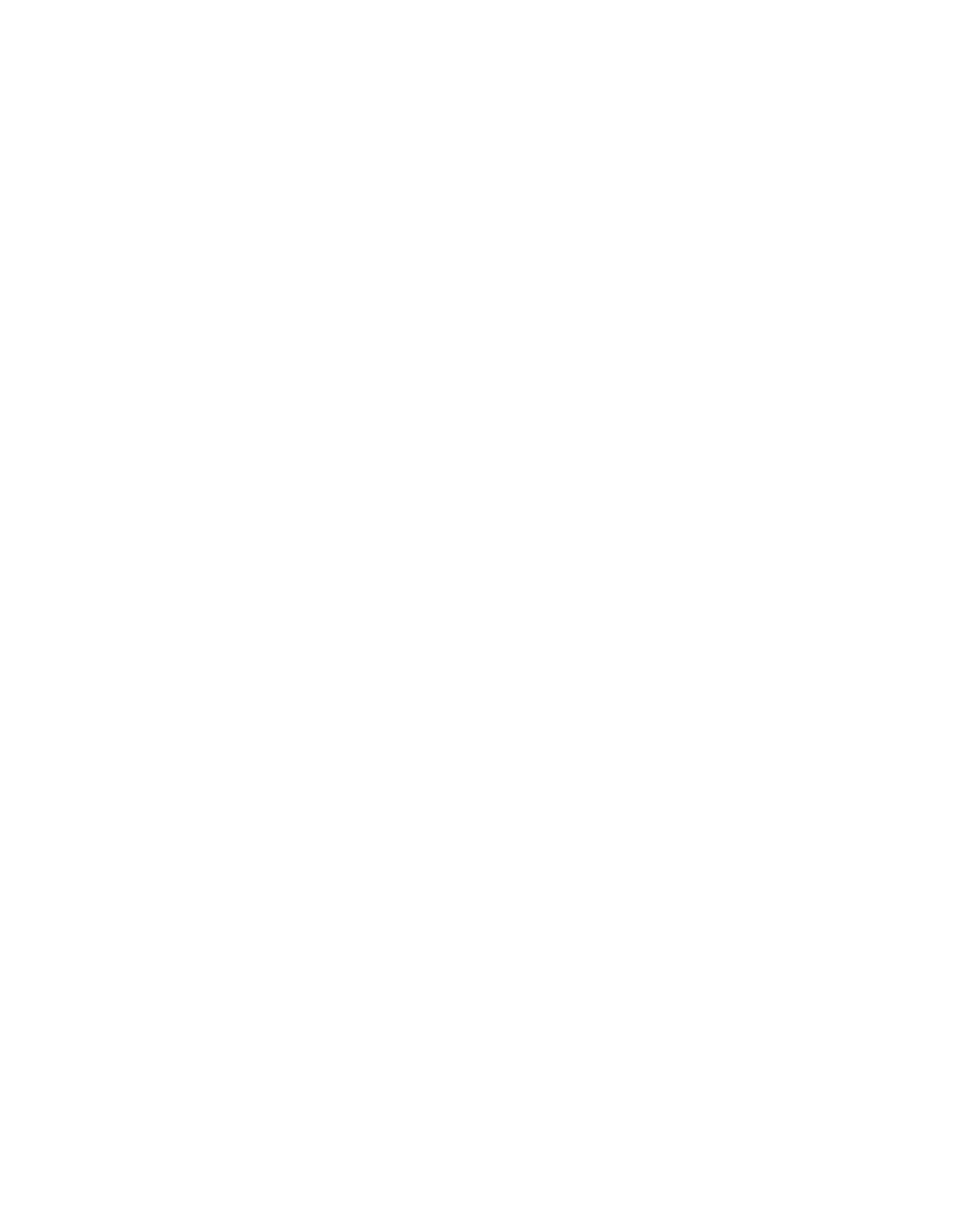# **BILLS BY SUBJECT**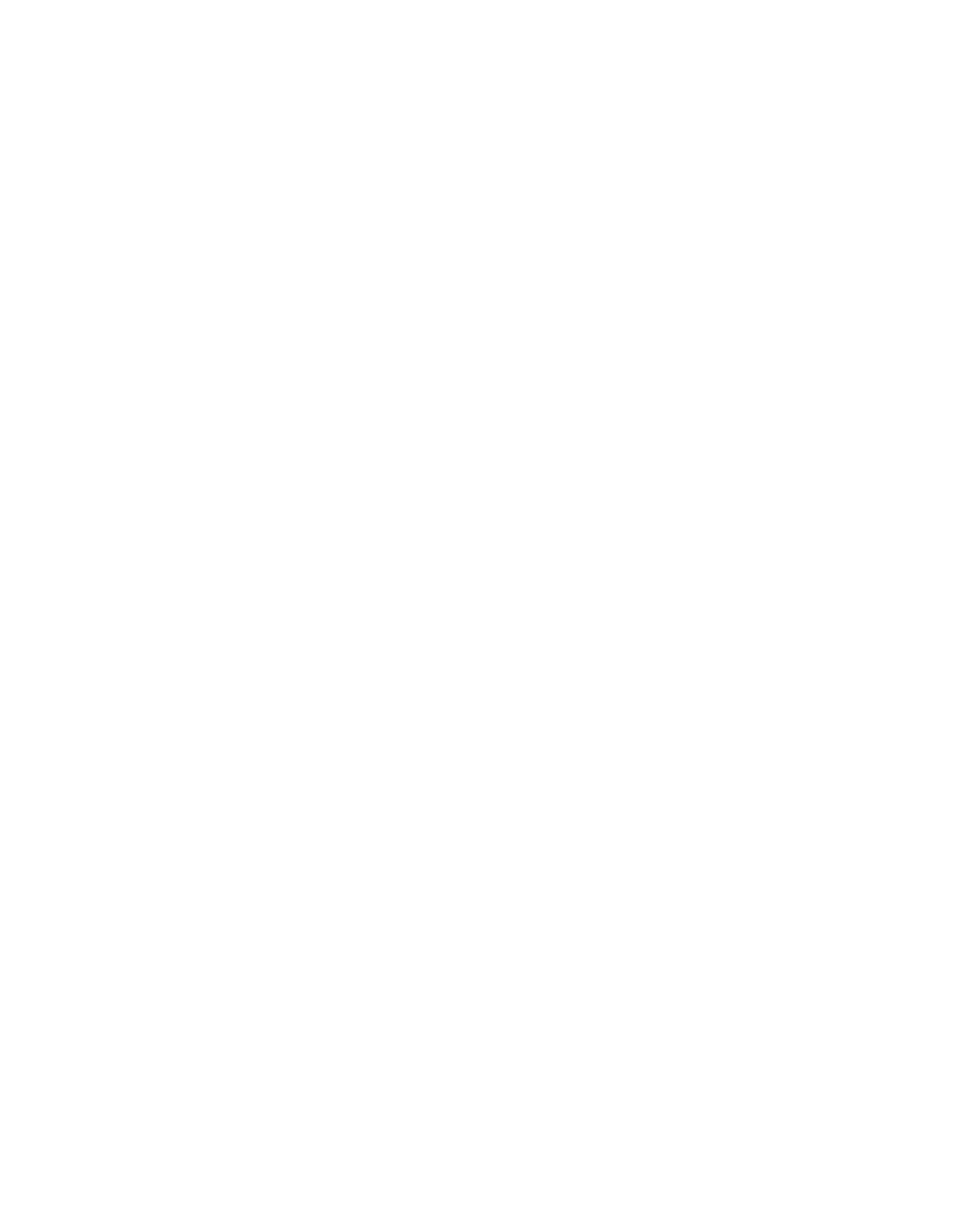#### **AIR DISTRICTS**

| AB 1376      | Longville    | <b>South Coast MSRC</b>                      | 2-year      |
|--------------|--------------|----------------------------------------------|-------------|
| AB 1401      | Longville    | <b>South Coast MSRC</b>                      | Vetoed      |
| AB 1403      | Soto         | South Coast Air District Mailing List        | Chapter 506 |
| AB 1487      | Maldonado    | <b>State Implementation Plan Revisions</b>   | Chapter 451 |
| AB 1679      | Local Gov't* | <b>South Coast Air District Permits</b>      | Chapter 643 |
| SB 25        | Escutia      | Children's Environmental Health Protection   | Chapter 731 |
| <b>SB 98</b> | Alarcon      | <b>South Coast Vehicle Registration Fees</b> | Chapter 36  |
| SB 136       | Knight       | Owens Lake Dust Mitigation                   | 2-year      |
| SB 821       | Sher         | <b>Omnibus Local Air District Provisions</b> | Vetoed      |
| SB 826       | <b>Sher</b>  | Bay Area Vehicle Registration Fee Revenues   | Chapter 204 |
| SB 1167      | Knight       | Air Resources Board Membership               | 2-year      |
| SB 1195      | Hayden       | PM2.5 in the South Coast Air District        | Chapter 477 |
| SB 1300      | Sher         | Air Toxics "Hot Spots" Fees                  | 2-year      |

#### **BUDGET/FEES/FUNDING**

| AB 1103 | Lempert     | Air Quality Fee Extension                  | Chapter 66  |
|---------|-------------|--------------------------------------------|-------------|
| AB 1560 | Aanestad    | Smog Impact Fee                            | 2-year      |
| SB 98   | Alarcon     | South Coast Vehicle Registration Fees      | Chapter 36  |
| SB 230  | Johannessen | Smog Impact Fee                            | 2-year      |
| SB 736  | Sher        | <b>ARB Budget Trailer Bill</b>             | 2-year      |
| SB 826  | Sher        | Bay Area Vehicle Registration Fee Revenues | Chapter 204 |
| SB 1186 | Ortiz       | <b>Rice Straw Burning Alternatives</b>     | Chapter 640 |
| SB 1300 | <b>Sher</b> | Air Toxics "Hot Spots" Fees                | 2-year      |

### **COMMUNITY/CHILDREN'S HEALTH**

| AB 1207 | Shelley      | Healthy Schools Act of 1999                | Vetoed      |
|---------|--------------|--------------------------------------------|-------------|
| AB 1680 | E.S./Toxics* | <b>Environmental Health Policy</b>         | 2-year      |
| SB 25   | Escutia      | Children's Environmental Health Protection | Chapter 731 |
| SB 89   | Escutia      | <b>Environmental Justice</b>               | 2-year      |
| SB 115  | <b>Solis</b> | <b>Environmental Justice</b>               | Chapter 690 |
| SB 993  | Hayden       | <b>School Toxic Exposure Standards</b>     | Vetoed      |
| SB 1020 | Figueroa     | <b>Toxic Exposure Regulations</b>          | 2-year      |
|         |              |                                            |             |

## **COMPLIANCE** (see **ENFORCEMENT**)

**DIESEL** (see **FUELS**)

## **ENFORCEMENT**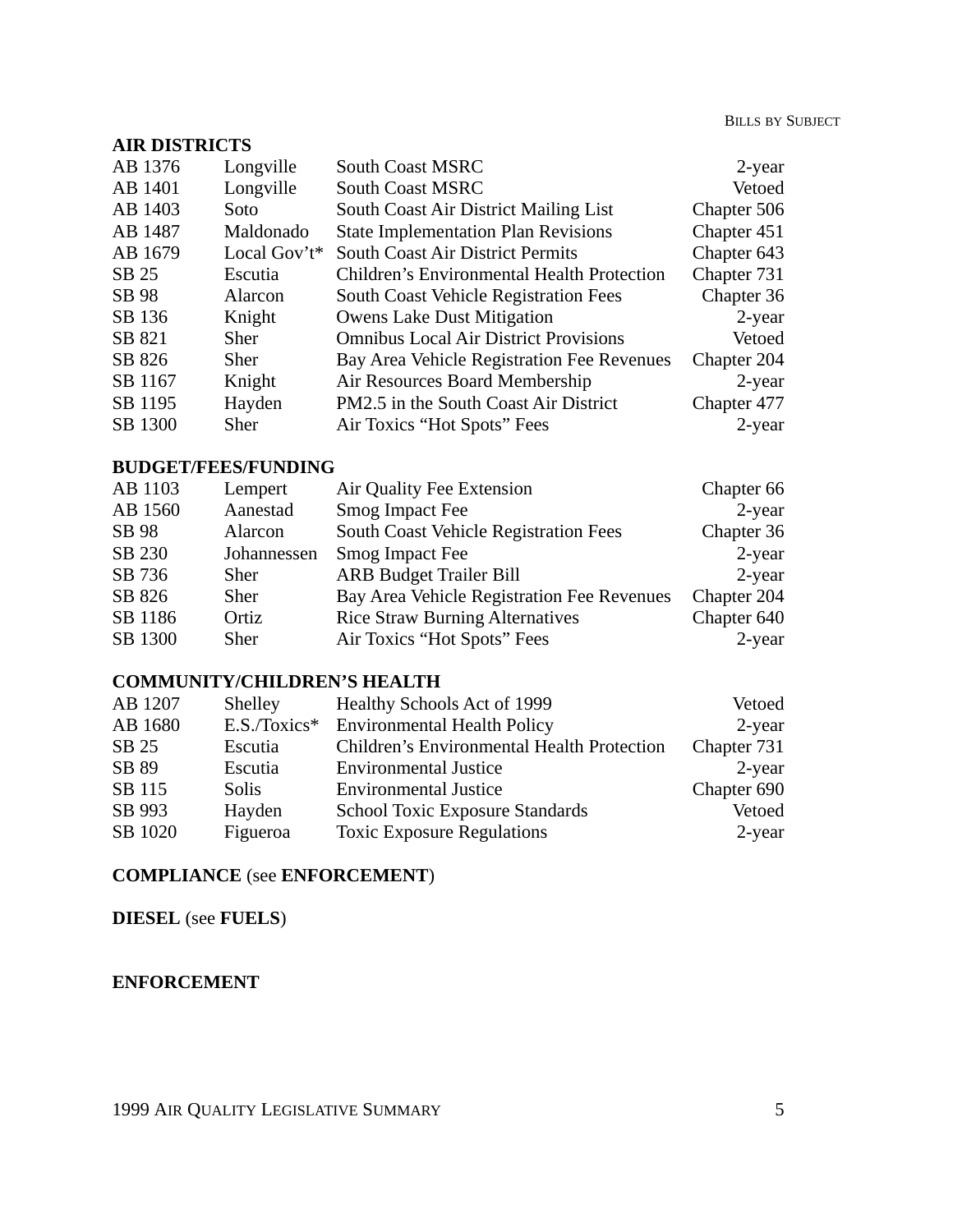#### BILLS BY SUBJECT

| AB 1058 | Olberg        | Airport Support Vehicles - Fuel Violations  | Vetoed      |
|---------|---------------|---------------------------------------------|-------------|
| AB 1102 | Jackson       | Cal/EPA Cross-Media Enforcement Unit        | Chapter 65  |
| AB 1164 | Aanestad      | Vapor Recovery Control Systems              | Chapter 501 |
| SB 1150 | Perata        | Penalties for Stationary Source Violations  | 2-year      |
| SB 1214 | <b>Brulte</b> | <b>Gasoline Cargo Tank Truck Violations</b> | 2-year      |

## **ENVIRONMENTAL JUSTICE** (see **COMMUNITY/CHILDREN'S HEALTH**)

# **FEES** (see **BUDGET/FEES/FUNDING**)

## **FUELS**

| <b>Diesel</b>           |               |                                                    |                              |
|-------------------------|---------------|----------------------------------------------------|------------------------------|
| AB 1058                 | Olberg        | Airport Support Vehicles - Fuel Violations         | Vetoed                       |
| <b>AJR 34</b>           | Wesson        | <b>Federal Diesel Fuel Standards</b>               | 2-year                       |
| SB 448                  |               | Ortiz/Polanco Tax Exemption for Experimental Fuels | 2-year                       |
| Gasoline                |               |                                                    |                              |
| <b>ACR 48</b>           | <b>Battin</b> | <b>Reports on Reformulated Gasoline</b>            | 2-year                       |
| <b>SB 98</b>            | Alarcon       | <b>South Coast Vehicle Registration Fees</b>       | Chapter 36                   |
| SB 529                  | <b>Bowen</b>  | <b>Environmental Review of Fuel Regulations</b>    | Chapter 813                  |
| SB 1131                 | <b>Burton</b> | <b>Investigation of Fuel Industry Practices</b>    | Chapter 956                  |
| <b>SJR 15</b>           | <b>Sher</b>   | <b>Federal Oxygenate Requirements</b>              | <b>Resolution Chapter 95</b> |
| <b>MTRE</b>             |               |                                                    |                              |
| AB 1293                 | Mazzoni       | <b>Education Program for the Boating Public</b>    | Vetoed                       |
| AB 1496                 | Granlund      | <b>Quarterly CEC MTBE Reports</b>                  | 2-year                       |
| SB 192                  | Perata        | <b>MTBE Ban and Tracking</b>                       | 2-year                       |
| SB 201                  | Mountjoy      | <b>MTBE Ban</b>                                    | 2-year                       |
| SB 272                  | Leslie        | <b>MTBE Ban</b>                                    | 2-year                       |
| <b>SB 989</b>           | Sher          | <b>MTBE Fuel Regulations</b>                       | Chapter 812                  |
| SB 1001                 | <b>Burton</b> | Reports on MTBE Levels in Gasoline                 | Chapter 814                  |
| SB 1269                 | Alpert        | Vehicular Diesel Exhaust Exposure                  | Chapter 599                  |
| SR 20                   | Mountjoy      | <b>MTBE Remediation</b>                            | Adopted                      |
| <b>Vapor Recovery</b>   |               |                                                    |                              |
| AB 1164                 | Aanestad      | Vapor Recovery Control Systems                     | Chapter 501                  |
| SB 821                  | Sher          | <b>Omnibus Local Air District Provisions</b>       | Vetoed                       |
| SB 1214                 | <b>Brulte</b> | <b>Gasoline Cargo Tank Truck Violations</b>        | 2-year                       |
|                         |               |                                                    |                              |
| <b>GREENHOUSE GASES</b> |               |                                                    |                              |
| SB 1253                 | <b>Sher</b>   | Greenhouse Gas Emissions Inventory                 | Vetoed                       |

### **HEAVY-DUTY DIESEL** (see **MOTOR VEHICLES**)

| <b>INDOOR AIR QUALITY</b> |                                    |                               |        |     |  |
|---------------------------|------------------------------------|-------------------------------|--------|-----|--|
| AB 1207                   | Shelley                            | Healthy Schools Act of 1999   | Vetoed |     |  |
| SB 280                    | Bowen                              | <b>Green Public Buildings</b> | 2-year |     |  |
| 6                         |                                    |                               | 1999   | Air |  |
|                           | <b>QUALITY LEGISLATIVE SUMMARY</b> |                               |        |     |  |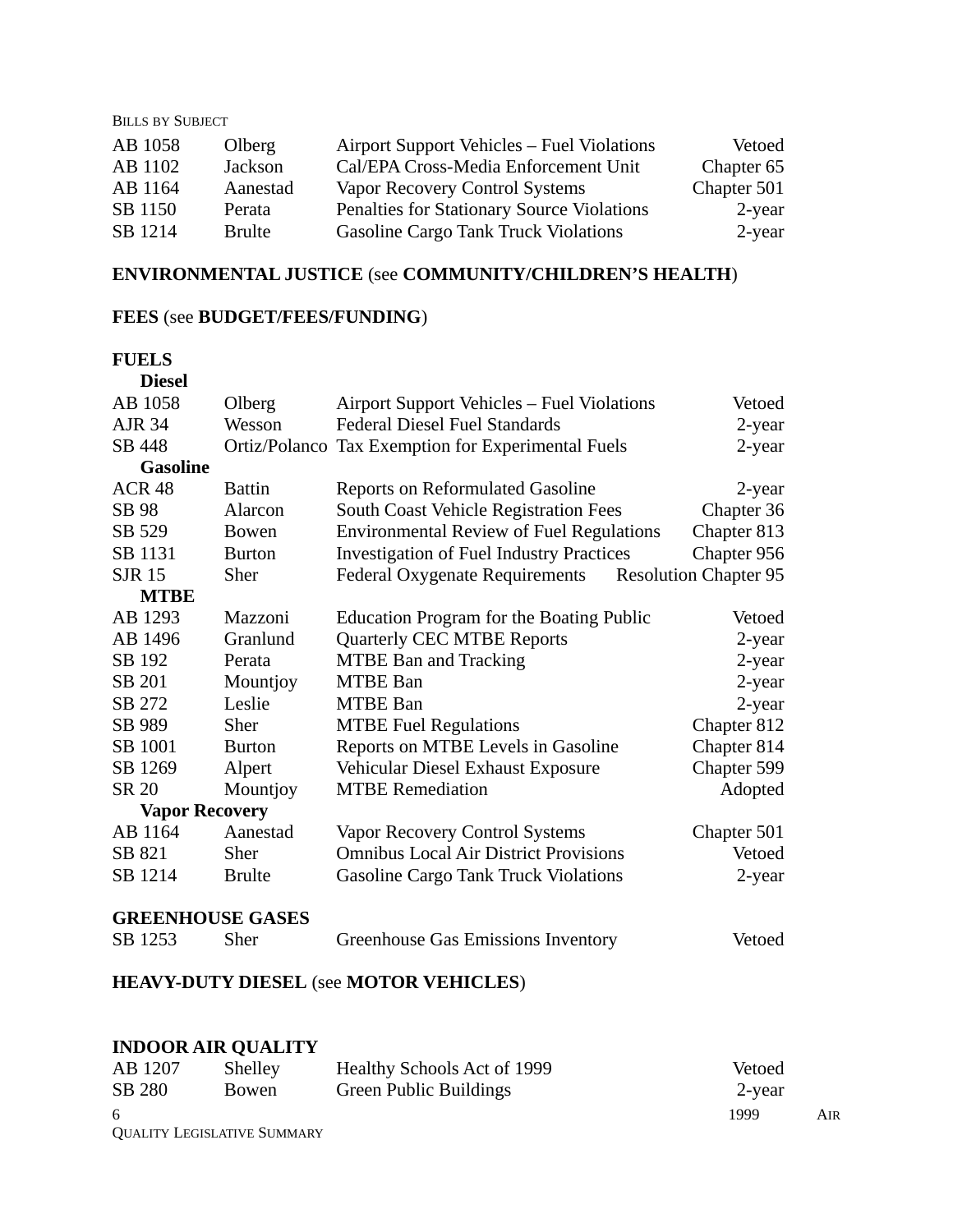#### **LEAF BLOWERS**

| AB 1544       | Granlund      | <b>Oversight of Leaf Blower Regulations</b> | 2-year                       |
|---------------|---------------|---------------------------------------------|------------------------------|
| AB 1609       | Cardenas      | <b>Leaf Blower Noise Limitations</b>        | 2-year                       |
| SB 1267       | Polanco       | Leaf Blower Noise and Emission Standards    | 2-year                       |
| <b>SCR 19</b> | <b>Burton</b> | <b>Gasoline Powered Leaf Blowers</b>        | <b>Resolution Chapter 35</b> |

#### **LOW-EMISSION VEHICLES** (see **MOTOR VEHICLES**)

#### **MEDICAL WASTE INCINERATION** (see **TOXICS PROGRAMS**)

# **MOTOR VEHICLES**

|       |                   | <b>Heavy Duty Vehicles</b> |                                                |             |
|-------|-------------------|----------------------------|------------------------------------------------|-------------|
|       | AB 1571           | Villaraigosa               | Carl Moyer Program                             | Chapter 923 |
|       | SB 906            | <b>Murray</b>              | Heavy-duty Diesel Inspection Program           | 2-year      |
|       | SB 1102           | Murray                     | Motor Vehicle Exhaust Regulation               | 2-year      |
|       |                   |                            | <b>Low-emission and Zero-emission Vehicles</b> |             |
| AB 71 |                   | Cunneen                    | Clean Vehicles in HOV Lanes                    | Chapter 330 |
|       | SB 1298           | $E, U \& C^*$              | <b>Petroleum Violation Escrow Account</b>      | 2-year      |
|       | <b>Smog Check</b> |                            |                                                |             |
| AB 57 |                   | Cardoza                    | Enhanced Smog Check in the Bay Area            | 2-year      |
|       | AB 129            | Oller                      | <b>MTBE Ban</b>                                | 2-year      |
|       | AB 158            | Oller                      | Repeal of Enhanced Smog Check                  | 2-year      |
|       | AB 567            | <b>Baugh</b>               | Low Mileage Vehicle Smog Check Exemption       | 2-year      |
|       | AB 624            | Olberg                     | <b>Smog Check Certificates</b>                 | 2-year      |
|       | AB 1105           | Jackson                    | Motor Vehicle Inspection and Maintenance       | Chapter 67  |
|       | AB 1175           | Frusetta                   | <b>Enhanced Smog Check Repeal</b>              | 2-year      |
|       | SB 212            | Costa                      | San Francisco Bay Area Enhanced Smog Check     | 2-year      |
|       | SB 285            | Mountjoy                   | <b>Smog Check Exemption</b>                    | 2-year      |
|       | SB 296            | Mountjoy                   | <b>Smog Check Exemption</b>                    | 2-year      |
|       | SB 1056           | Johannessen                | <b>Vehicle Pollution Control Devices</b>       | Chapter 209 |
|       | SB 1058           | Johannessen                | <b>Smog Check Visual and Functional Checks</b> | 2-year      |
|       | SB 1146           | <b>Burton</b>              | Vehicle Repair Information                     | 2-year      |
|       | SB 1175           | Polanco                    | <b>Smog Check Gold Shield Stations</b>         | 2-year      |
|       | SB 1288           | Murray                     | <b>Used Car Dealers' Smog Certificates</b>     | Chapter 355 |
|       | SB 1301           | Kelley                     | <b>Remote Sensing of Vehicle Emissions</b>     | Chapter 273 |

#### **MOTOR VEHICLE REGISTRATION FEES** (see **BUDGET/FEES/FUNDING**)

#### **MTBE** (see **FUELS**)

#### **PARTICULATE MATTER**

| SB 136 | Knight | Owens Lake Dust Mitigation          | 2-year |
|--------|--------|-------------------------------------|--------|
| SB 823 | Sher   | Particulate Matter Research Program | 2-year |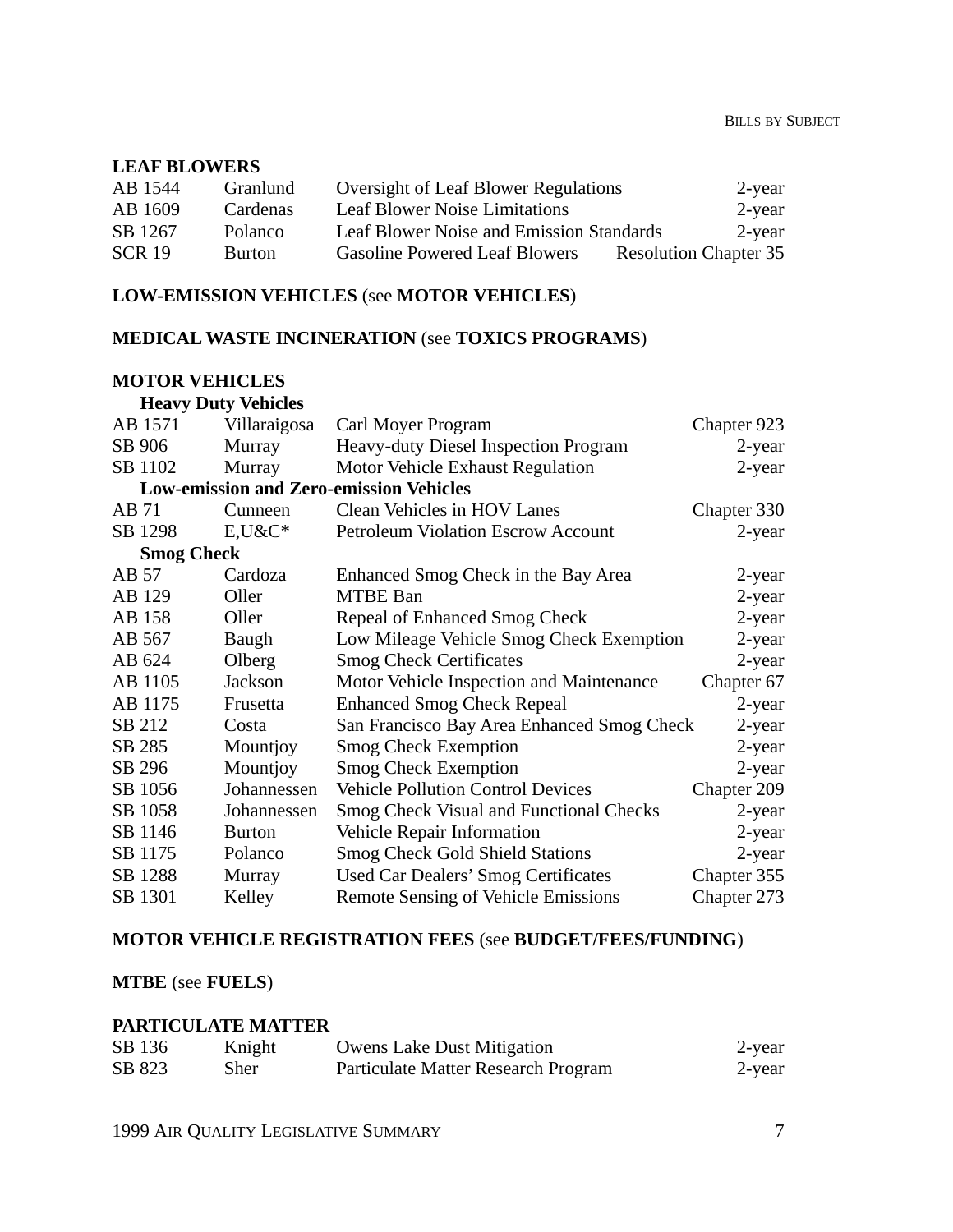BILLS BY SUBJECT

| SB 1195 | Hayden | PM2.5 in the South Coast Air District | Chapter 477 |
|---------|--------|---------------------------------------|-------------|
| SB 1269 | Alpert | Vehicular Diesel Exhaust Exposure     | Chapter 599 |

#### **PENALTIES** (see **ENFORCEMENT**)

#### **PERMITS** (see **STATIONARY SOURCE/PERMITS/FEES**)

#### **REFORMULATED FUELS** (see **FUELS**)

#### **RESEARCH** (see **COMMUNITY/CHILDREN'S HEALTH** and **PARTICULATE MATTER**)

#### **SMOG IMPACT FEE** (see **BUDGET/FEES/FUNDING**)

#### **STATIONARY SOURCE/PERMITS/FEES**

| AB 1679 |        | Local Gov't* South Coast Air District Permits | Chapter 643 |
|---------|--------|-----------------------------------------------|-------------|
| SB 110  | Peace  | <b>Power Facility Site Certification</b>      | Chapter 581 |
| SB 655  | Peace  | Alternative Energy System Grant Program       | Vetoed      |
| SB 821  | Sher   | <b>Omnibus Local Air District Provisions</b>  | Vetoed      |
| SB 1083 | Knight | <b>Commercial Space Programs</b>              | 2-year      |

#### **TOXICS PROGRAMS**

| AB 1207      | Shelley     | Healthy Schools Act of 1999                | Vetoed      |
|--------------|-------------|--------------------------------------------|-------------|
| AB 1450      | Calderon    | Composting                                 | 2-year      |
| AB 1681      | <b>Bock</b> | <b>Medical Waste Incineration</b>          | 2-year      |
| <b>HR 27</b> | <b>Bock</b> | San Francisco Bay Area Dioxin Pollution    | Adopted     |
| SB 25        | Escutia     | Children's Environmental Health Protection | Chapter 731 |
| SB 993       | Hayden      | <b>School Toxic Exposure Standards</b>     | Vetoed      |
| SB 1020      | Figueroa    | <b>Toxic Exposure Regulations</b>          | 2-year      |
| SB 1269      | Alpert      | Vehicular Diesel Exhaust Exposure          | Chapter 599 |
| SB 1300      | <b>Sher</b> | Air Toxics "Hot Spots" Fees                | 2-year      |
|              |             |                                            |             |

#### **TRANSPORT** (see **MOTOR VEHICLES--Smog Check**)

#### **TRANSPORTATION PLANNING**

| SB 428           | Bay Area High Speed Water Transit<br>Perata |                                            | Chapter 1011 |
|------------------|---------------------------------------------|--------------------------------------------|--------------|
| SB 826           | Sher                                        | Bay Area Vehicle Registration Fee Revenues | Chapter 204  |
| <b>HOV Lanes</b> |                                             |                                            |              |
| AB 44            | <b>McClintock</b>                           | <b>Elimination of HOV Lanes</b>            | 2-year       |
| AB 71            | Cunneen                                     | Clean Vehicles in HOV Lanes                | Chapter 330  |
| SB 14            | Rainey                                      | <b>Study of HOV Lanes</b>                  | 2-year       |
| SB 63            | <b>Solis</b>                                | San Bernardino Freeway HOV Lanes           | Chapter 168  |

#### **ZERO-EMISSION VEHICLES** (see **MOTOR VEHICLES**)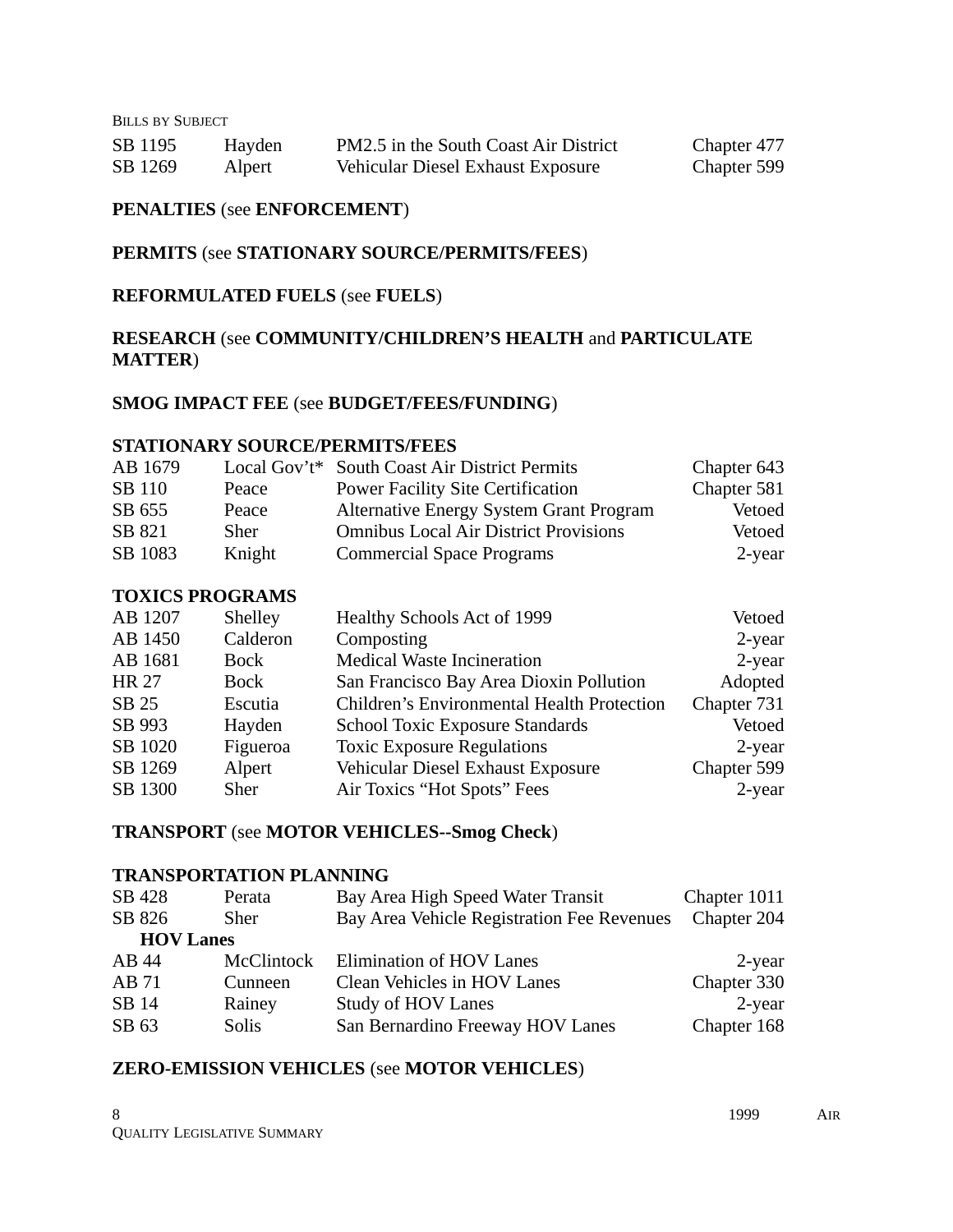### **MISCELLANEOUS**

| AB 18   |         | Villaraigosa Parks & Coastal Protection Bond | Chapter 461 |
|---------|---------|----------------------------------------------|-------------|
| AB 833  | Battin  | Cal/EPA Sunset Review                        | 2-year      |
| AB 1234 | Shelley | <b>Internet Notification of Meetings</b>     | Chapter 393 |

**\* Denotes a committee of the Legislature**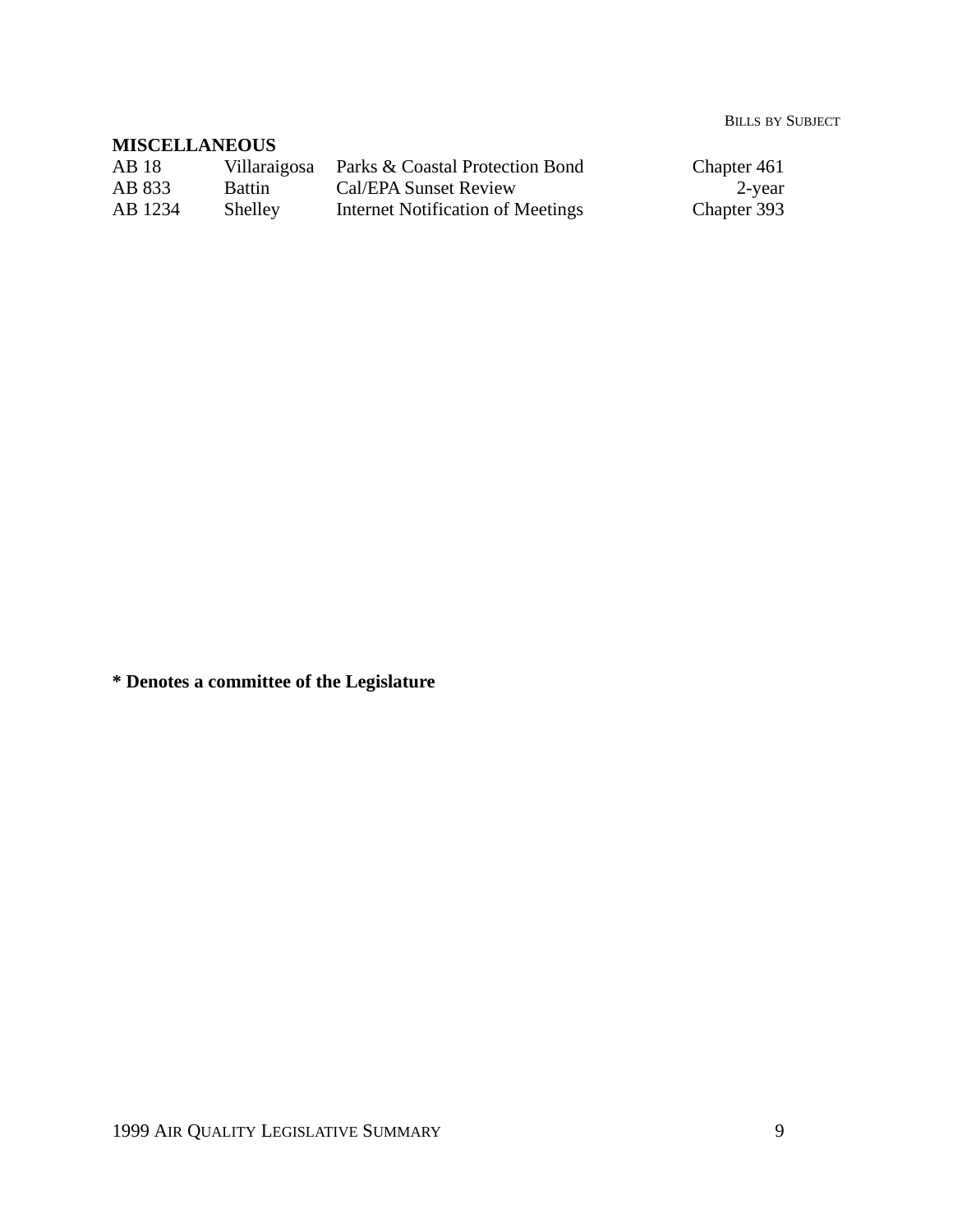BILLS BY SUBJECT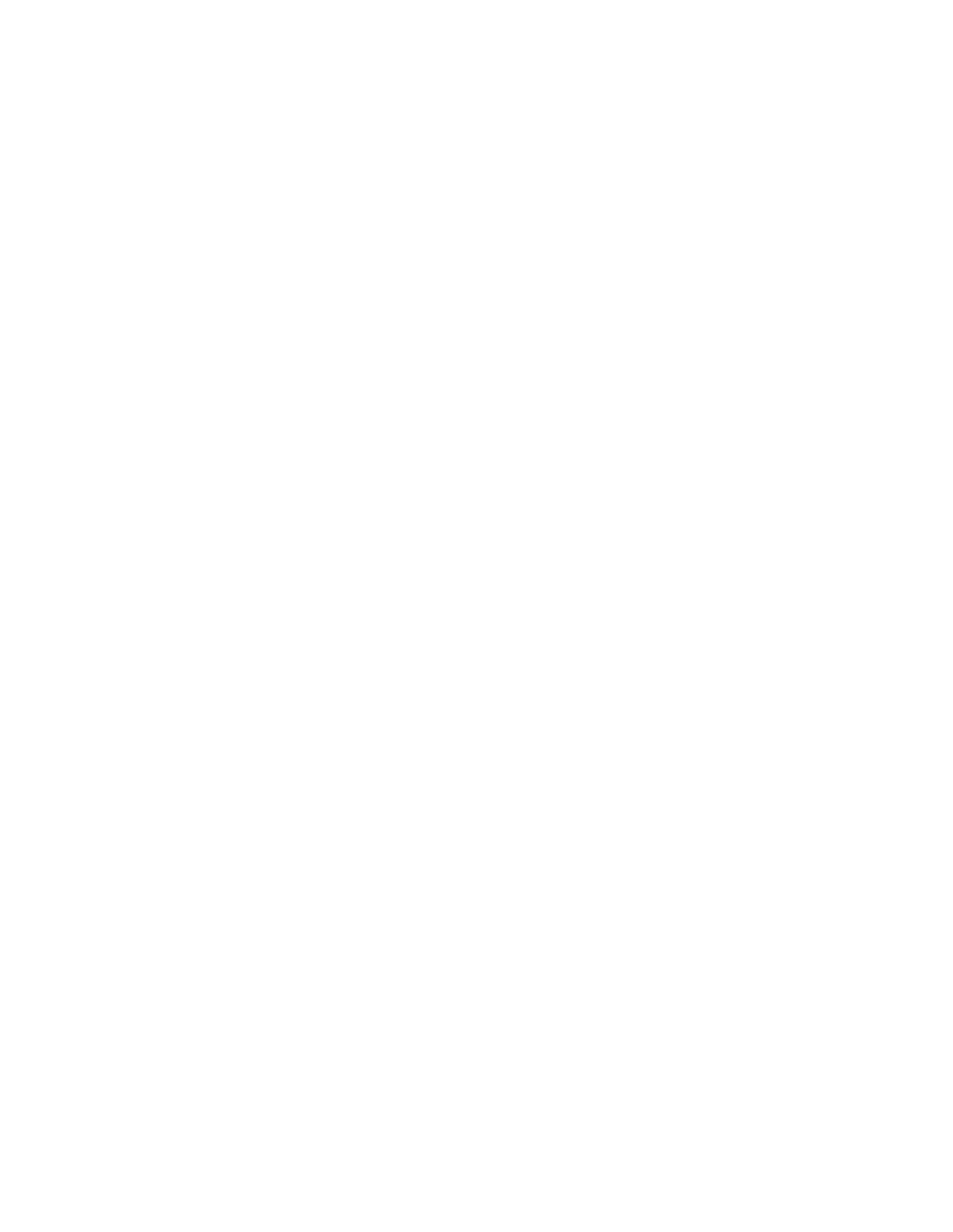# **Assembly**

| <b>AANESTAD</b><br>AB 1164<br>AB 1560        | Aanestad<br>Vapor Recovery Control Systems<br>Aanestad<br>Smog Impact Fee |                                                                                        | Chapter 501<br>2-year |
|----------------------------------------------|---------------------------------------------------------------------------|----------------------------------------------------------------------------------------|-----------------------|
| <b>BATTIN</b><br>AB 833<br>ACR <sub>48</sub> | <b>Battin</b><br><b>Battin</b>                                            | <b>Cal/EPA Sunset Review</b><br><b>Reports on Reformulated Gasoline</b>                | 2-year<br>2-year      |
| <b>BAUGH</b><br>AB 624                       | Olberg                                                                    | <b>Smog Check Certificates</b>                                                         | 2-year                |
| <b>BOCK</b><br>AB 1681<br>HR 27              | <b>Bock</b><br><b>Bock</b>                                                | <b>Medical Waste Incineration</b><br>San Francisco Bay Area Dioxin Pollution           | 2-year<br>Adopted     |
| <b>CALDERON</b><br>AB 1450                   | Calderon                                                                  | Composting                                                                             | 2-year                |
| <b>CARDENAS</b><br>AB 1609                   | Cardenas                                                                  | <b>Leaf Blower Noise Limitations</b>                                                   | 2-year                |
| <b>CARDOZA</b><br>AB 57                      | Cardoza                                                                   | Enhanced Smog Check in the Bay Area                                                    | 2-year                |
| <b>CUNNEEN</b><br>AB 71                      | Cunneen<br>Chapter 330                                                    | Clean Vehicles in HOV Lanes                                                            |                       |
| AB 1680                                      | E.S./Toxics                                                               | <b>ENVIRONMENTAL SAFETY AND TOXICS COMMITTEE</b><br><b>Environmental Health Policy</b> | 2-year                |
| <b>FRUSETTA</b><br>AB 1175                   | Frusetta                                                                  | <b>Enhanced Smog Check Repeal</b>                                                      | 2-year                |
| <b>GRANLUND</b><br>AB 1496<br>AB 1544        | Granlund<br>Granlund                                                      | <b>Quarterly CEC MTBE Reports</b><br><b>Oversight of Leaf Blower Regulations</b>       | 2-year<br>2-year      |
| <b>JACKSON</b><br>AB 1102<br>AB 1105         | Jackson<br>Jackson<br>Chapter 67                                          | Cal/EPA Cross-Media Enforcement Unit<br>Motor Vehicle Inspection and Maintenance       | Chapter 65            |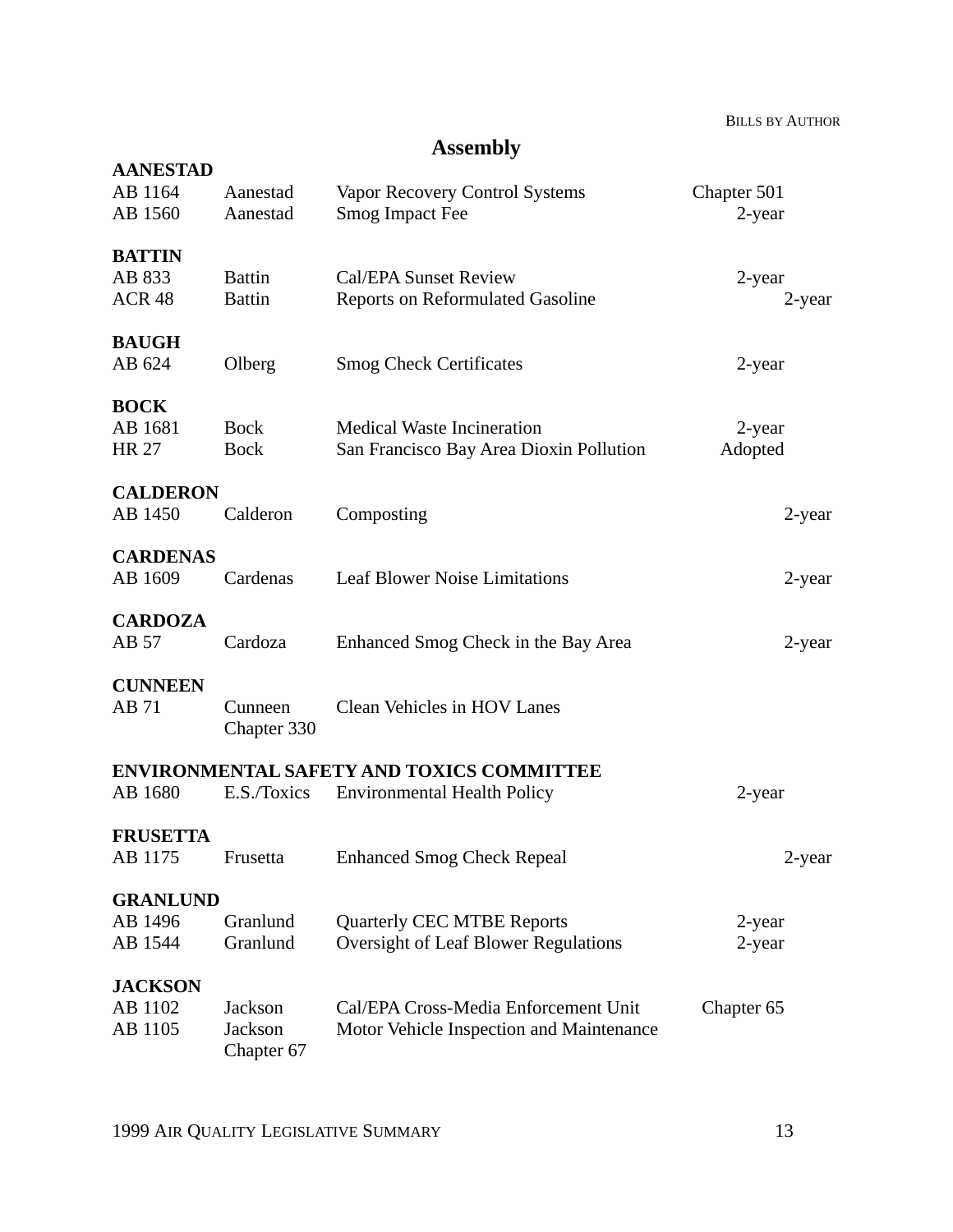| <b>BILLS BY AUTHOR</b> |                          |                                                 |             |
|------------------------|--------------------------|-------------------------------------------------|-------------|
| <b>LEMPERT</b>         |                          |                                                 |             |
| AB 1103                | Lempert                  | Air Quality Fee Extension                       | Chapter 66  |
|                        |                          | <b>LOCAL GOVERNMENT COMMITTEE</b>               |             |
| AB 1679                |                          | Local Gov't South Coast Air District Permits    | Chapter 643 |
| <b>LONGVILLE</b>       |                          |                                                 |             |
| AB 1376                | Longville                | <b>South Coast MSRC</b>                         | 2-year      |
| AB 1401                | Longville                | <b>South Coast MSRC</b>                         | Vetoed      |
| <b>MALDONADO</b>       |                          |                                                 |             |
| AB 1487                | Maldonado<br>Chapter 451 | <b>State Implementation Plan Revisions</b>      |             |
| <b>MAZZONI</b>         |                          |                                                 |             |
| AB 1293                | Mazzoni                  | <b>Education Program for the Boating Public</b> | Vetoed      |
| <b>OLBERG</b>          |                          |                                                 |             |
| AB 624                 | Olberg                   | <b>Smog Check Certificates</b>                  | 2-year      |
| AB 1058                | Olberg                   | Airport Support Vehicles - Fuel Violations      | Vetoed      |
| <b>OLLER</b>           |                          |                                                 |             |
| AB 129                 | Oller                    | <b>MTBE Ban</b>                                 | 2-year      |
| AB 158                 | Oller                    | Repeal of Enhanced Smog Check                   | 2-year      |
| <b>MCCLINTOCK</b>      |                          |                                                 |             |
| AB 44                  | McClintock               | <b>Elimination of HOV Lanes</b>                 | 2-year      |
| <b>SHELLEY</b>         |                          |                                                 |             |
| AB 1207                | Shelley                  | Healthy Schools Act of 1999                     | Vetoed      |
| AB 1234                | Shelley                  | <b>Internet Notification of Meetings</b>        | Chapter 393 |
| <b>SOTO</b>            |                          |                                                 |             |
| AB 1403                | Soto                     | South Coast Air District Mailing List           | Chapter 506 |
| VILLARAIGOSA           |                          |                                                 |             |
| AB 18                  | Villaraigosa             | Parks & Coastal Protection Bond                 | Chapter 461 |
| AB 1571                | Villaraigosa             | Carl Moyer Program                              | Chapter 923 |
| <b>WESSON</b>          |                          |                                                 |             |
| <b>AJR 34</b>          | Wesson                   | <b>Federal Diesel Fuel Standards</b>            | 2-year      |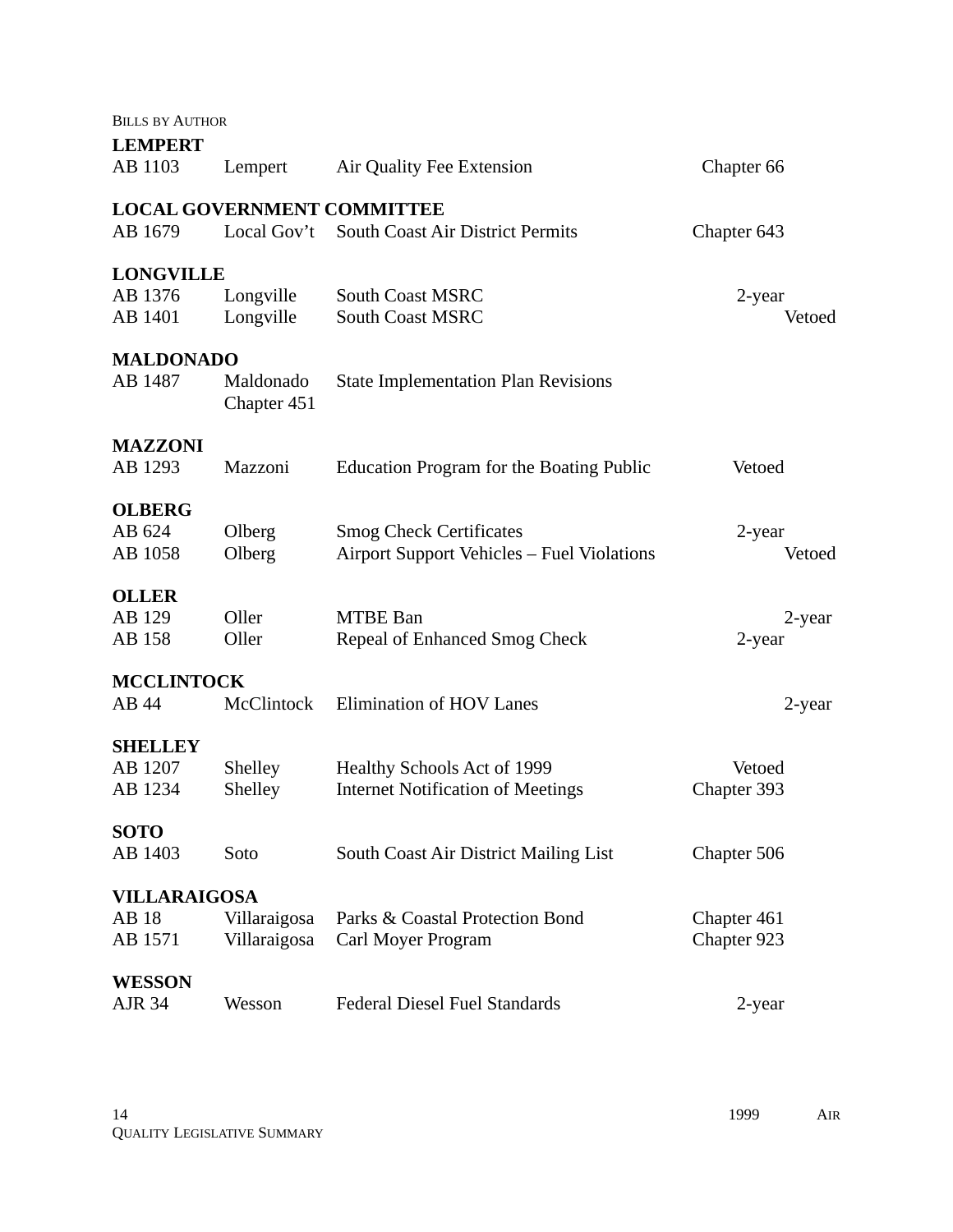## **Senate**

| <b>ALARCON</b><br><b>SB 98</b> | Alarcon       | South Coast Vehicle Registration Fees                   | Chapter 36                   |
|--------------------------------|---------------|---------------------------------------------------------|------------------------------|
| <b>ALPERT</b>                  |               |                                                         |                              |
| SB 1269                        | Alpert        | Vehicular Diesel Exhaust Exposure                       | Chapter 599                  |
| <b>BOWEN</b>                   |               |                                                         |                              |
| <b>SB 280</b>                  | <b>Bowen</b>  | <b>Green Public Buildings</b>                           | 2-year                       |
| SB 529                         | <b>Bowen</b>  | <b>Environmental Review of Fuel Regulations</b>         | Chapter 813                  |
| <b>BRULTE</b>                  |               |                                                         |                              |
| SB 1214                        | <b>Brulte</b> | <b>Gasoline Cargo Tank Truck Violations</b>             | 2-year                       |
| <b>BURTON</b>                  |               |                                                         |                              |
| SB 1001                        | <b>Burton</b> | Reports on MTBE Levels in Gasoline                      | Chapter 814                  |
| SB 1131                        | <b>Burton</b> | <b>Investigation of Fuel Industry Practices</b>         | Chapter 956                  |
| SB 1146                        | <b>Burton</b> | Vehicle Repair Information                              | 2-year                       |
| <b>SCR 19</b>                  | <b>Burton</b> | <b>Gasoline Powered Leaf Blowers</b>                    | <b>Resolution Chapter 35</b> |
| <b>COSTA</b>                   |               |                                                         |                              |
| SB 212                         | Costa         | San Francisco Bay Area Enhanced Smog Check              | 2-year                       |
|                                |               | <b>ENERGY, UTILITIES AND COMMUNICATIONS COMMITTEE</b>   |                              |
| SB 1298                        | E, U & C      | <b>Petroleum Violation Escrow Account</b>               | 2-year                       |
| <b>ESCUTIA</b>                 |               |                                                         |                              |
| SB 25                          | Escutia       | Children's Environmental Health Protection              | Chapter 731                  |
| SB 89                          | Escutia       | <b>Environmental Justice</b>                            | 2-year                       |
| <b>FIGUEROA</b>                |               |                                                         |                              |
| SB 1020                        | Figueroa      | <b>Toxic Exposure Regulations</b>                       | 2-year                       |
| <b>HAYDEN</b>                  |               |                                                         |                              |
| SB 993                         | Hayden        | <b>School Toxic Exposure Standards</b>                  | Vetoed                       |
| SB 1195                        | Hayden        | PM2.5 in the South Coast Air District                   | Chapter 477                  |
| <b>JOHANNESSEN</b>             |               |                                                         |                              |
| SB 230                         | Johannessen   | Smog Impact Fee                                         | 2-year                       |
| SB 1056                        | Johannessen   | <b>Vehicle Pollution Control Devices</b><br>Chapter 209 |                              |
| SB 1058                        | Johannessen   | <b>Smog Check Visual and Functional Checks</b>          | 2-year                       |
|                                |               |                                                         |                              |

| <b>KELLEY</b> |        |                                            |             |
|---------------|--------|--------------------------------------------|-------------|
| SB 1301       | Kelley | <b>Remote Sensing of Vehicle Emissions</b> | Chapter 273 |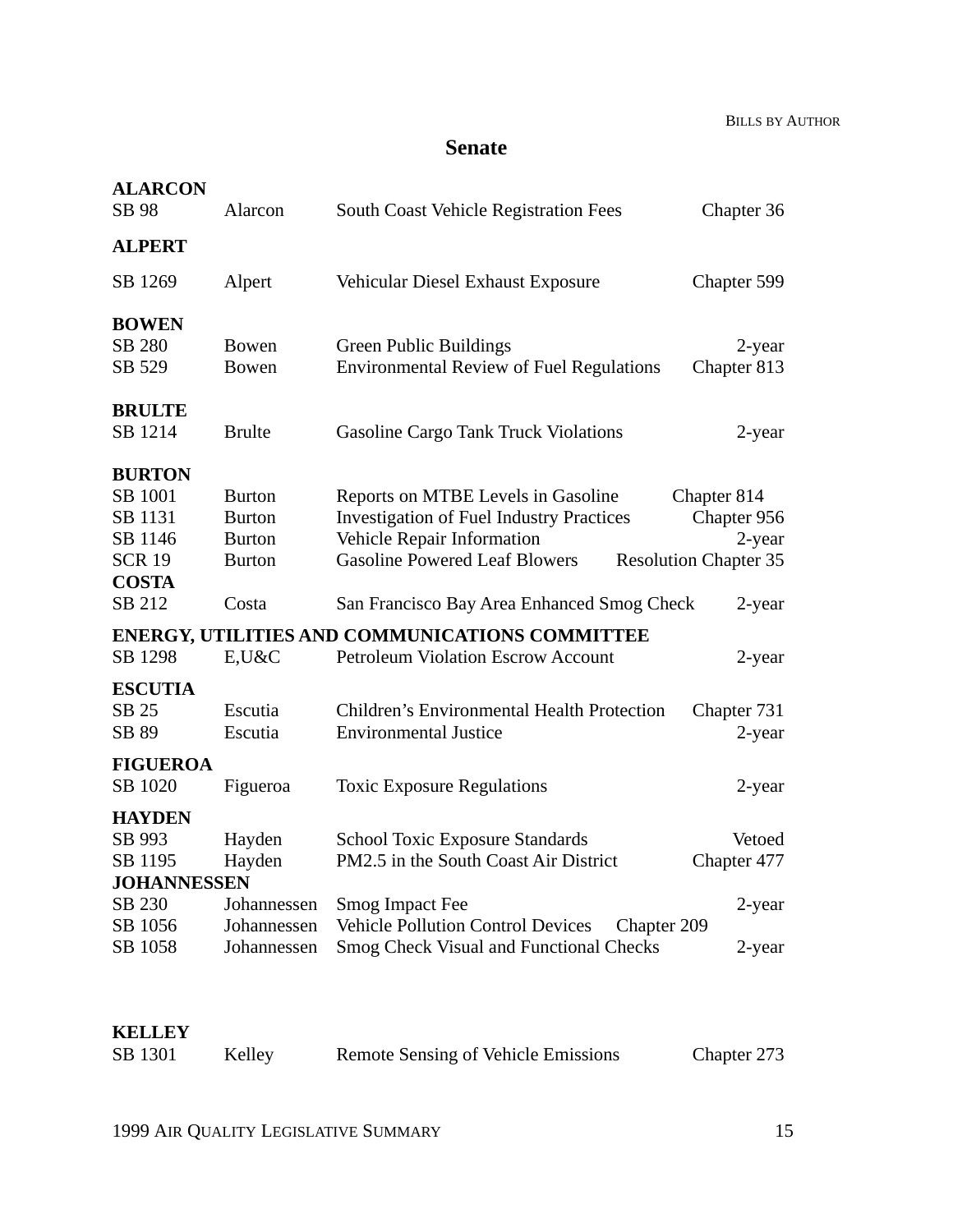| <b>KNIGHT</b>   |               |                                                    |              |
|-----------------|---------------|----------------------------------------------------|--------------|
| SB 136          | Knight        | <b>Owens Lake Dust Mitigation</b>                  | 2-year       |
| SB 1083         | Knight        | <b>Commercial Space Programs</b>                   | 2-year       |
| SB 1167         | Knight        | Air Resources Board Membership                     | 2-year       |
|                 |               |                                                    |              |
| <b>LESLIE</b>   |               |                                                    |              |
| SB 272          | Leslie        | <b>MTBE Ban</b>                                    | 2-year       |
| <b>MOUNTJOY</b> |               |                                                    |              |
| SB 201          | Mountjoy      | <b>MTBE Ban</b>                                    | 2-year       |
| SB 285          | Mountjoy      | <b>Smog Check Exemption</b>                        | 2-year       |
| SB 296          | Mountjoy      | <b>Smog Check Exemption</b>                        | 2-year       |
| <b>SR 20</b>    | Mountjoy      | <b>MTBE Remediation</b>                            |              |
|                 |               |                                                    | Adopted      |
| <b>MURRAY</b>   |               |                                                    |              |
| SB 906          | <b>Murray</b> | Heavy-duty Diesel Inspection Program               | 2-year       |
| SB 1102         | <b>Murray</b> | <b>Motor Vehicle Exhaust Regulation</b><br>2-year  |              |
| SB 1288         | Murray        | <b>Used Car Dealers' Smog Certificates</b>         | Chapter 355  |
|                 |               |                                                    |              |
| <b>ORTIZ</b>    |               |                                                    |              |
| SB 448          |               | Ortiz/Polanco Tax Exemption for Experimental Fuels | 2-year       |
| SB 1186         | Ortiz         | <b>Rice Straw Burning Alternatives</b>             | Chapter 640  |
| <b>POLANCO</b>  |               |                                                    |              |
| SB 448          |               | Ortiz/Polanco Tax Exemption for Experimental Fuels | 2-year       |
| SB 1175         | Polanco       | <b>Smog Check Gold Shield Stations</b>             | 2-year       |
| SB 1267         | Polanco       | <b>Leaf Blower Noise and Emission Standards</b>    | 2-year       |
|                 |               |                                                    |              |
| <b>PEACE</b>    |               |                                                    |              |
| SB 655          | Peace         | <b>Alternative Energy System Grant Program</b>     | Vetoed       |
| SB 110          | Peace         | <b>Power Facility Site Certification</b>           | Chapter 581  |
| <b>PERATA</b>   |               |                                                    |              |
| SB 192          | Perata        |                                                    |              |
|                 |               | <b>MTBE Ban and Tracking</b>                       | 2-year       |
| SB 428          | Perata        | Bay Area High Speed Water Transit                  | Chapter 1011 |
| SB 1150         | Perata        | <b>Penalties for Stationary Source Violations</b>  | 2-year       |
| <b>RAINEY</b>   |               |                                                    |              |
| SB 14           | Rainey        | <b>Study of HOV Lanes</b>                          | 2-year       |
|                 |               |                                                    |              |
| <b>SHER</b>     |               |                                                    |              |
| SB 821          | Sher          | <b>Omnibus Local Air District Provisions</b>       | Vetoed       |

SB 989 Sher MTBE Fuel Regulations Chapter 812  $16$  and  $1999$  and  $1999$  and  $1999$  and  $1999$  and  $1999$  and  $1999$  and  $180$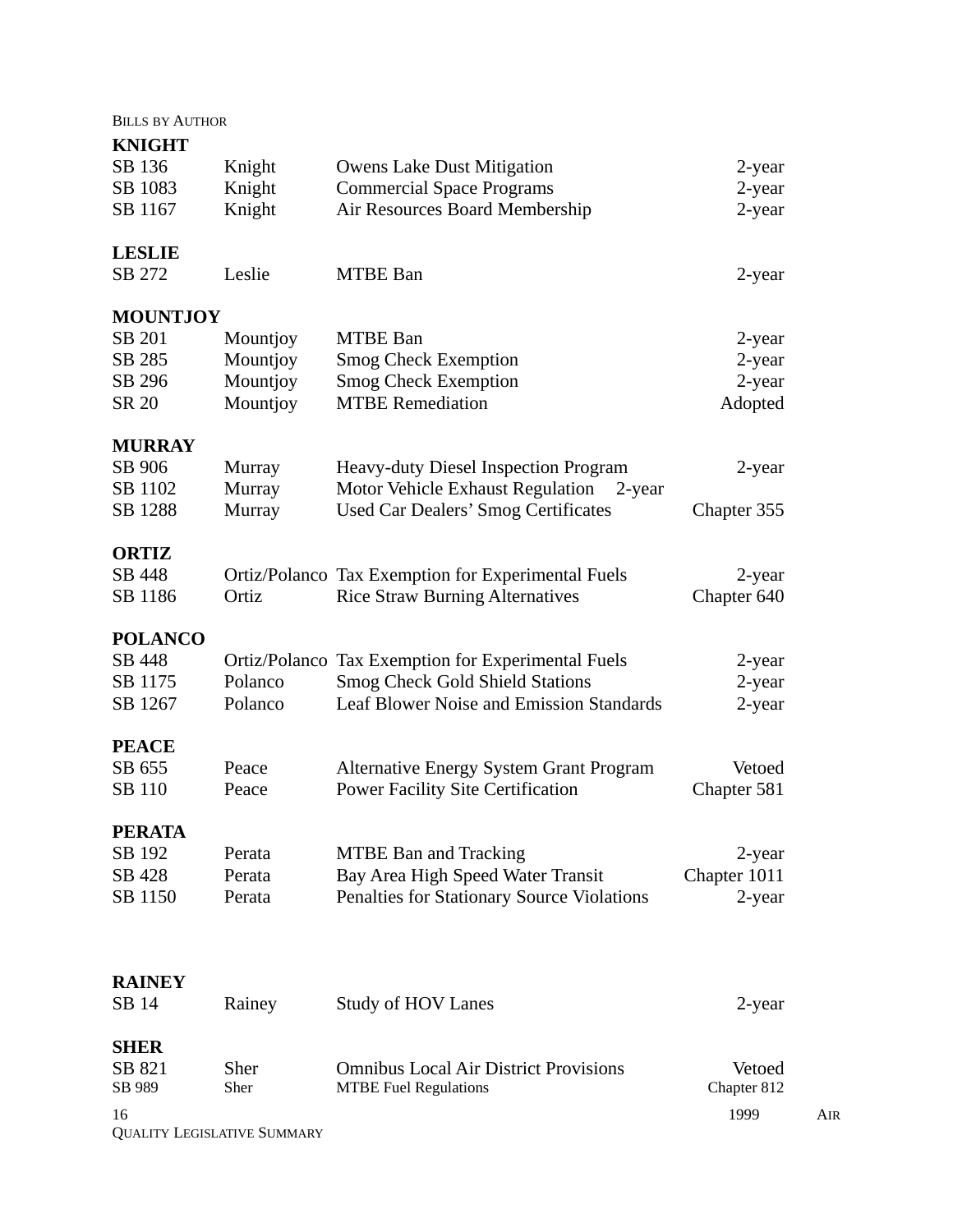|                    |                              |                                                                   | <b>BILLS BY AUTHOR</b>       |
|--------------------|------------------------------|-------------------------------------------------------------------|------------------------------|
| SB 1253<br>SB 1300 | Sher<br>Sher                 | Greenhouse Gas Emissions Inventory<br>Air Toxics "Hot Spots" Fees | Vetoed<br>2-year             |
| <b>SJR 15</b>      | <b>Sher</b>                  | Federal Oxygenate Requirements                                    | <b>Resolution Chapter 95</b> |
| <b>SOLIS</b>       |                              |                                                                   |                              |
| SB 63<br>SB 115    | <b>Solis</b><br><b>Solis</b> | San Bernardino Freeway HOV Lanes<br>Environmental Justice         | Chapter 168<br>Chapter 690   |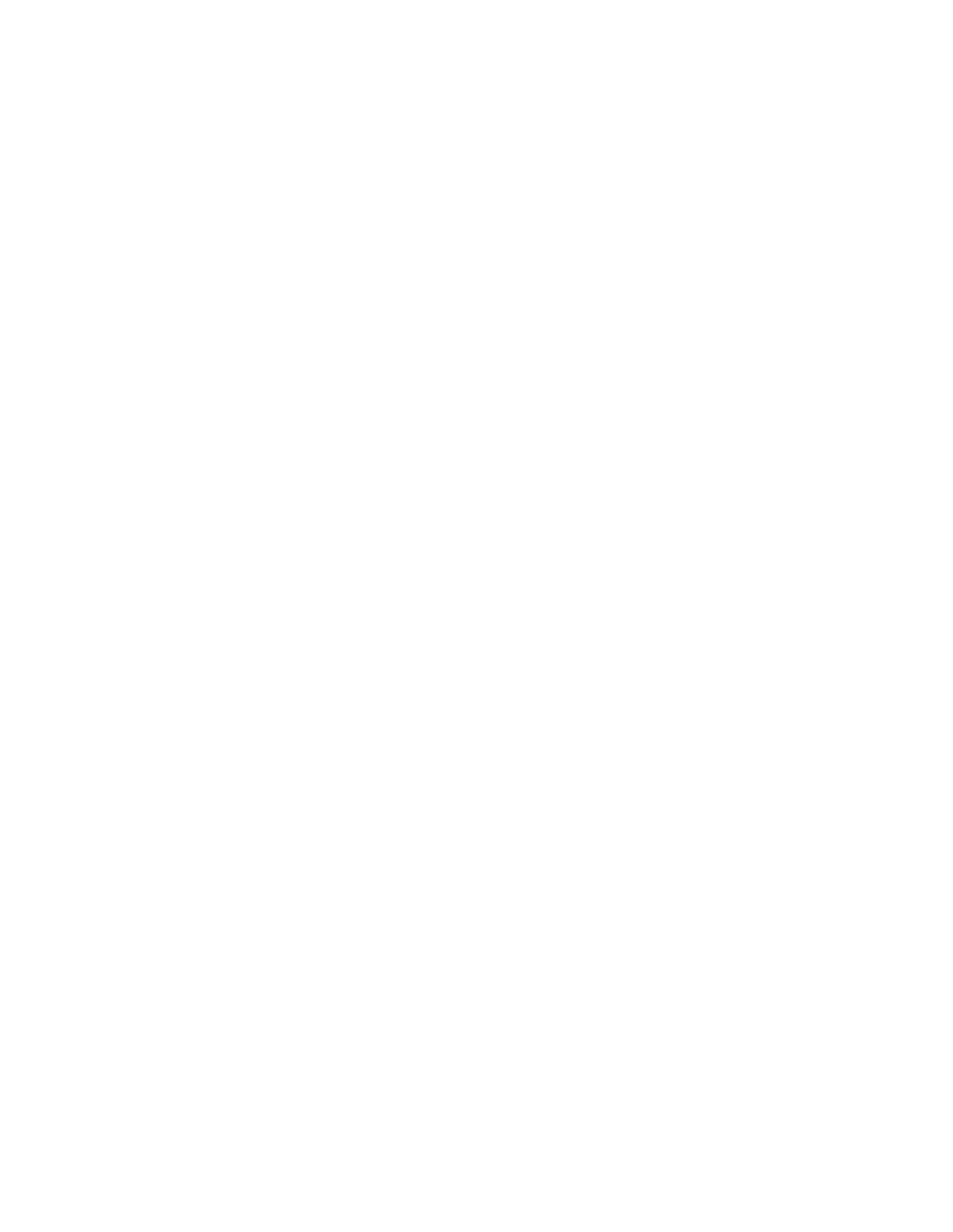# **ASSEMBLY BILLS**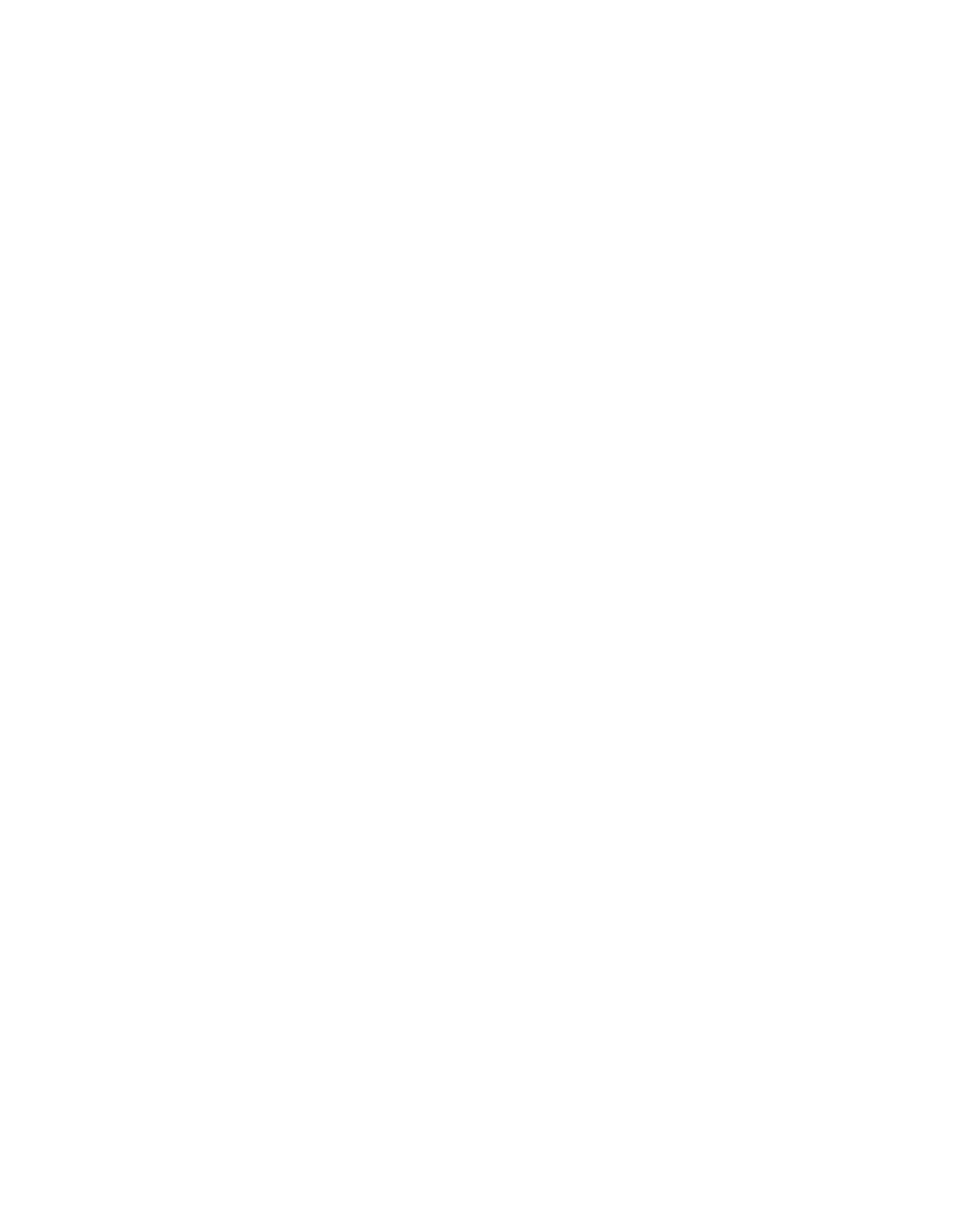| <b>AB</b> 18                                                                                                             | Villaraigosa                                                                                                                                                                                                                                                                                                                                        | Parks & Coastal Protection Bond                                                                                                                                                                                                                                                                                                                  | <b>ASSEMBLY BILLS</b><br>Chapter 461 |  |  |
|--------------------------------------------------------------------------------------------------------------------------|-----------------------------------------------------------------------------------------------------------------------------------------------------------------------------------------------------------------------------------------------------------------------------------------------------------------------------------------------------|--------------------------------------------------------------------------------------------------------------------------------------------------------------------------------------------------------------------------------------------------------------------------------------------------------------------------------------------------|--------------------------------------|--|--|
|                                                                                                                          | Places a \$2.1 billion park bond on the March 7, 2000, ballot. If passed, the bond would fund a<br>wide variety of environmental and infrastructure improvement projects associated with parks and<br>recreation management activities. Among the many projects proposed, the bill would allocate<br>funds for clean air projects. Urgency measure. |                                                                                                                                                                                                                                                                                                                                                  |                                      |  |  |
| AB 44                                                                                                                    | <b>McClintock</b>                                                                                                                                                                                                                                                                                                                                   | Elimination of HOV Lanes                                                                                                                                                                                                                                                                                                                         | 2-year                               |  |  |
|                                                                                                                          |                                                                                                                                                                                                                                                                                                                                                     | Redesignates all high-occupancy vehicle (HOV) lanes in the state as mixed-flow lanes and<br>significantly broadens the studies required to be conducted prior to establishing new HOV lanes.                                                                                                                                                     |                                      |  |  |
| AB 57                                                                                                                    | Cardoza                                                                                                                                                                                                                                                                                                                                             | Enhanced Smog Check in the Bay Area                                                                                                                                                                                                                                                                                                              | 2-year                               |  |  |
|                                                                                                                          |                                                                                                                                                                                                                                                                                                                                                     | Imposes enhanced Smog Check in upwind air districts that are the source of air pollution blown<br>into downwind districts. Specifically, the author intends to impose enhanced Smog Check on the<br>nine-county San Francisco Bay Area air district in order to mitigate Bay Area air pollution<br>carried by winds into the San Joaquin Valley. |                                      |  |  |
| AB 71                                                                                                                    | Cunneen                                                                                                                                                                                                                                                                                                                                             | Clean Vehicles in HOV Lanes                                                                                                                                                                                                                                                                                                                      | Chapter 330                          |  |  |
|                                                                                                                          |                                                                                                                                                                                                                                                                                                                                                     | Directs Caltrans to extend the use of high occupancy vehicle (HOV) lanes to California's cleanest<br>vehicles beginning July 1, 2000. The bill also directs the Department of Motor Vehicles to<br>design and issue distinctive decals, labels, or other identifiers for these vehicles.                                                         |                                      |  |  |
| AB 129                                                                                                                   | Oller                                                                                                                                                                                                                                                                                                                                               | <b>MTBE Ban</b>                                                                                                                                                                                                                                                                                                                                  | 2-year                               |  |  |
|                                                                                                                          |                                                                                                                                                                                                                                                                                                                                                     | Prohibits the use of MTBE (methyl tertiary butyl ether) in gasoline. Urgency measure.                                                                                                                                                                                                                                                            |                                      |  |  |
| AB 158                                                                                                                   | Oller                                                                                                                                                                                                                                                                                                                                               | Repeal of Enhanced Smog Check                                                                                                                                                                                                                                                                                                                    | 2-year                               |  |  |
| Repeals the enhanced Smog Check program and implements the basic (BAR 90) program in all<br>areas subject to Smog Check. |                                                                                                                                                                                                                                                                                                                                                     |                                                                                                                                                                                                                                                                                                                                                  |                                      |  |  |
|                                                                                                                          |                                                                                                                                                                                                                                                                                                                                                     |                                                                                                                                                                                                                                                                                                                                                  |                                      |  |  |
| AB 567                                                                                                                   | <b>Baugh</b>                                                                                                                                                                                                                                                                                                                                        | Low Mileage Vehicle Smog Check Exemption                                                                                                                                                                                                                                                                                                         | 2-year                               |  |  |
|                                                                                                                          |                                                                                                                                                                                                                                                                                                                                                     | Creates a Smog Check exemption for vehicles that travel less than 12,000 miles every two years.                                                                                                                                                                                                                                                  |                                      |  |  |
| AB 624                                                                                                                   | Olberg                                                                                                                                                                                                                                                                                                                                              | <b>Smog Check Certificates</b>                                                                                                                                                                                                                                                                                                                   | 2-year                               |  |  |
| area.                                                                                                                    |                                                                                                                                                                                                                                                                                                                                                     | Allows auto dealers to get smog certificates within their inspection area regardless of the buyer's                                                                                                                                                                                                                                              |                                      |  |  |
| AB 833                                                                                                                   | <b>Battin</b>                                                                                                                                                                                                                                                                                                                                       | <b>Cal/EPA Sunset Review</b>                                                                                                                                                                                                                                                                                                                     | 2-year                               |  |  |
| should be reauthorized.                                                                                                  |                                                                                                                                                                                                                                                                                                                                                     | Creates the Cal/EPA Sunset Review and Regulatory Accountability Act of 1999 to sunset the<br>statutory authority for Cal/EPA and to create a committee to recommend whether the agency                                                                                                                                                           |                                      |  |  |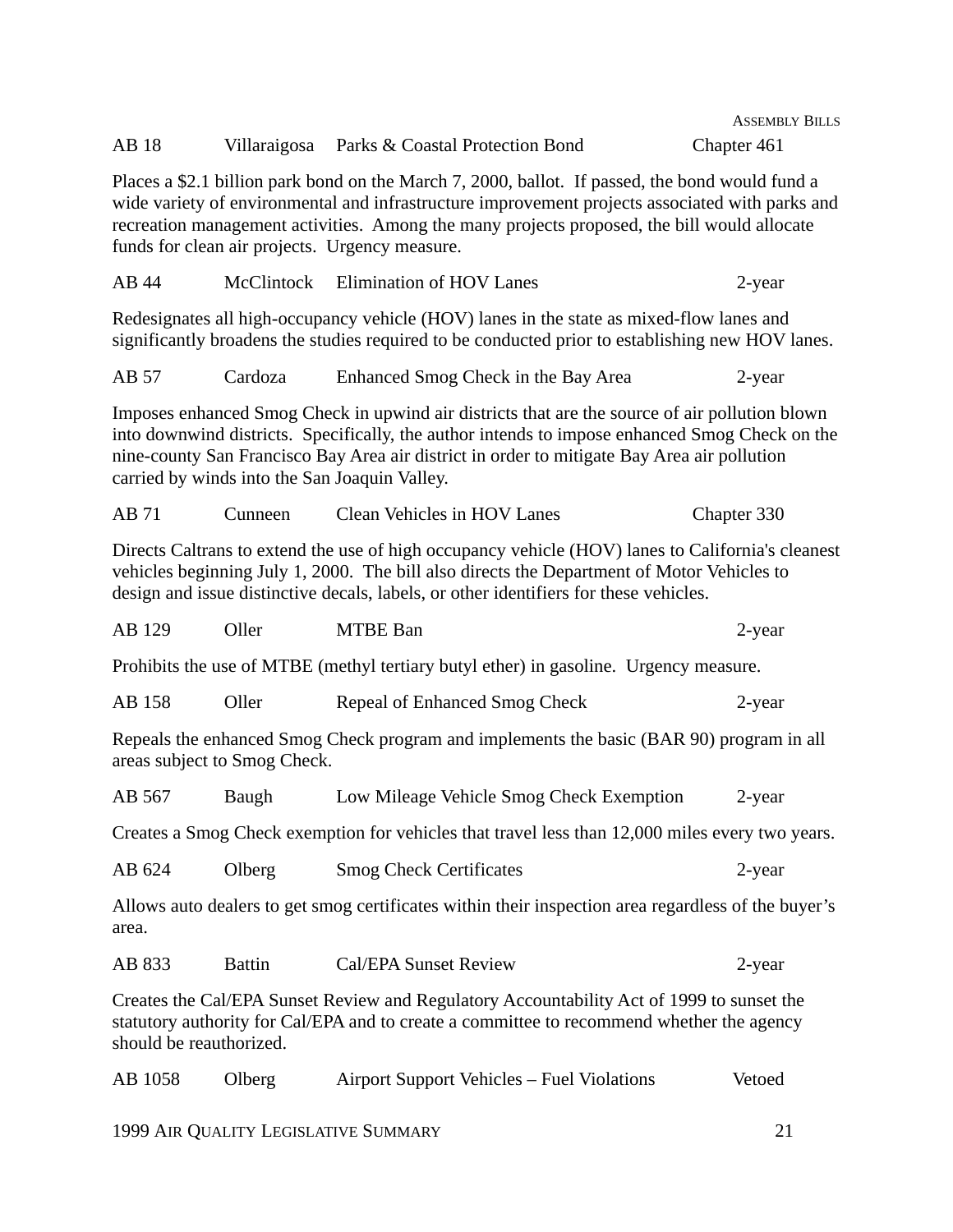ASSEMBLY BILLS

Authorizes ARB or a court to lower the amount of a penalty related to the use of illegal fuels if ARB or a court determines that the operator or fuel supplier was not informed of ARB's fuel regulations. Urgency measure.

AB 1102 Jackson Cal/EPA Cross-Media Enforcement Unit Chapter 65

Requires the Governor to appoint a Cal/EPA Deputy Secretary for Enforcement and a Deputy Secretary for External Affairs from the three deputy secretary positions allocated to Cal/EPA under current law. Outlines the authority and responsibilities of the Cal/EPA Cross-media Enforcement Unit.

AB 1103 Lempert Air Quality Fee Extension Chapter 66

Among other provisions unrelated to ARB, this bill permanently authorizes assessment of the existing California Clean Air Act (CCAA) industry fee which supports ARB's programs dedicated to implementation of the CCAA. Urgency measure.

AB 1105 Jackson Motor Vehicle Inspection and Maintenance Chapter 67

Authorizes the Department of Consumer Affairs to exempt more, newer model-year vehicles from Smog Check. Expresses the intent of the Legislature that at least an additional fifteen percent of the cleanest vehicles would also be exempted. Authorizes the Department to assess an annual four dollar smog abatement fee upon these newly exempted vehicles. The bill also makes it easier for consumers to qualify for the Low Income Repair Assistance Program (LIRAP). Urgency measure.

| AB 1164 | Aanestad | Vapor Recovery Control Systems | Chapter 501 |
|---------|----------|--------------------------------|-------------|
|---------|----------|--------------------------------|-------------|

Requires ARB to update its list of known defects to gasoline vapor recovery systems used by service stations by January 1, 2001 and every three years thereafter.

AB 1175 Frusetta Enhanced Smog Check Repeal 2-year

Repeals the enhanced Smog Check program and implements the basic (BAR 90) program in all areas subject to Smog Check.

| AB 1207 | Shellev | Healthy Schools Act of 1999 | Vetoed |
|---------|---------|-----------------------------|--------|
|---------|---------|-----------------------------|--------|

Requires the Department of Health Services (DHS), in consultation with several state agencies including ARB, to develop a manual of best management practices for achieving healthy indoor environmental quality in schools. The bill also requires DHS and ARB, in consultation with other agencies, to jointly review the environmental health conditions of portable classrooms, including an assessment of the air quality, and make recommendations regarding mitigation actions necessary to protect children's health.

| AB 1234 | Shelley | <b>Internet Notification of Meetings</b> | Chapter 393 |
|---------|---------|------------------------------------------|-------------|
|         |         |                                          |             |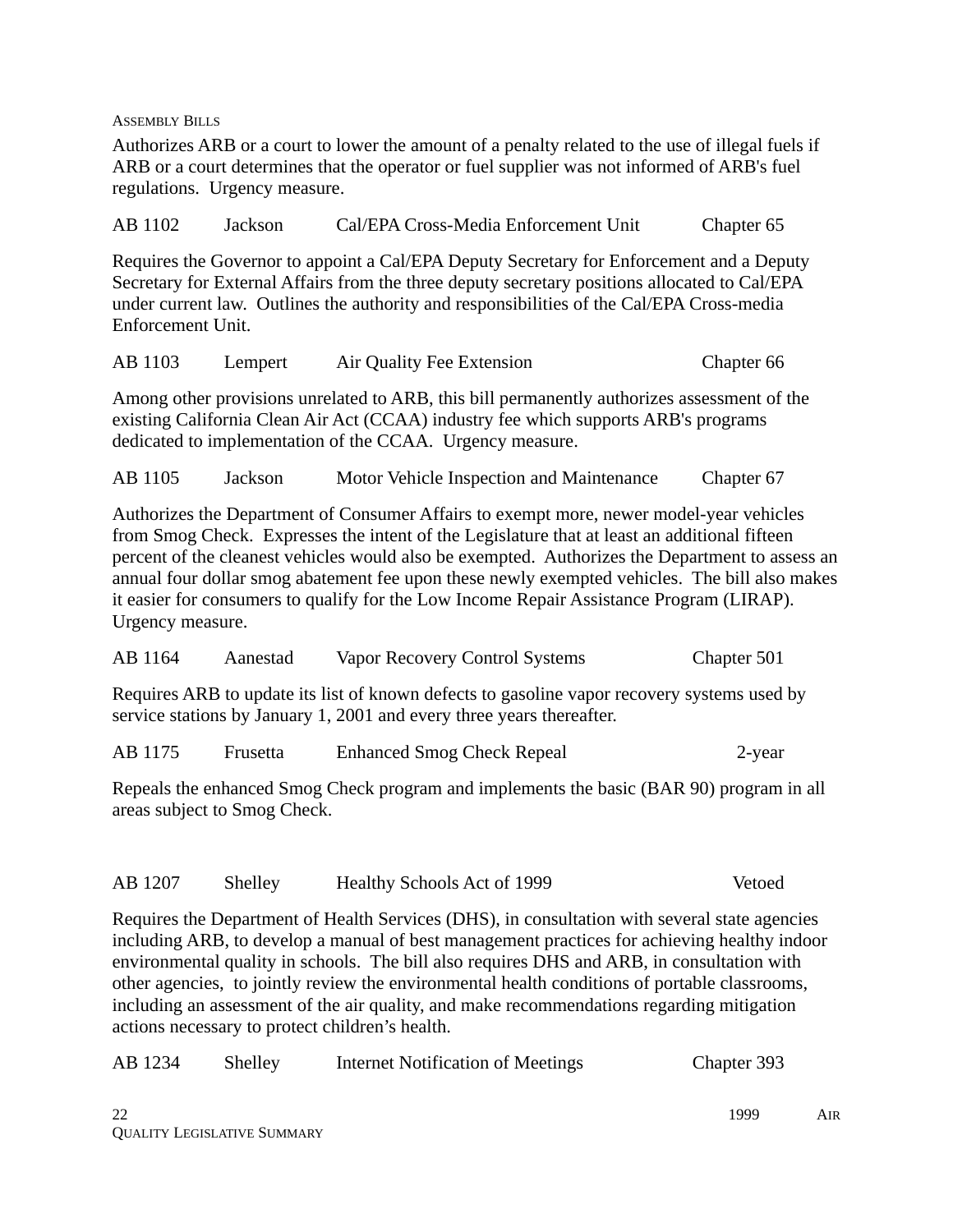ASSEMBLY BILLS

Requires the notice of regular meetings of state agencies to be posted on the internet.

| AB 1293                                                                                                                                                                                                                                                                                                                        | Mazzoni                                                                                                                                                                                                                                                                                                                       | <b>Education Program for the Boating Public</b>                                                                                                                                                                                                                                  | Vetoed      |  |  |
|--------------------------------------------------------------------------------------------------------------------------------------------------------------------------------------------------------------------------------------------------------------------------------------------------------------------------------|-------------------------------------------------------------------------------------------------------------------------------------------------------------------------------------------------------------------------------------------------------------------------------------------------------------------------------|----------------------------------------------------------------------------------------------------------------------------------------------------------------------------------------------------------------------------------------------------------------------------------|-------------|--|--|
|                                                                                                                                                                                                                                                                                                                                |                                                                                                                                                                                                                                                                                                                               | Authorizes the Department of Boating and Waterways to implement a public information<br>program to educate the boating public on environmental concerns. As part of this effort, the<br>Department would be required to consult with ARB and other environmental agencies.       |             |  |  |
| AB 1376                                                                                                                                                                                                                                                                                                                        | Longville                                                                                                                                                                                                                                                                                                                     | South Coast MSRC                                                                                                                                                                                                                                                                 | 2-year      |  |  |
| effective by default.                                                                                                                                                                                                                                                                                                          |                                                                                                                                                                                                                                                                                                                               | Provides that if the South Coast air district governing board does not reject the Mobile Source<br>Air Pollution Reduction Review Committee's work plan within 60 days, the plan becomes                                                                                         |             |  |  |
| AB 1401                                                                                                                                                                                                                                                                                                                        | Longville                                                                                                                                                                                                                                                                                                                     | <b>South Coast MSRC</b>                                                                                                                                                                                                                                                          | Vetoed      |  |  |
|                                                                                                                                                                                                                                                                                                                                | Increases the vote required by the South Coast air district board to reject the Mobile Source Air<br>Pollution Reduction Review Committee's (MSRC) work program from a simple majority to a 3/4<br>super-majority vote. Deems the work program approved if the South Coast air district board<br>fails to act within 60 days. |                                                                                                                                                                                                                                                                                  |             |  |  |
| AB 1403                                                                                                                                                                                                                                                                                                                        | Soto                                                                                                                                                                                                                                                                                                                          | South Coast Air District Mailing List                                                                                                                                                                                                                                            | Chapter 506 |  |  |
| Requires the South Coast air district to convene a task force to update its mailing list to include<br>every small business located within the district that may be impacted by a proposed rule. Also,<br>requires the District to assemble an advisory group to guide its small business outreach and<br>assistance programs. |                                                                                                                                                                                                                                                                                                                               |                                                                                                                                                                                                                                                                                  |             |  |  |
| AB 1450                                                                                                                                                                                                                                                                                                                        | Calderon                                                                                                                                                                                                                                                                                                                      | Composting                                                                                                                                                                                                                                                                       | 2-year      |  |  |
|                                                                                                                                                                                                                                                                                                                                |                                                                                                                                                                                                                                                                                                                               | Repeals the compost exemption from basic air contaminant nuisance law.                                                                                                                                                                                                           |             |  |  |
| AB 1487                                                                                                                                                                                                                                                                                                                        | Maldonado                                                                                                                                                                                                                                                                                                                     | <b>State Implementation Plan Revisions</b>                                                                                                                                                                                                                                       | Chapter 451 |  |  |
|                                                                                                                                                                                                                                                                                                                                |                                                                                                                                                                                                                                                                                                                               | Requires ARB to publish quarterly a list of district rule revisions to the State Implementation<br>Plan. The list is to include a timeline of actions taken on the revisions by ARB and U.S. EPA.                                                                                |             |  |  |
| AB 1496                                                                                                                                                                                                                                                                                                                        | Granlund                                                                                                                                                                                                                                                                                                                      | <b>Quarterly CEC MTBE Reports</b>                                                                                                                                                                                                                                                | 2-year      |  |  |
|                                                                                                                                                                                                                                                                                                                                |                                                                                                                                                                                                                                                                                                                               | Requires the State Energy Resources Conservation and Development Commission (CEC) to<br>submit quarterly reports to the Legislature summarizing the amount of MTBE used in gasoline<br>by each refinery during the preceding quarter and comparing that to the previous quarter. |             |  |  |
| AB 1544                                                                                                                                                                                                                                                                                                                        | Granlund                                                                                                                                                                                                                                                                                                                      | <b>Oversight of Leaf Blower Regulations</b>                                                                                                                                                                                                                                      | 2-year      |  |  |
|                                                                                                                                                                                                                                                                                                                                |                                                                                                                                                                                                                                                                                                                               | Requires Cal/EPA to oversee leaf blower regulations throughout California. Also places new<br>requirements on cities and counties as they adopt prohibitions and restrictions on leaf blowers.                                                                                   |             |  |  |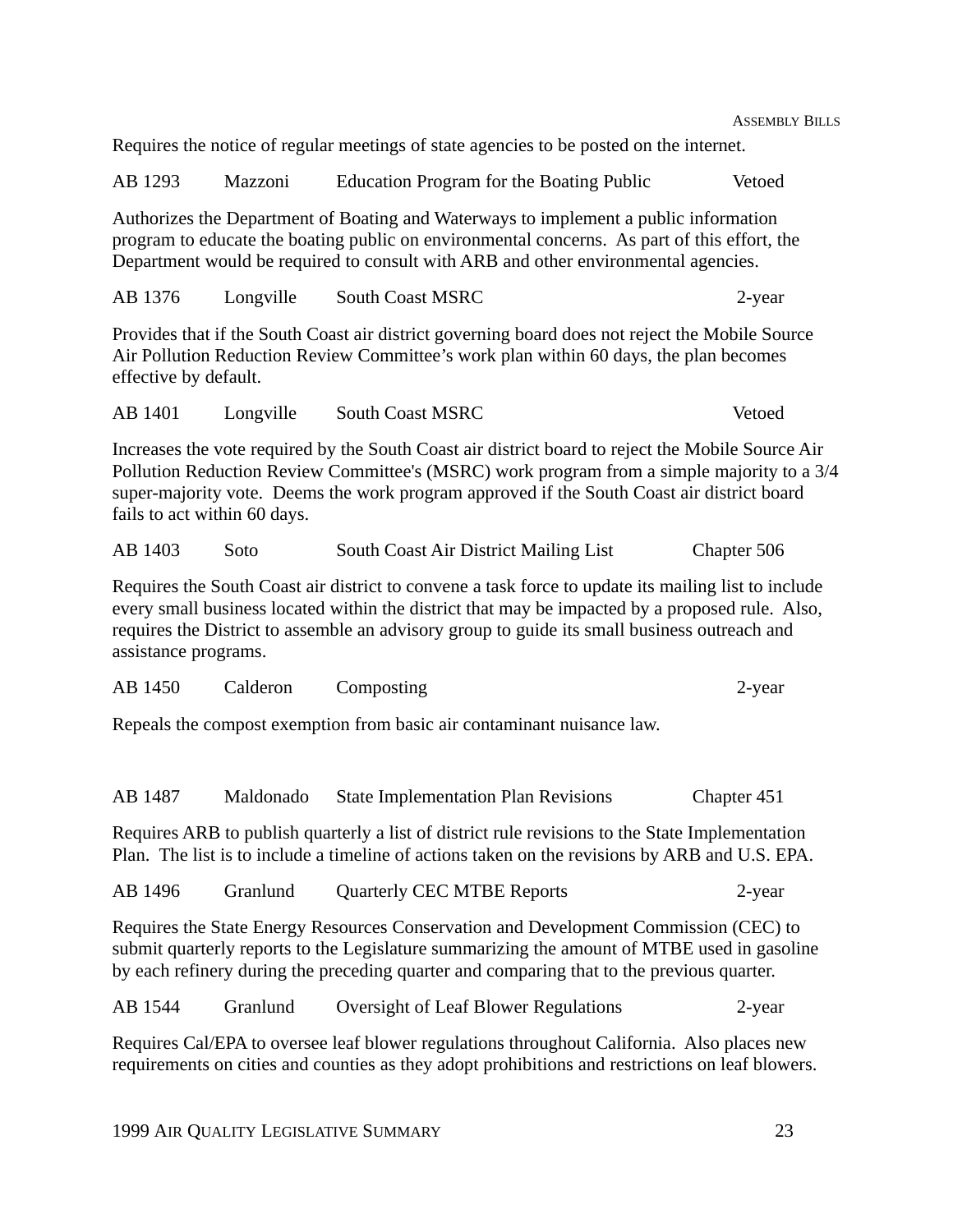| Assembly Bills |                          |        |
|----------------|--------------------------|--------|
| AB 1560        | Aanestad Smog Impact Fee | 2-year |

States the Legislature's intent to repeal the Smog Impact Fee if it is held to be unconstitutional and directs Caltrans to refund the fee to any person who paid the fee.

| AB 1571 | Villaraigosa Carl Moyer Program | Chapter 923 |
|---------|---------------------------------|-------------|
|         |                                 |             |
|         |                                 |             |

Expands and codifies the "Carl Moyer Clean Engine Incentive" grant program which reduces smog-forming emissions by subsidizing the incremental cost of replacing or upgrading diesel powered vehicles or equipment with cleaner technology. Urgency measure.

| AB 1609 | Cardenas | <b>Leaf Blower Noise Limitations</b> | 2-vear |
|---------|----------|--------------------------------------|--------|
|         |          |                                      |        |

Limits city and county authority to regulate the noise levels from leaf blowers to no less than 65 decibels (in accordance with the standards established by the American National Standard Institute). Also prohibits local agencies from banning leaf blowers. Local ordinances adopted as ballot initiative measures are exempt from these restrictions.

| AB 1679 | Local Gov't* South Coast Air District Permits | Chapter 643 |
|---------|-----------------------------------------------|-------------|
|         |                                               |             |

This is the Assembly Local Government Committee's annual omnibus bill. It includes provisions that extend the number of days that a permit applicant has to file an appeal of a permit denial from 10 days to 30 days.

| AB 1680 |  | E.S./Toxics* Environmental Health Policy | 2-year |
|---------|--|------------------------------------------|--------|
|---------|--|------------------------------------------|--------|

Establishes the Environmental Health Policy Institute within DHS to identify long-term problems relating to environmental health issues and policy options for addressing those problems.

|  | AB 1681 | Bock | <b>Medical Waste Incineration</b> | 2-year |
|--|---------|------|-----------------------------------|--------|
|--|---------|------|-----------------------------------|--------|

Specifies handling, storage, and reporting requirements for medical waste incinerator operators. Requires the operator of a medical waste incinerator to handle and store the bottom ash, fly ash, and scrubber residuals in a manner which prevents release to the air, soil, or water.

| ACR <sub>48</sub> | Battin | <b>Reports on Reformulated Gasoline</b> | 2-vear |
|-------------------|--------|-----------------------------------------|--------|
|-------------------|--------|-----------------------------------------|--------|

Requests ARB and the State Energy Resources Conservation and Development Commission to report to the Legislature by January 1, 2000, on the costs, benefits, and air quality impacts of long- and short-term use of California's reformulated gasoline versus other types of gasolines. Also requests the University of California to provide an analysis of the economic impact of the reformulated fuel requirement on gasoline prices in California by January 1, 2000.

| <b>AJR 34</b> | Wesson | <b>Federal Diesel Fuel Standards</b> | 2-year |
|---------------|--------|--------------------------------------|--------|
|---------------|--------|--------------------------------------|--------|

Requests that the U.S.EPA Administrator adopt the most stringent diesel fuel sulfur standards that are technologically and economically feasible.

| HR 27                              | Bock | San Francisco Bay Area Dioxin Pollution | Adopted |     |
|------------------------------------|------|-----------------------------------------|---------|-----|
| 24                                 |      |                                         | 1999    | Air |
| <b>QUALITY LEGISLATIVE SUMMARY</b> |      |                                         |         |     |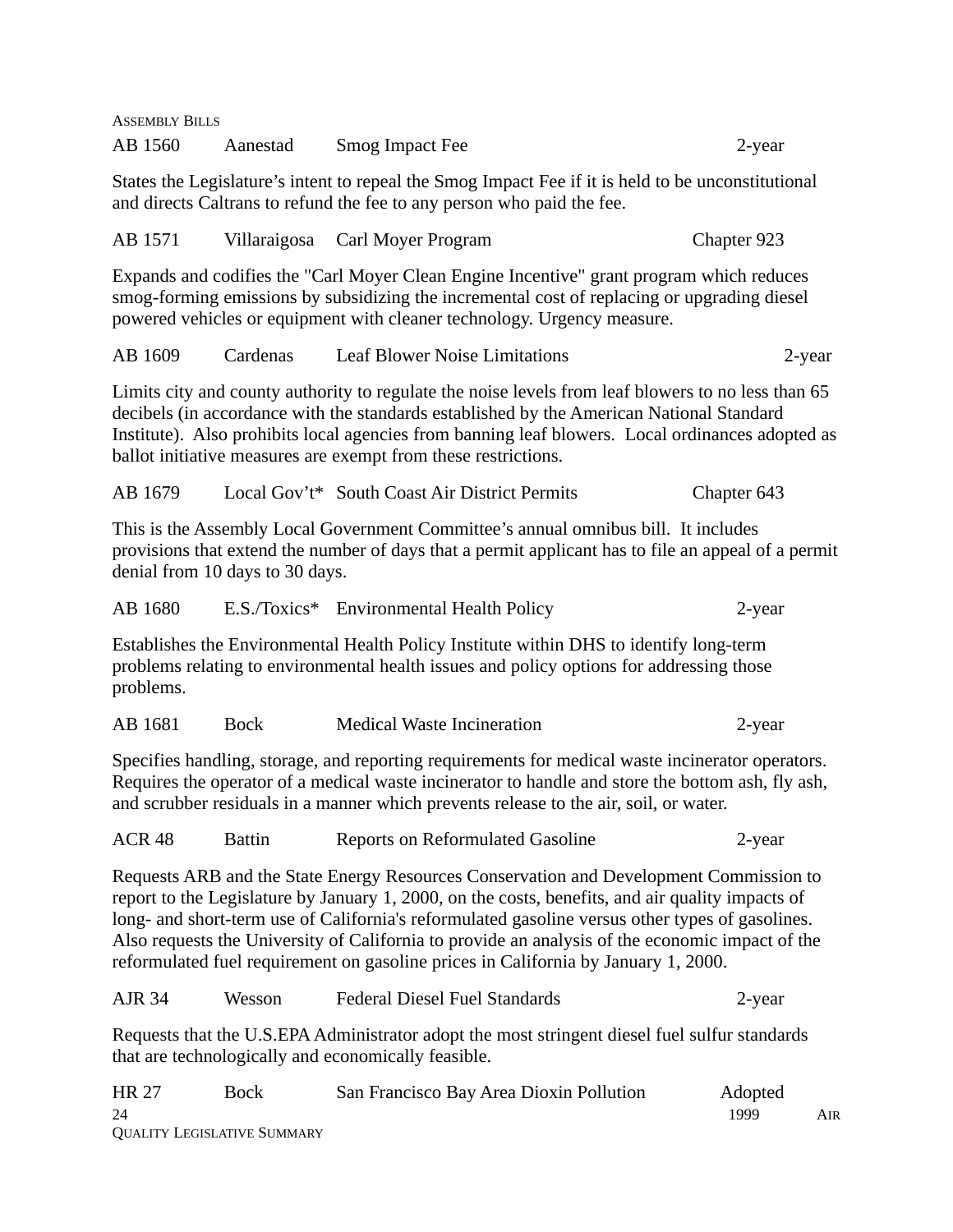This "House Resolution" states that there is an urgent need to scientifically determine the extent and nature of dioxin pollution in the San Francisco Bay Area and to develop strategy to further reduce the amount of dioxin pollution in the area.

# **\* Denotes a committee of the Legislature**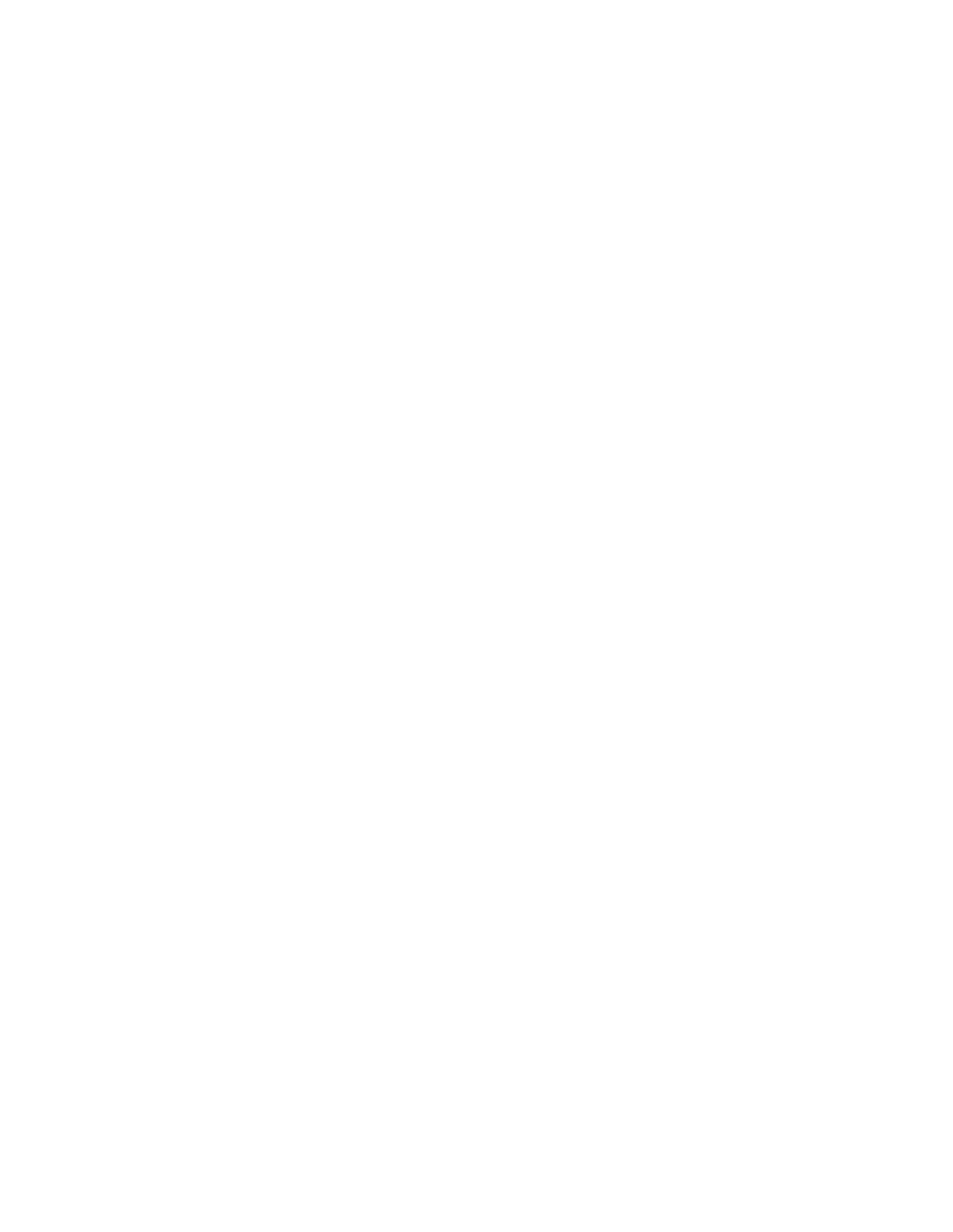# **SENATE BILLS**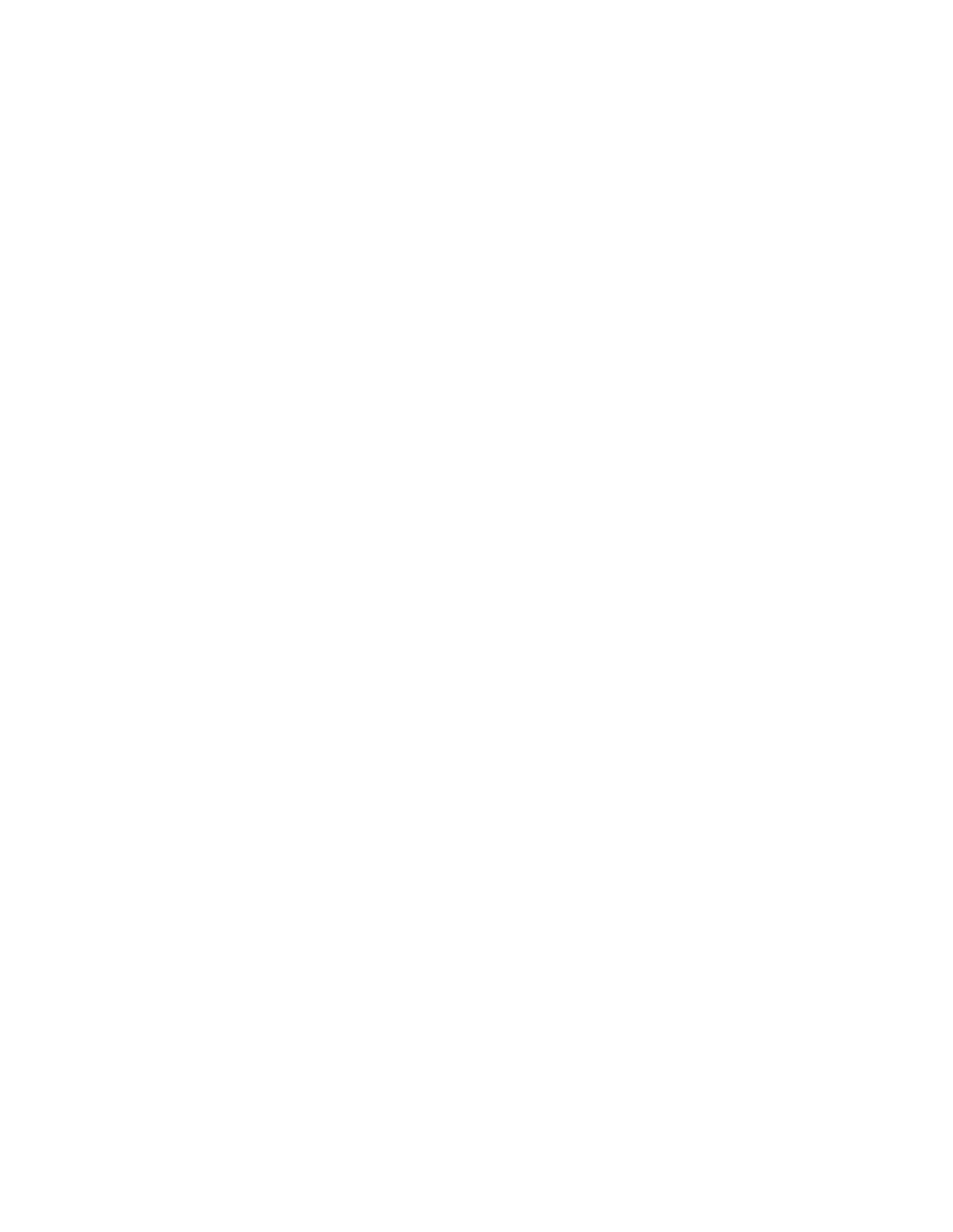|       |        |                           | <b>SENATE BILLS</b> |
|-------|--------|---------------------------|---------------------|
| SB 14 | Rainey | <b>Study of HOV Lanes</b> | 2-year              |

Originally required local transportation planning agencies to prepare a high-occupancy vehicle (HOV) master plan and annual reports that outline the usage rates of each lane. The bill now contains various, unrelated budget appropriations.

SB 25 Escutia Children's Environmental Health Protection Chapter 731

Creates a Children's Environmental Health Center within Cal/EPA and requires ARB and OEHHA to review all air quality standards on a prescribed schedule to ensure that the standards and their companion control measures adequately protect infants and children. Also requires expansion of ARB's air monitoring network to more accurately reflect the exposure of infants and children to air pollutants and imposes additional notification requirements when ambient air quality standards are exceeded in the South Coast air district.

SB 63 Solis San Bernardino Freeway HOV Lanes Chapter 168

Reduces the minimum occupancy requirement from three to two persons for vehicles using the high-occupancy vehicle lane (HOV) on the San Bernardino Freeway.

SB 89 Escutia Environmental Justice 2-year

Requires each state agency to address disproportionate health impacts on low income and minorities communities. Also requires the Office of Planning and Research to convene a working group on environmental justice.

SB 98 Alarcon South Coast Vehicle Registration Fees Chapter 36

Extends until January 1, 2005, the authority of the South Coast air district to impose a one-dollar fee on motor vehicle registration renewals. Existing law directs the air district to use the funds to develop advanced transportation technologies and increase the use of clean-burning fuels. Also codifies the district's existing structure for administering its clean-burning fuels program. Urgency measure.

| SB 110 | Peace | <b>Power Facility Site Certification</b> | Chapter 581 |
|--------|-------|------------------------------------------|-------------|
|--------|-------|------------------------------------------|-------------|

Streamlines the California Energy Resources Conservation and Development Commission's (CEC) power plant siting process and updates the process to reflect energy deregulation. Also requires CEC, in consultation with ARB, to prepare a biennial status assessment of the restructured electricity market.

SB 115 Solis Environmental Justice Chapter 690

Defines "environmental justice" in statute and makes the Office of Planning and Research (OPR) the coordinating state agency for environmental justice programs. Requires OPR to consult with other agencies, including Cal/EPA, and other public and private sector parties. Requires Cal/EPA to develop a model environmental justice mission statement for its boards, departments and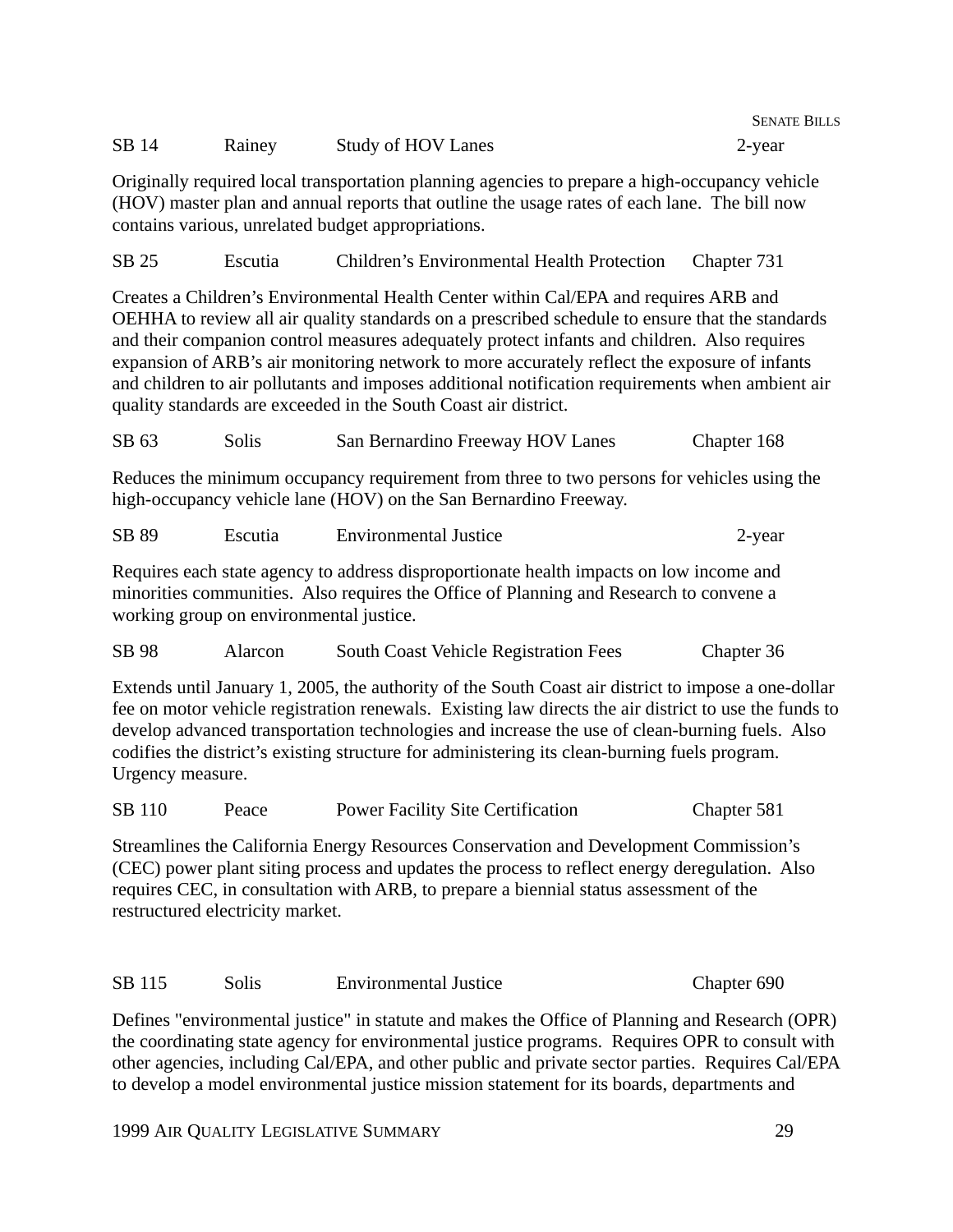SENATE BILLS offices by January 1, 2001.

| SB 136 | Knight | <b>Owens Lake Dust Mitigation</b> | 2-year |
|--------|--------|-----------------------------------|--------|

Places in statute the negotiated agreement between the Great Basin air district and the City of Los Angeles for controlling dust on the dry Owens Lake bed. Removes the restriction on the air district that it may not impose control measures on the city that affect the city's right to produce, divert, store, or convey water.

| SB 192 | Perata | MTBE Ban and Tracking | z-vear |
|--------|--------|-----------------------|--------|
|        |        |                       |        |

Bans the sale of gasoline containing MTBE (methyl tertiary butyl ether) after January 1, 2003. Requires CEC to submit quarterly reports, beginning April 2000, summarizing MTBE use by refiners. Urgency measure.

SB 201 Mountjoy MTBE Ban 2-year

Bans the sale of gasoline containing MTBE (methyl tertiary butyl ether) after October 31, 2002. Expresses legislative intent to encourage production of MTBE-free gasoline by October 31, 2000. Appropriates an unspecified sum to the Department of Health Services for public service announcements regarding availability of MTBE-free gasoline. Urgency measure.

SB 212 Costa San Francisco Bay Area Enhanced Smog Check 2-year

Imposes enhanced Smog Check in upwind air districts that are the source of air pollution blown into downwind districts. Specifically, the author intends to impose enhanced Smog Check on the nine-county San Francisco Bay Area air district in order to mitigate Bay Area air pollution carried by winds into the San Joaquin Valley.

SB 230 Johannessen Smog Impact Fee 2-year

SB 230 would repeal the \$300 smog impact fee charged when certain out-of state motor vehicles are initially registered in California.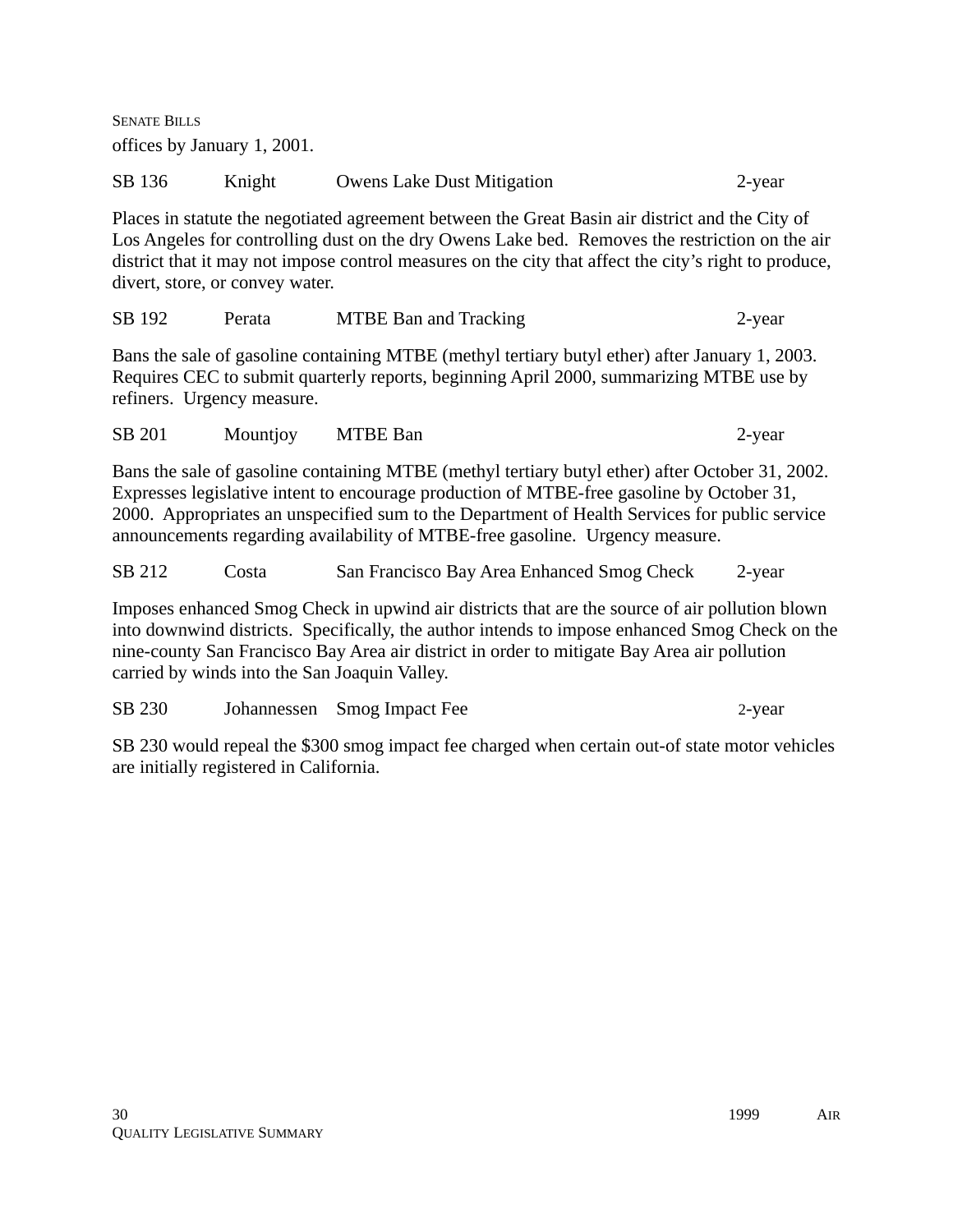| Urgency measure.                                                                                                                                                                                                                                                                                                                                                                                                         |        | Immediately prohibits the sale of gasoline containing MTBE (methyl tertiary butyl ether). |              |  |  |  |
|--------------------------------------------------------------------------------------------------------------------------------------------------------------------------------------------------------------------------------------------------------------------------------------------------------------------------------------------------------------------------------------------------------------------------|--------|-------------------------------------------------------------------------------------------|--------------|--|--|--|
| SB 280                                                                                                                                                                                                                                                                                                                                                                                                                   | Bowen  | <b>Green Public Buildings</b>                                                             | 2-year       |  |  |  |
| In addition to requirements for more stringent energy-efficiency standards in new state and<br>public office buildings and schools, requires the Integrated Waste Management Board, in<br>consultation with ARB and others, to promulgate green building measures — including measures<br>to improve indoor air quality.                                                                                                 |        |                                                                                           |              |  |  |  |
| SB 285                                                                                                                                                                                                                                                                                                                                                                                                                   |        | Mountjoy Smog Check Exemption                                                             | 2-year       |  |  |  |
| Exempts pre-1974 model vehicles from the Smog Check gross polluter requirements. This<br>exemption would apply until 2003, after which time all vehicles 30 years and older would be<br>exempt from the gross polluter requirements.                                                                                                                                                                                     |        |                                                                                           |              |  |  |  |
| SB 296                                                                                                                                                                                                                                                                                                                                                                                                                   |        | Mountjoy Smog Check Exemption                                                             | 2-year       |  |  |  |
|                                                                                                                                                                                                                                                                                                                                                                                                                          |        | Creates a Smog Check exemption for vehicles that travel less than 5,000 miles annually.   |              |  |  |  |
| SB 428                                                                                                                                                                                                                                                                                                                                                                                                                   | Perata | Bay Area High Speed Water Transit                                                         | Chapter 1011 |  |  |  |
| Creates the San Francisco Bay Area Water Transit Authority with responsibility to prepare and<br>adopt a plan to implement a high-speed water transit system. The regional water transit plan<br>would not become operative until the Legislature approves the plan. Upon such approval, the<br>Authority would be empowered to issue revenue bonds, collect fees, and exercise eminent<br>domain to implement the plan. |        |                                                                                           |              |  |  |  |
|                                                                                                                                                                                                                                                                                                                                                                                                                          |        | $CD(140 \qquad Q)^{1/2}$ $AD = T$ $D = C$ $D = C$ $D = C$                                 |              |  |  |  |

SB 272 Leslie MTBE Ban 2-year

SB 448 Ortiz/Polanco Tax Exemption for Experimental Fuels 2-year

Exempts "experimental fuels" from the diesel fuel tax for two years. Experimental fuels would be taxed at a reduced rate of six cents per gallon after the zero-rate period. Tax levy.

SB 529 Bowen Environmental Review of Fuel Regulations Chapter 813

Requires the California Environmental Policy Council to review proposed ARB fuel specifications for multi-media effects and recommend changes, if necessary, to reduce adverse impacts on public health or the environment. Mandates a more limited Council review for currently proposed ARB fuel regulations (RFG III). Requires ARB to conduct an external scientific peer review of the California Predictive Model by July 1, 2000.

SB 655 Peace Alternative Energy System Grant Program Vetoed

Directs the California Energy Resource Conservation and Development Commission (CEC) to develop a grant program to offset the costs of certain solar and distributed generation energy systems that operate parallel to the electric grid.

SENATE BILLS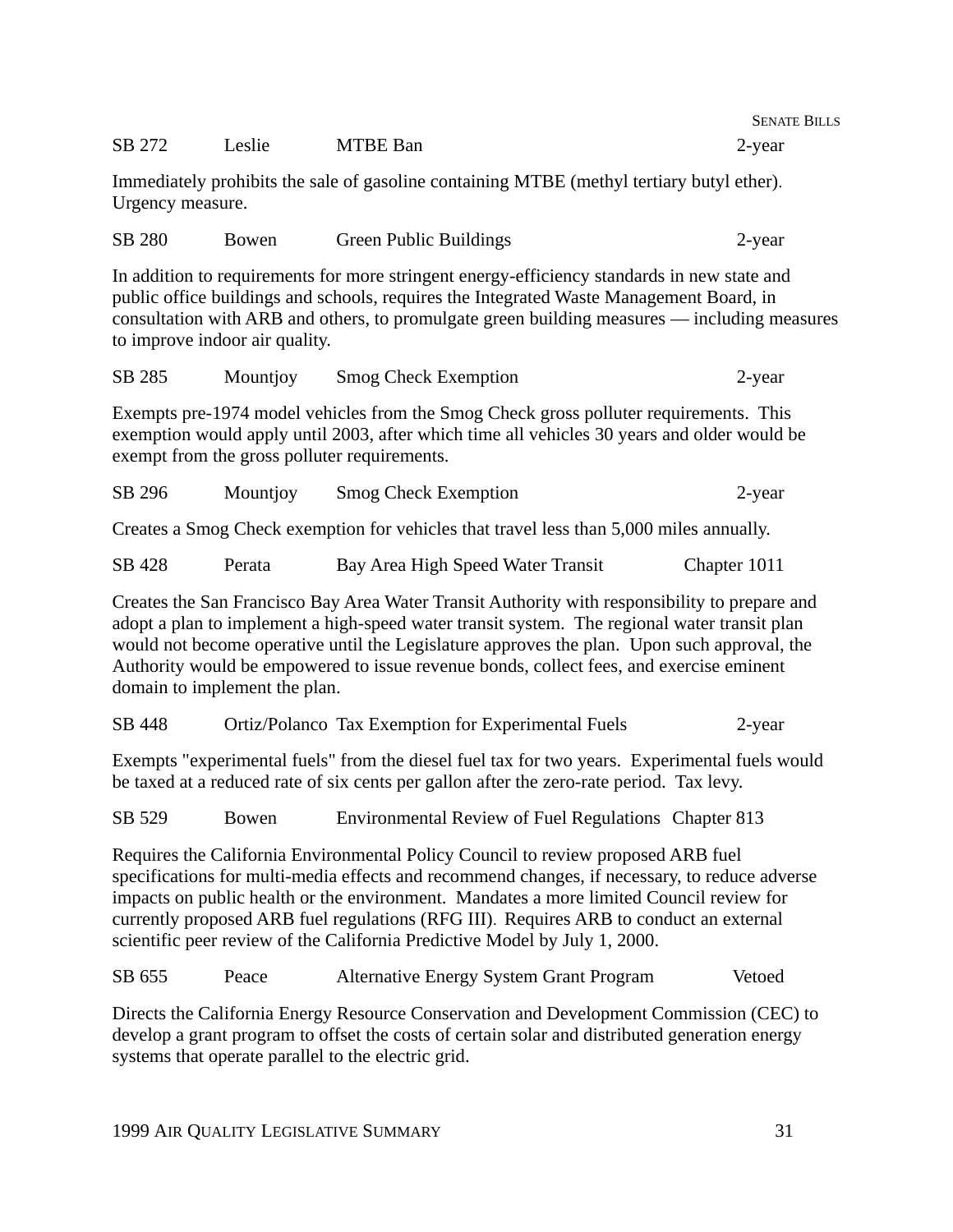SENATE BILLS

| SB 736 | Sher | ARB Budget Trailer Bill | 2-year |
|--------|------|-------------------------|--------|
|--------|------|-------------------------|--------|

Expresses legislative intent as a vehicle for statutory changes necessary to implement the 1999 Budget.

| SB 821 | <b>Sher</b> | <b>Omnibus Local Air District Provisions</b> | Vetoed |
|--------|-------------|----------------------------------------------|--------|
|        |             |                                              |        |

Among other minor changes, this proposal includes: an annual ARB report on district emission reduction and trading programs, tightened ARB procedures for certifying gasoline vapor recovery equipment used at service stations, and technical changes to recognize the independent status of the Sacramento Metropolitan air district as a special district.

|  | SB 823 | <b>Sher</b> | Particulate Matter Research Program | 2-year |
|--|--------|-------------|-------------------------------------|--------|
|--|--------|-------------|-------------------------------------|--------|

Enacts a five-year research program to assess the sources of California's particulate air pollution problem. Repeals obsolete provisions of the atmospheric acidity research program.

SB 826 Sher Bay Area Vehicle Registration Fee Revenues Chapter 204

SB 826 expands the list of projects that the Bay Area Air Quality Management District would be allowed to fund with motor vehicle registration fee revenues.

| <b>SB 906</b> | Murrav | Heavy-duty Diesel Inspection Program | 2-year |
|---------------|--------|--------------------------------------|--------|
|               |        |                                      |        |

Exempts 1992 and newer trucks and buses from ARB's fleet self-inspection requirement. Also increases ARB's roadside heavy-duty vehicle inspection program.

SB 989 Sher MTBE Fuel Regulations Chapter 812

Requires development of a timetable for eliminating the use of MTBE (methyl tertiary butyl ether) in motor vehicle fuel at the earliest possible date, increases monitoring and containment requirements for groundwater supplies, boosts financial assistance for upgrading underground tanks, and requires multimedia evaluation of new specifications for motor vehicle fuel.

| SB 993  | Hayden                                                                                                                                                                                                                                            | <b>School Toxic Exposure Standards</b>                                                   | Vetoed      |  |  |  |
|---------|---------------------------------------------------------------------------------------------------------------------------------------------------------------------------------------------------------------------------------------------------|------------------------------------------------------------------------------------------|-------------|--|--|--|
|         |                                                                                                                                                                                                                                                   | Requires development of standards to assess and mitigate toxic exposure at school sites. |             |  |  |  |
| SB 1001 | <b>Burton</b>                                                                                                                                                                                                                                     | Reports on MTBE Levels in Gasoline                                                       | Chapter 814 |  |  |  |
|         | Requires the State Energy Resources Conservation and Development Commission (CEC) to<br>submit quarterly reports summarizing the amount of MTBE (methyl tertiary butyl ether) in<br>gasoline from each refinery during the MTBE phase-out period. |                                                                                          |             |  |  |  |

| SB 1020 | Figueroa | <b>Toxic Exposure Regulations</b> | ∠-year |
|---------|----------|-----------------------------------|--------|
|---------|----------|-----------------------------------|--------|

Revises priorities for toxic air contaminant regulations by including exposure threats at schools, day care facilities, and residential housing facilities.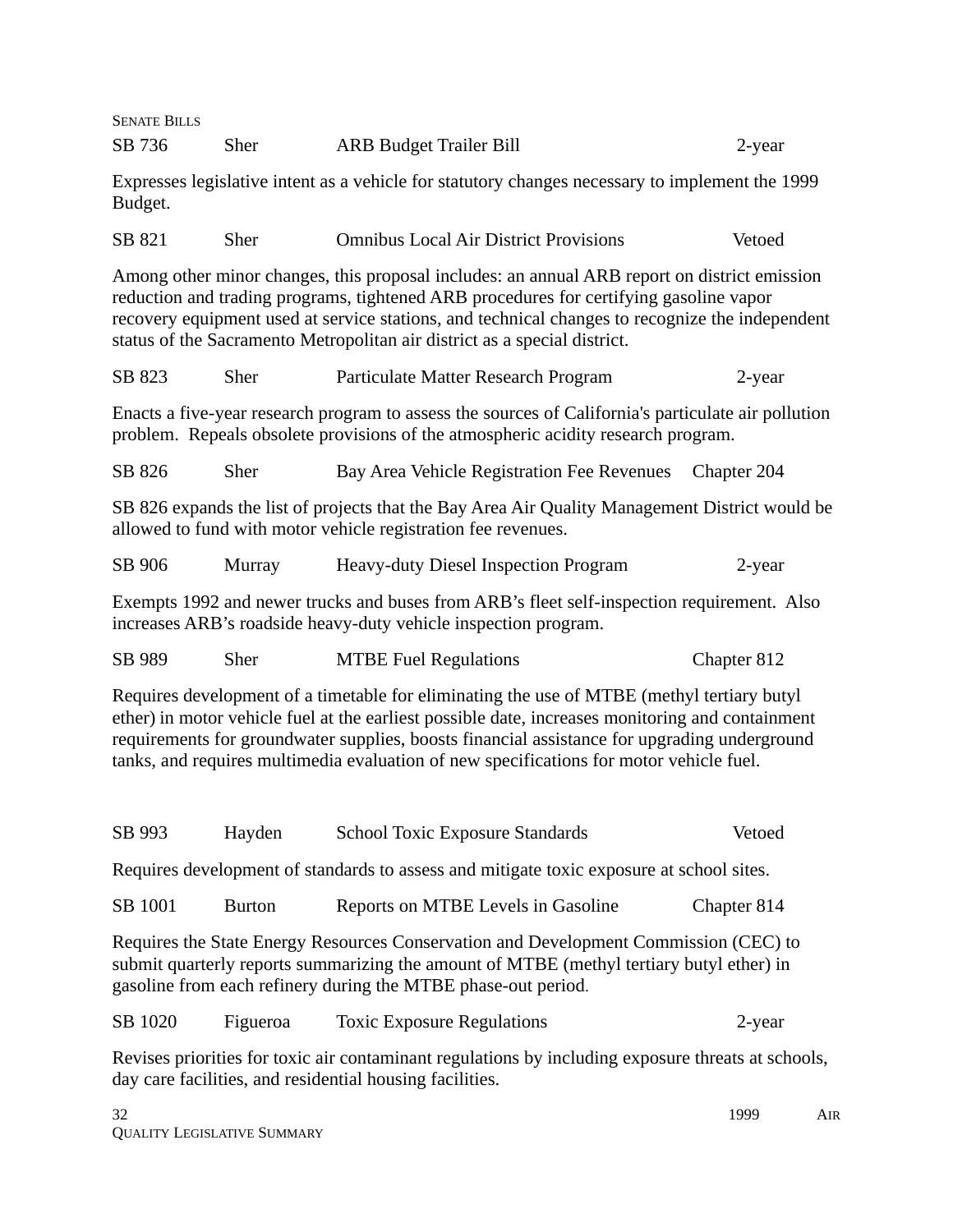|                           |               |                                                                                                                                                                                                                                                                                                                                                    | <b>SENATE BILLS</b> |
|---------------------------|---------------|----------------------------------------------------------------------------------------------------------------------------------------------------------------------------------------------------------------------------------------------------------------------------------------------------------------------------------------------------|---------------------|
| SB 1056                   |               | Johannessen Vehicle Pollution Control Devices                                                                                                                                                                                                                                                                                                      | Chapter 209         |
|                           |               | Requires ARB to compare the cost-effectiveness of aftermarket motor vehicle pollution control<br>devices with the cost-effectiveness of vehicle retirement (scrappage) programs. ARB would be<br>required to perform this assessment only for devices meeting specific criteria.                                                                   |                     |
| SB 1058                   | Johannessen   | Smog Check Visual and Functional Checks                                                                                                                                                                                                                                                                                                            | 2-year              |
| enhanced and basic areas. |               | Deletes the requirement for a functional check of most emission control devices in enhanced<br>Smog Check areas. Eliminates visual inspection for illegal aftermarket and hot rod parts in both                                                                                                                                                    |                     |
| SB 1083                   | Knight        | <b>Commercial Space Programs</b>                                                                                                                                                                                                                                                                                                                   | 2-year              |
|                           |               | Expands the use of commercial space launch air quality permits to reusable launch vehicles in<br>Los Angeles, San Bernardino and Merced counties.                                                                                                                                                                                                  |                     |
| SB 1102                   | Murray        | Motor Vehicle Exhaust Regulation                                                                                                                                                                                                                                                                                                                   | 2-year              |
|                           |               | Requires ARB, when evaluating controls for particulate matter from motor vehicles, to consider<br>advanced technologies as much as fuel properties and alternatives provided neither option<br>increases nitrogen oxide (NOx) emissions. Urgency measure.                                                                                          |                     |
| SB 1131                   | <b>Burton</b> | <b>Investigation of Fuel Industry Practices</b>                                                                                                                                                                                                                                                                                                    | Chapter 956         |
|                           |               | Appropriates \$1 million to the Department of Justice to conduct an investigation of fuel industry<br>practices relevant to the production, distribution and pricing of gasoline and diesel fuel, and to<br>review the pending mergers between major oil companies.                                                                                |                     |
| SB 1146                   | <b>Burton</b> | Vehicle Repair Information                                                                                                                                                                                                                                                                                                                         | 2-year              |
|                           |               | Requires vehicle manufacturers to provide detailed automotive part manufacturing specifications<br>to aftermarket parts manufacturers if the ARB Executive Officer determines that the disclosure is<br>necessary to mitigate "anti-competitive effects." Also requires the disclosure of repair<br>information to the automotive repair industry. |                     |
| SB 1150                   | Perata        | <b>Penalties for Stationary Source Violations</b>                                                                                                                                                                                                                                                                                                  | 2-year              |
|                           |               | Applies both civil and criminal penalties to stationary source violations.                                                                                                                                                                                                                                                                         |                     |
| <b>SB</b>                 | Knight        | Air Resources Board Membership                                                                                                                                                                                                                                                                                                                     | 2-year              |
|                           |               | Increases ARB's local air district membership from five to six. Also increases the total number<br>of ARB members from 11 to 12. The additional member would be an ex-officio member from<br>the Mojave Desert, the Antelope Valley, or the Kern County air district.                                                                              |                     |
| SB 1175                   | Polanco       | <b>Smog Check Gold Shield Stations</b>                                                                                                                                                                                                                                                                                                             | 2-year              |

Enables Gold Shield "test and repair" Smog Check stations to retest the vehicles that are now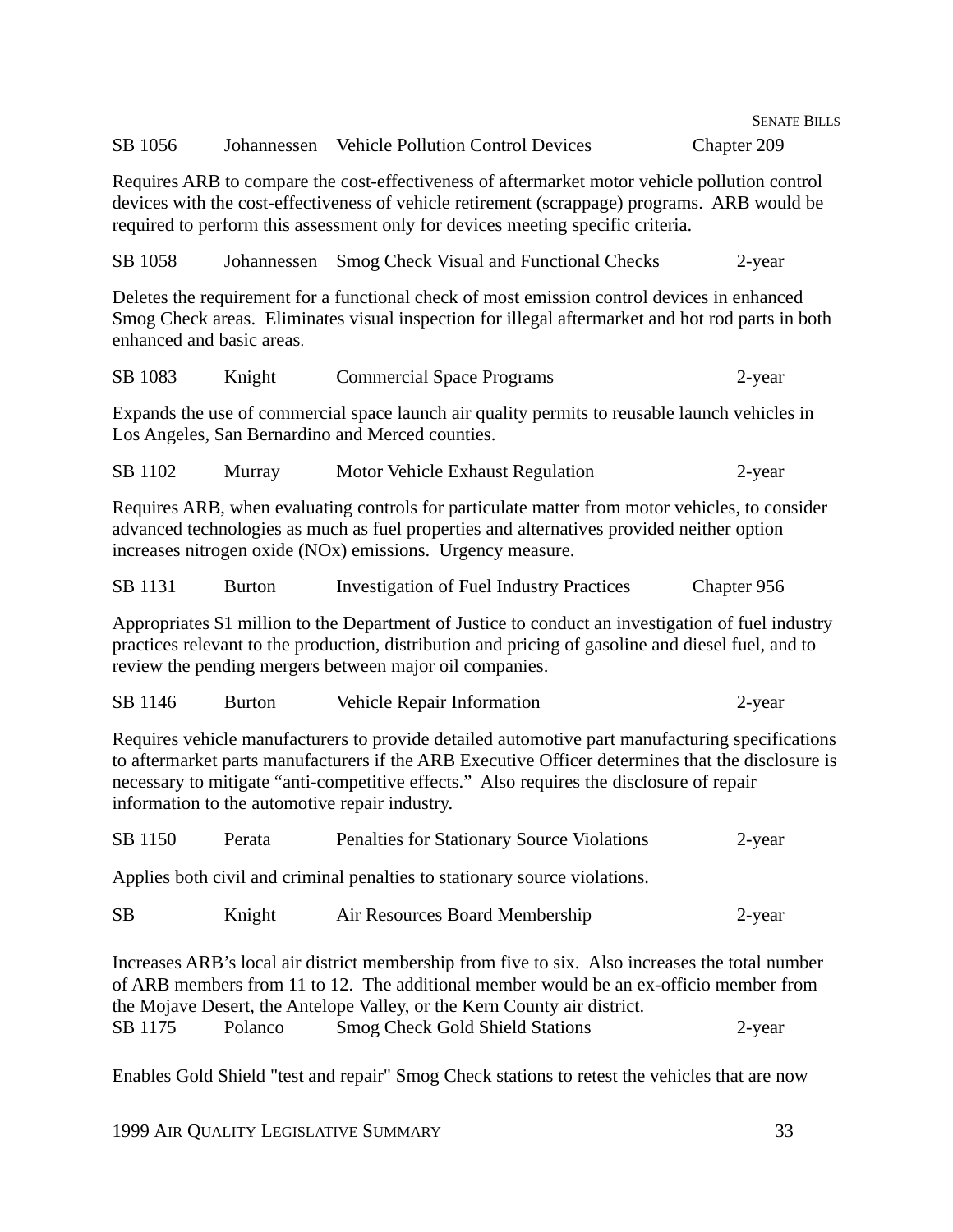SENATE BILLS required to be tested at "test-only facilities" after repair. SB 1186 Ortiz Rice Straw Burning Alternatives Chapter 640

Extends, for one year, ARB's authority to issue grants to support development of alternatives to open field burning of rice straw. Requires ARB, in consultation with California Department of Food and Agriculture and other state agencies, to submit to the Legislature by January 1, 2001, recommendations for ensuring a consistent and predictable rice straw supply for cost-effective uses.

SB 1195 Hayden PM2.5 in the South Coast Air District Chapter 477

Requires the South Coast air district to: (1) add fine particulate matter (PM2.5) to its forecasting, reporting and public notification procedures commencing July 1, 2001; (2) make a preliminary assessment of PM2.5 in its next air quality plan and evaluate the effect of its existing ozone and PM10 control strategy in helping achieve the PM2.5 federal standard; and (3) prepare a triennial report, commencing on December 31, 2001, on the health impacts of particulate matter air pollution in the South Coast.

| SB 1214 | Brulte | <b>Gasoline Cargo Tank Truck Violations</b> |        |
|---------|--------|---------------------------------------------|--------|
|         |        |                                             | 2-year |

Classifies most cargo tank truck vapor recovery system violations as minor violations.

| SB 1253 | Sher | Greenhouse Gas Emissions Inventory | Vetoed |
|---------|------|------------------------------------|--------|
|         |      |                                    |        |

Requires the California Energy Resources Conservation and Development Commission (CEC), in consultation with ARB, to update the greenhouse gas emissions inventory and provide information regarding cost-effective and technologically feasible methods for reducing greenhouse gas production.

SB 1267 Polanco Leaf Blower Noise and Emission Standards 2-year

Prohibits the sale of leaf blowers after January 1, 2001, unless they comply with national noise level specifications and meet the emissions standards adopted by ARB for gasoline-powered leaf blowers. Also restricts communities' ability to adopt noise and pollution standards for leaf blowers and only allows a local ban of leaf blowers by a voter initiative.

SB 1269 Alpert Vehicular Diesel Exhaust Exposure Chapter 599

Originally this bill required the Office of Environmental Health Hazard Assessment to conduct scientific studies to evaluate the exposure of the public to vehicular diesel exhaust. The bill now requires the Attorney General to collect, maintain and make accessible information concerning specific legal actions resulting from Proposition 65.

SB 1288 Murray Used Car Dealers' Smog Certificates Chapter 355

Makes Smog Check certificates issued to licensed motor vehicle dealers valid for a maximum of two years or until the vehicle's retail sale and registration, whichever occurs first. The bill would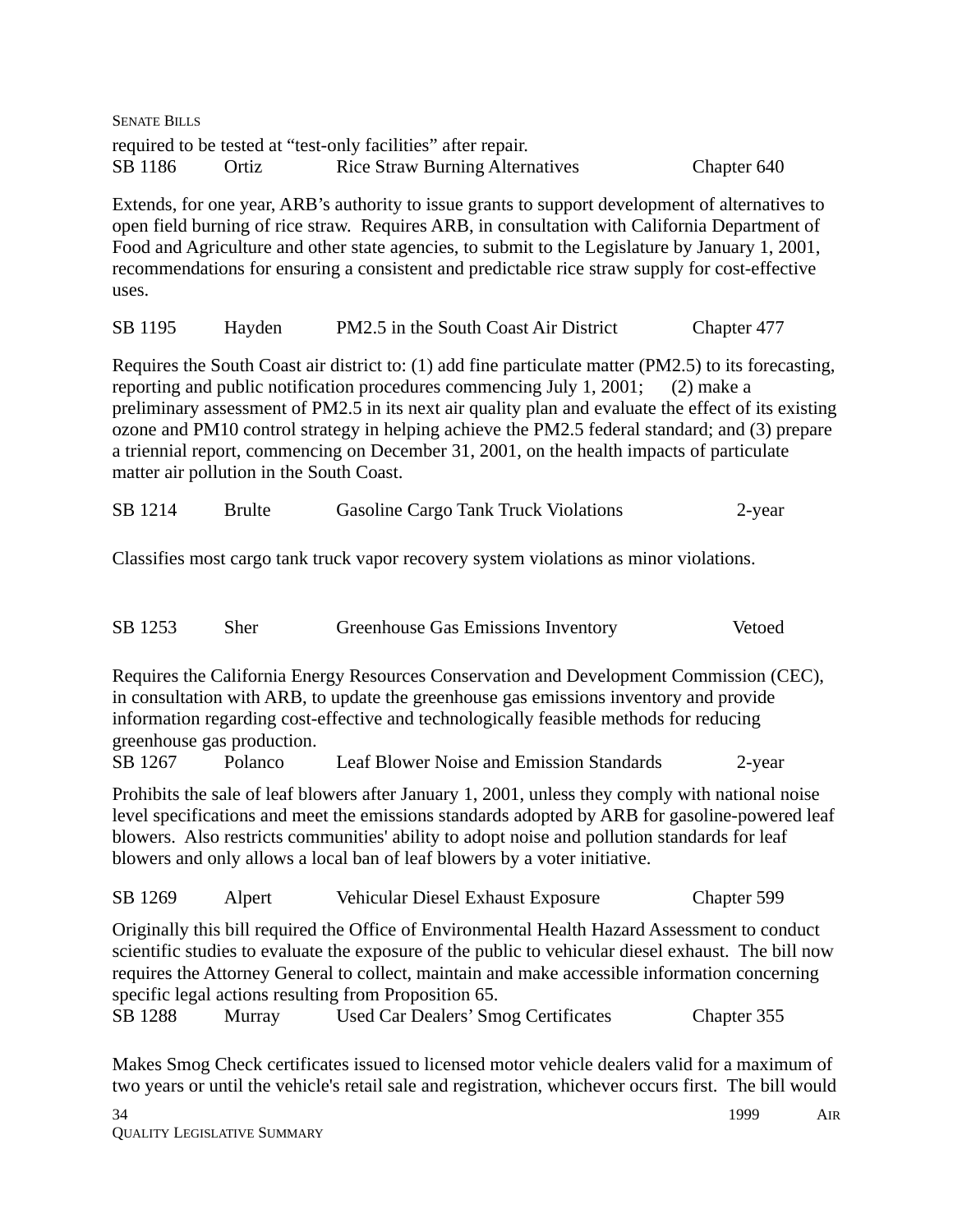SENATE BILLS

| sunset on January 1, 2002. |        |                                           |        |
|----------------------------|--------|-------------------------------------------|--------|
| SB 1298                    | E.U&C* | <b>Petroleum Violation Escrow Account</b> | 2-year |

Appropriates \$14 million from the Account to buy down the cost of zero-emission vehicles and infrastructure for local governments, state government and the Legislature, in addition to other uses.

SB 1300 Sher Air Toxics "Hot Spots" Fees 2-year

Eliminates ARB authority to adopt a fee regulation to recover State costs for implementing the Air Toxics "Hot Spots" program after July 1, 2000. Requires ARB to develop criteria and guidelines for conducting cumulative risk analyses by July 1, 2001.

| SB 1301 | Kellev | Remote Sensing of Vehicle Emissions | Chapter 273 |
|---------|--------|-------------------------------------|-------------|
|---------|--------|-------------------------------------|-------------|

Requires BAR, as part of a discretionary pilot program, to evaluate the need to develop standards and licensing for operations of remote sensing equipment.

SCR 19 Burton Gasoline Powered Leaf Blowers Resolution Chapter 35

Directs ARB to prepare a report to the legislature, by January 1, 2000, summarizing the health and environmental impacts of gasoline-powered leaf blowers, including the effects of exhaust, noise, and blown dust.

SJR 15 Sher Federal Oxygenate Requirements Resolution Chapter 95

Requests the U.S. Environmental Protection Agency grant an administrative waiver of the federal Clean Air Act's oxygenated fuel requirement and urges the U.S. Congress to enact legislation permitting California to adopt more flexible reformulated gasoline requirements.

SR 20 Mountjoy MTBE Remediation MITH 2008 Adopted

Urges the Attorney General to seek revenue sufficient to remediate MTBE contamination if MTBE continues to be used in California beyond December 31, 2002 as a result of a specific NAFTA complaint; and urges Congress to protect California against such NAFTA or GATT charges.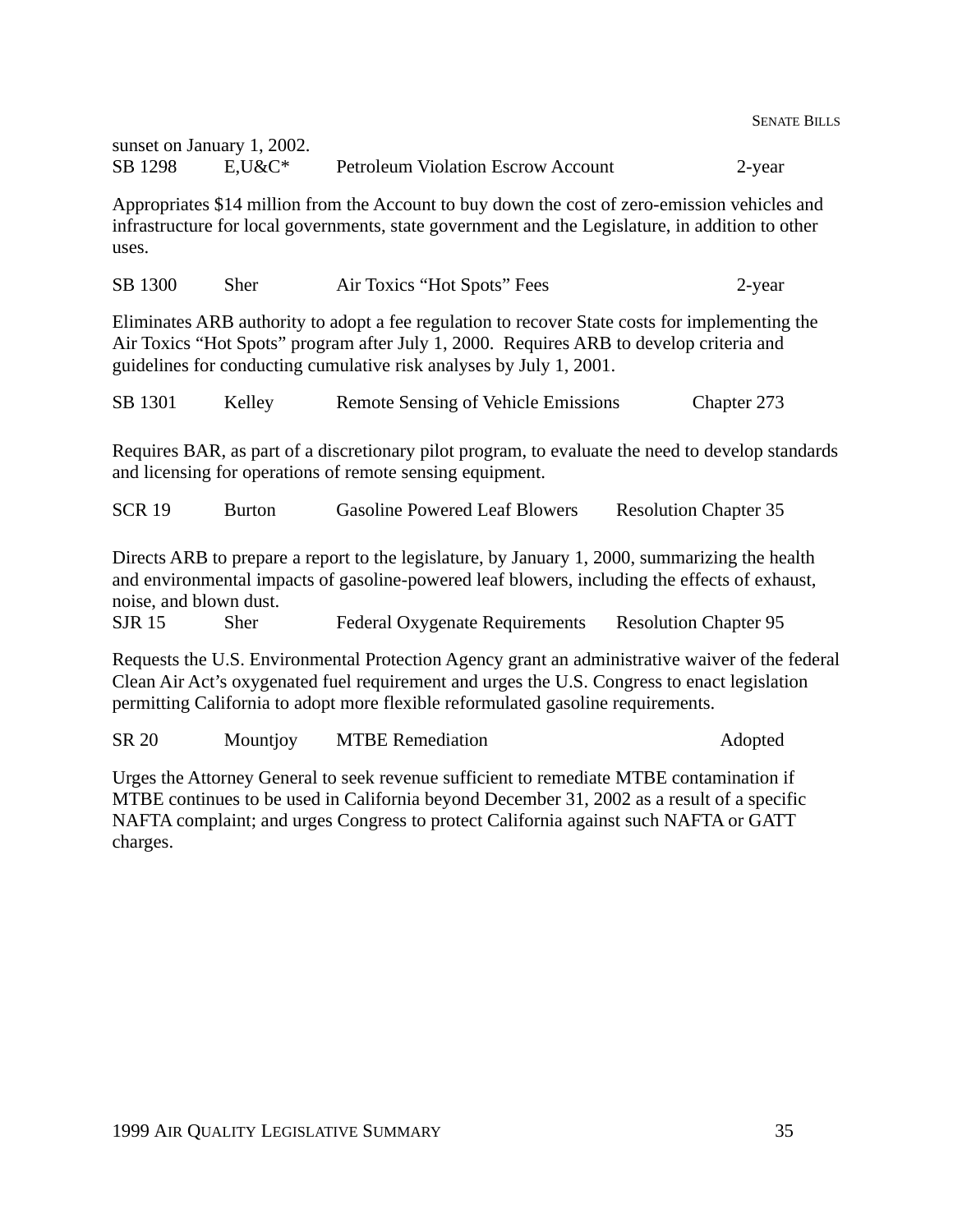**\* Denotes a committee of the Legislature**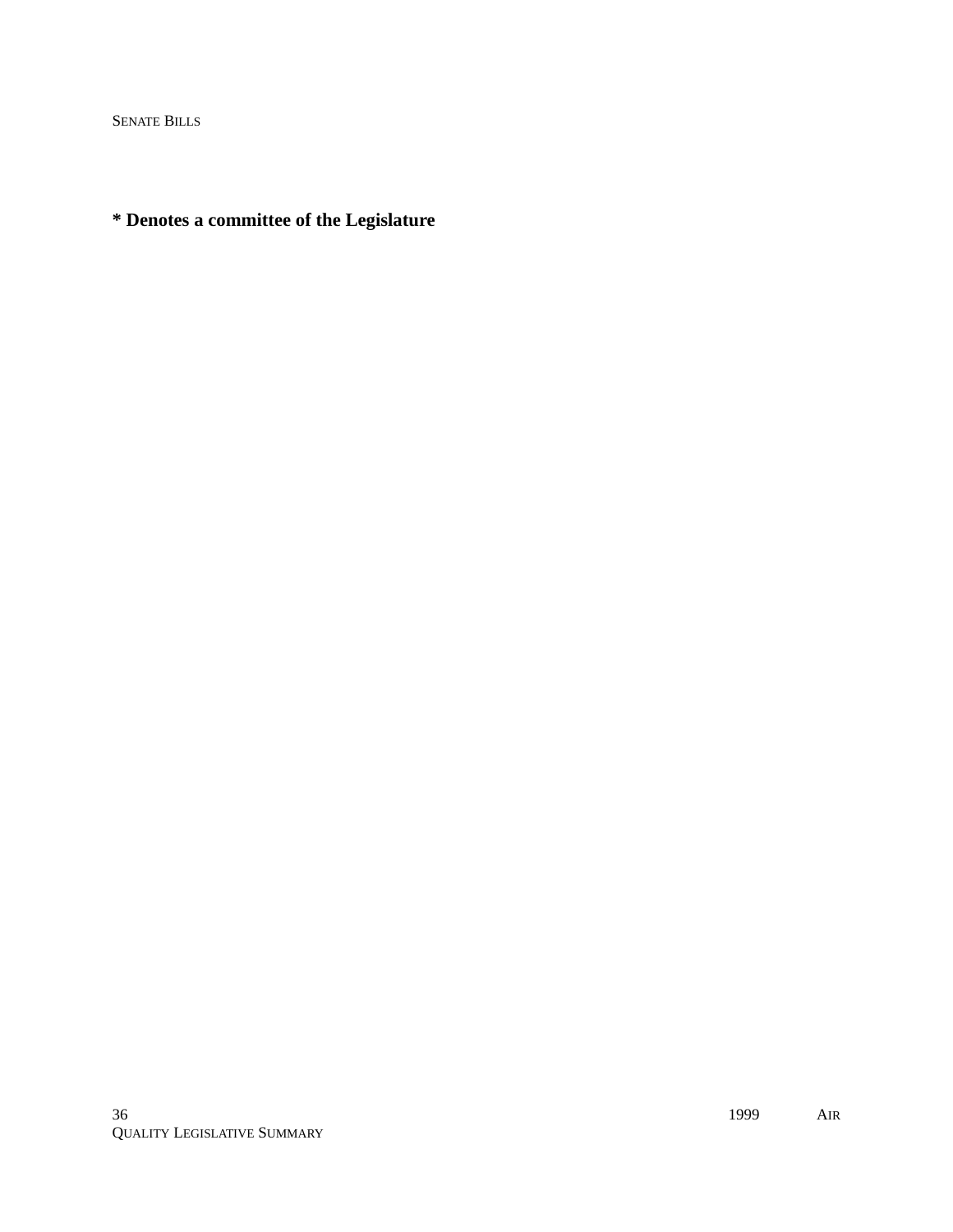# **CHAPTERED BILLS**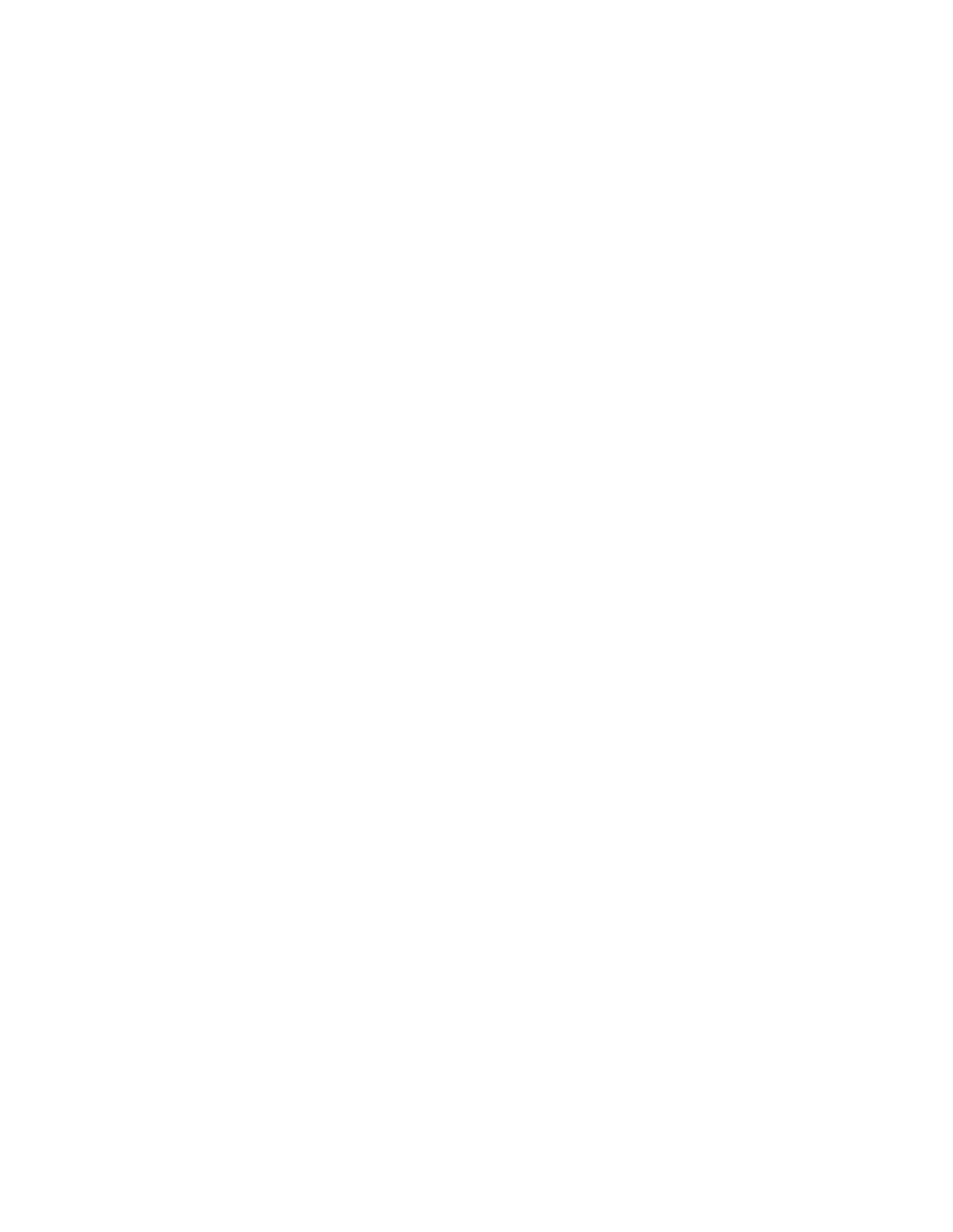# **Bills Chaptered in 1999**

| <b>AB</b> 18  | Villaraigosa  | Parks & Coastal Protection Bond                 | Chapter 461  |
|---------------|---------------|-------------------------------------------------|--------------|
| AB 71         | Cunneen       | <b>Clean Vehicles in HOV Lanes</b>              | Chapter 330  |
| AB 1102       | Jackson       | Cal/EPA Cross-Media Enforcement Unit            | Chapter 65   |
| AB 1103       | Lempert       | <b>Air Quality Fee Extension</b>                | Chapter 66   |
| AB 1105       | Jackson       | Motor Vehicle Inspection and Maintenance        | Chapter 67   |
| AB 1164       | Aanestad      | Vapor Recovery Control Systems                  | Chapter 501  |
| AB 1234       | Shelley       | <b>Internet Notification of Meetings</b>        | Chapter 393  |
| AB 1403       | Soto          | South Coast Air District Mailing List           | Chapter 506  |
| AB 1487       | Maldonado     | <b>State Implementation Plan Revisions</b>      | Chapter 451  |
| AB 1571       | Villaraigosa  | Carl Moyer Program                              | Chapter 923  |
| AB 1679       | Local Gov't*  | <b>South Coast Air District Permits</b>         | Chapter 643  |
| <b>HR 27</b>  | <b>Bock</b>   | San Francisco Bay Area Dioxin Pollution         | Adopted      |
| SB 25         | Escutia       | Children's Environmental Health Protection      | Chapter 731  |
| SB 63         | Solis         | San Bernardino Freeway HOV Lanes                | Chapter 168  |
| <b>SB 98</b>  | Alarcon       | South Coast Vehicle Registration Fees           | Chapter 36   |
| <b>SB 110</b> | Peace         | <b>Power Facility Site Certification</b>        | Chapter 581  |
| SB 115        | Solis         | <b>Environmental Justice</b>                    | Chapter 690  |
| SB 428        | Perata        | Bay Area High Speed Water Transit               | Chapter 1011 |
| SB 529        | <b>Bowen</b>  | <b>Environmental Review of Fuel Regulations</b> | Chapter 813  |
| SB 826        | <b>Sher</b>   | Bay Area Vehicle Registration Fee Revenues      | Chapter 204  |
| SB 989        | Sher          | <b>MTBE Fuel Regulations</b>                    | Chapter 812  |
| SB 1001       | <b>Burton</b> | Reports on MTBE Levels in Gasoline              | Chapter 814  |
| SB 1056       | Johannessen   | <b>Vehicle Pollution Control Devices</b>        | Chapter 209  |
| SB 1131       | <b>Burton</b> | <b>Investigation of Fuel Industry Practices</b> | Chapter 956  |
| SB 1186       | Ortiz         | <b>Rice Straw Burning Alternatives</b>          | Chapter 640  |
| SB 1195       | Hayden        | PM2.5 in the South Coast Air District           | Chapter 477  |
| SB 1269       | Alpert        | Vehicular Diesel Exhaust Exposure               | Chapter 599  |
| SB 1288       | <b>Murray</b> | <b>Used Car Dealers' Smog Certificates</b>      | Chapter 355  |
| SB 1301       | Kelley        | <b>Remote Sensing of Vehicle Emissions</b>      | Chapter 273  |
| <b>SCR 19</b> | <b>Burton</b> | <b>Gasoline Powered Leaf Blowers</b>            | Chapter R-35 |
| <b>SJR 15</b> | Sher          | <b>Federal Oxygenate Requirements</b>           | Chapter R-95 |
| <b>SR 20</b>  | Mountjoy      | <b>MTBE Remediation</b>                         | Adopted      |

# **\* Denotes a committee of the Legislature**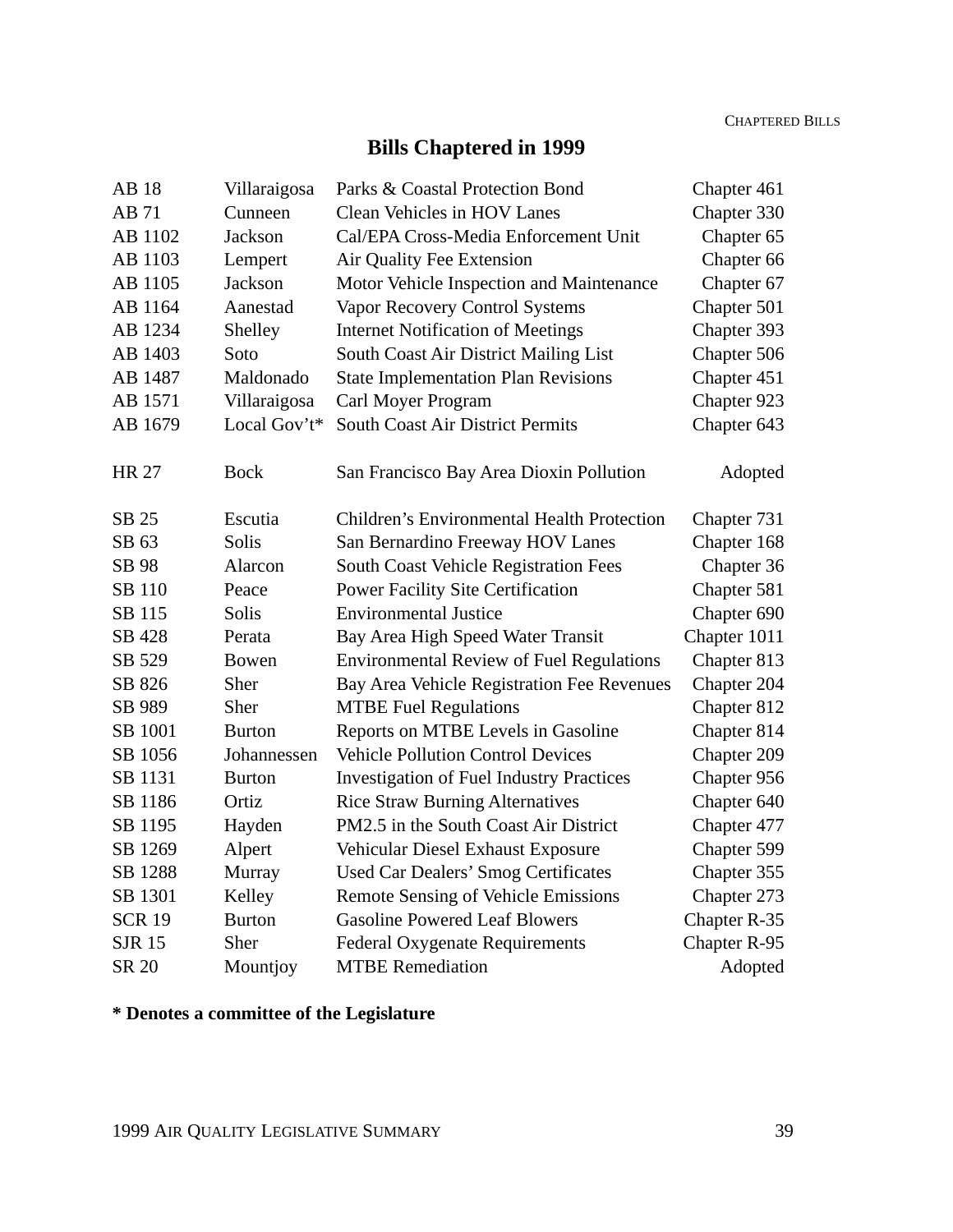CHAPTERED BILLS

October 10, 1999

To the Members of the Senate:

I am signing Senate Bill No. 428 with the following comments:

Ten years ago, the Loma Prieta earthquake devastated the San Francisco Bay Area. Much of that devastation is still felt today, particularly in the form of crushing traffic congestion on Bay Area roads and bridges.

The San Francisco Bay Area Water Transit Authority established by this legislation has the potential to provide desperately needed alternatives for commuters and other travelers, and to restore what was once a proud Bay Area tradition.

It is my intention that the planning phase of this project be funded from the Public Transportation Account (PTA) and that no General Fund monies shall be appropriated for the implementation of the Authority's plan.

Sincerely,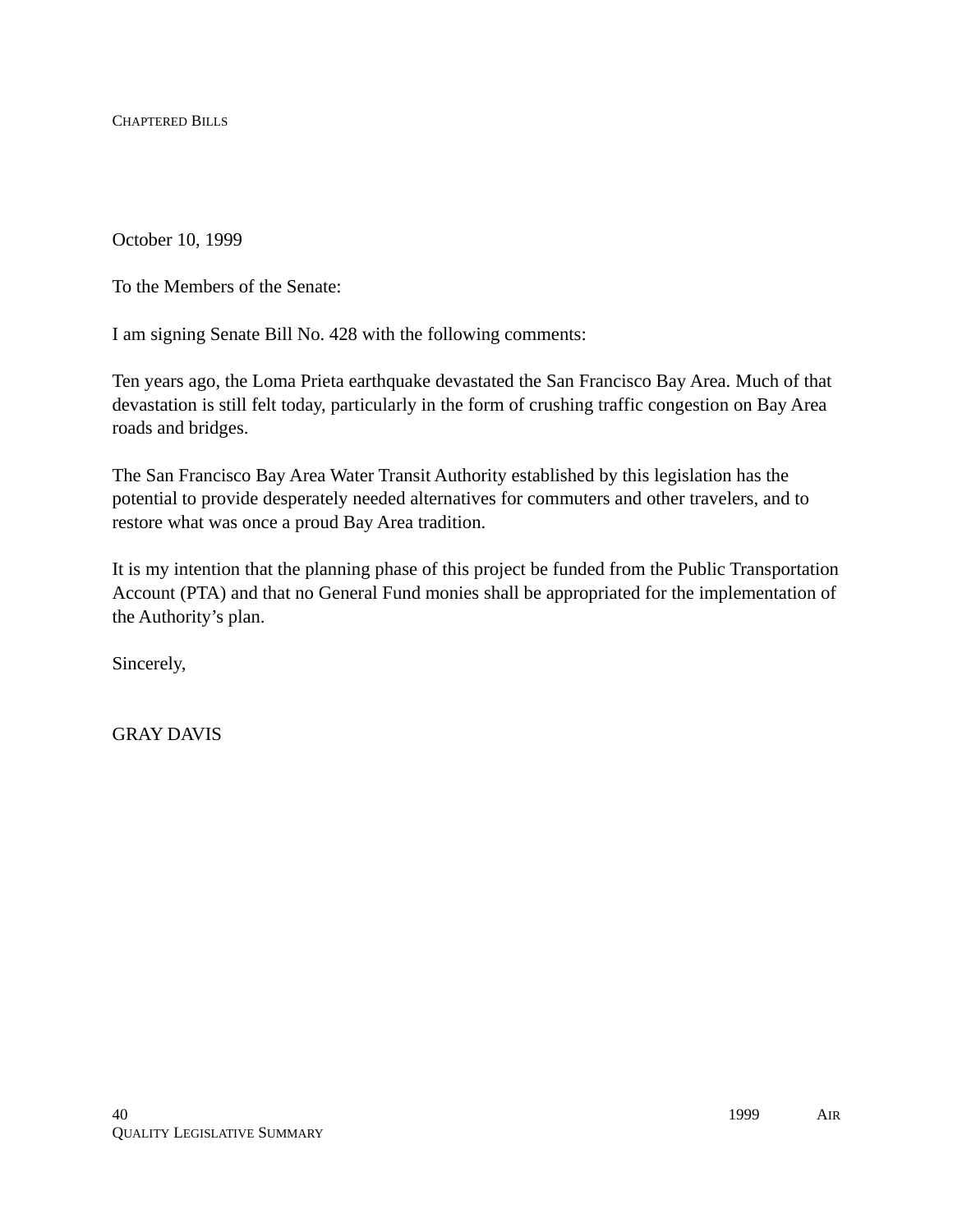October 10, 1999

To the Members of the Senate:

I am signing Senate Bill No. 1131, encouraging the Department of Justice to investigate the practices of the motor vehicle fuel industry related to the production, distribution and pricing of gasoline and diesel fuel.

However, I am deleting the \$1 million General Fund appropriation from the bill and instead ask the Attorney General to implement the provisions of SB 1131 within existing resources. The 1999 Budget Act contains \$3.2 million for the Department of Justice's Antitrust workload, which includes a \$677,000 General Fund augmentation to address such expected workload increases.

Sincerely,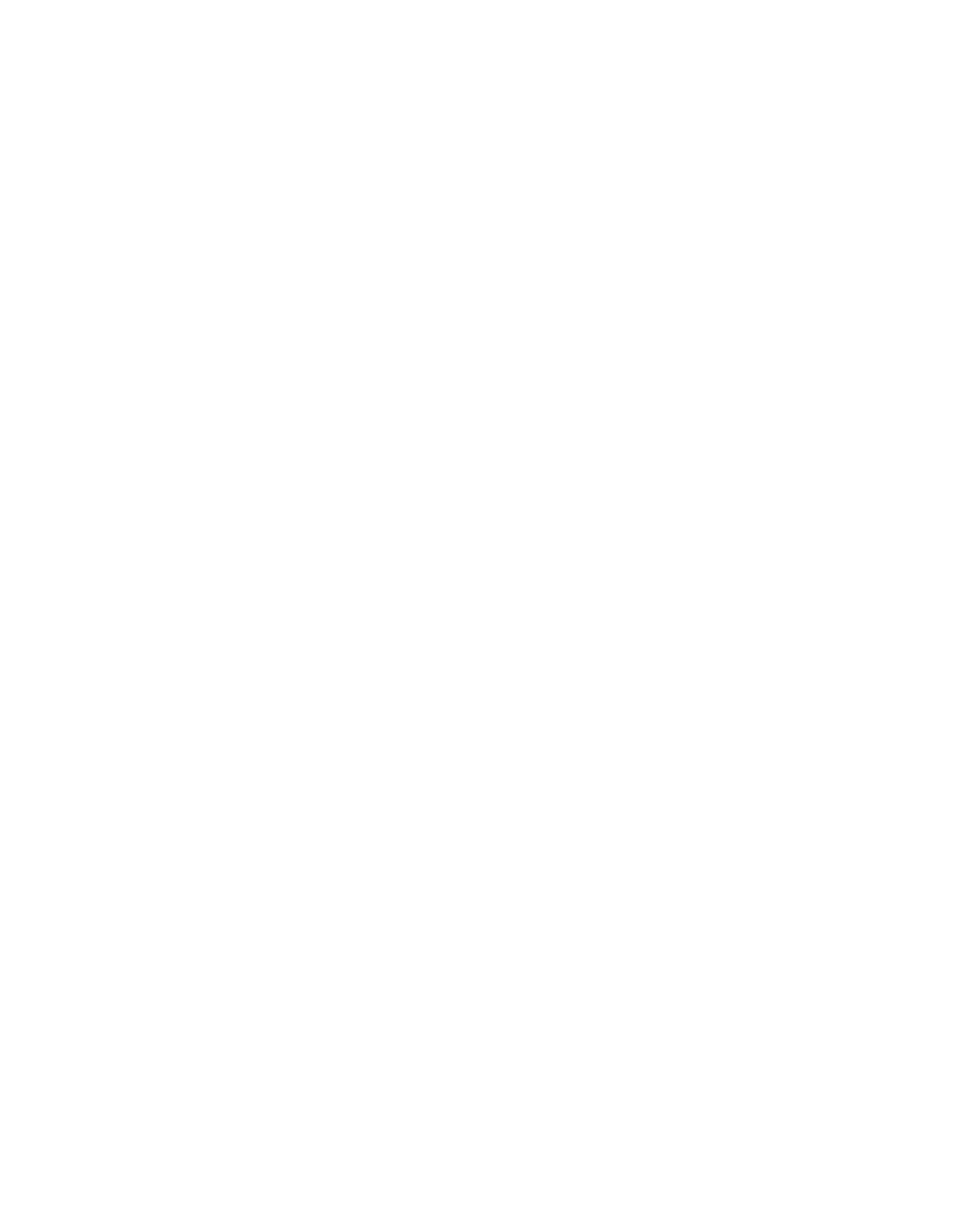# **Bills Vetoed in 1999**

| AB 1058      |           | Olberg Airport Support Vehicles – Fuel Violations Vetoed |        |
|--------------|-----------|----------------------------------------------------------|--------|
| AB 1207      | Shelley   | Healthy Schools Act of 1999 Vetoed                       |        |
| AB 1293      | Mazzoni   | <b>Education Program for the Boating Public</b>          | Vetoed |
| AB 1401      | Longville | <b>South Coast MSRC</b><br>Vetoed                        |        |
|              |           |                                                          |        |
| SB 655Peace  |           | Alternative Energy System Grant Program                  | Vetoed |
| SB 821Sher   |           | <b>Omnibus Local Air District Provisions</b>             | Vetoed |
| SB 993Hayden |           | <b>School Toxic Exposure Standards</b>                   | Vetoed |

SB 1253 Sher Greenhouse Gas Emissions Inventory Vetoed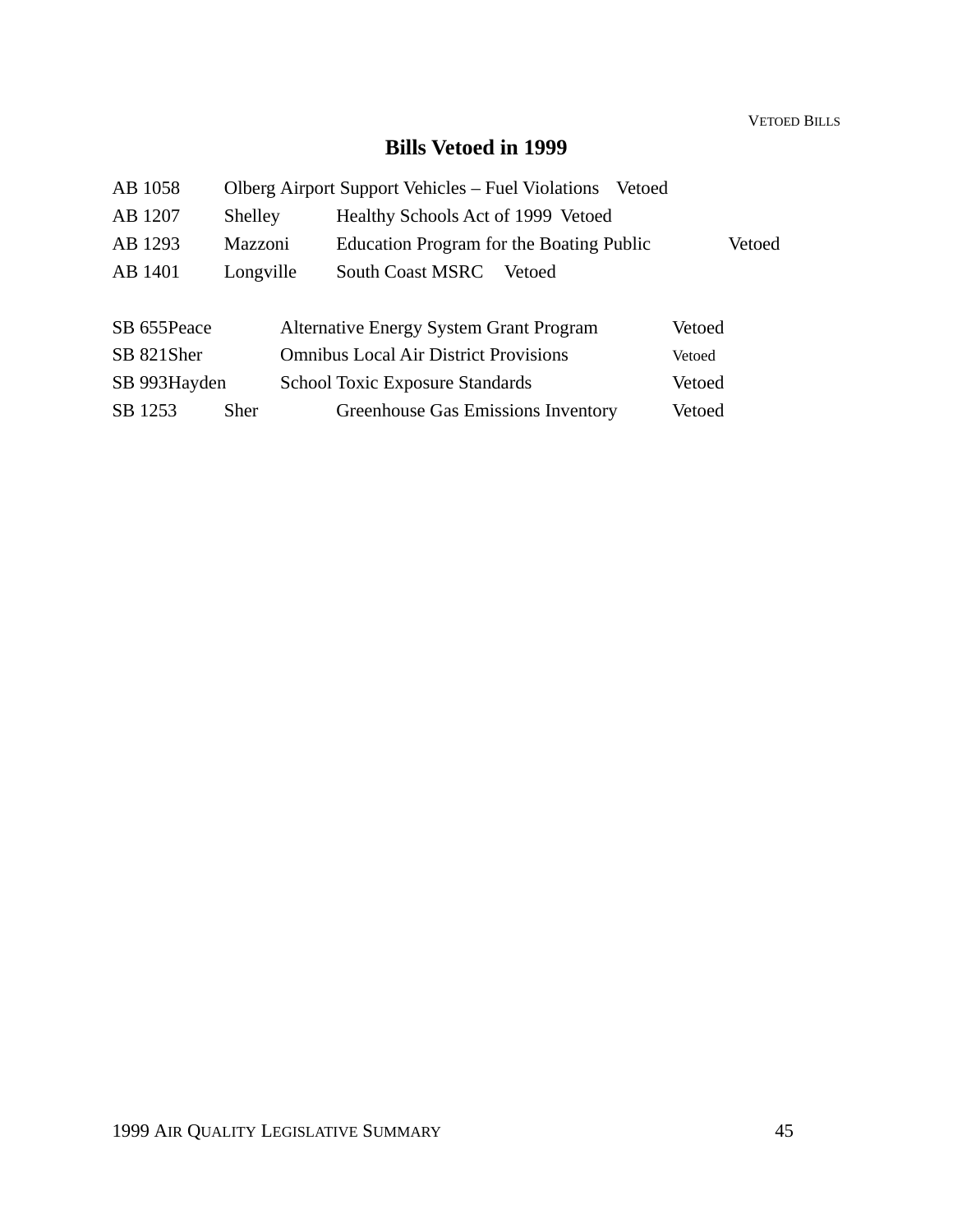October 6, 1999

To the Members of the Assembly:

I am returning Assembly Bill No. 1058 to the Legislature without my signature.

This bill would authorize the Air Resources Board (ARB) or a court to lower the amount of a penalty related to the use of illegal fuels if the ARB or a court determines that the operator or fuel supplier was not aware that the regulations applied to them.

I am concerned that this bill attempts to influence the outcome of a pending enforcement action while the investigation is open and settlement discussions are in progress.

The rationale for this bill is based in the inaccurate assertion that the ARB failed to provide sufficient notice to airport ground vehicle operators and fuel suppliers regarding fuel requirements. This bill sets an inappropriate precedent by legitimizing an "ignorance of the law" defense. In fact, the ARB took appropriate action to notify airport operators of new fuel standards.

This bill is unnecessary because current law requires the ARB and the courts to consider all relevant circumstances when determining whether a penalty should be assessed and the amount of the penalty. Factors such as the knowledge and intent, preventative efforts taken, and the cooperation of the business must be considered in penalty decisions. This bill could lead to needless litigation.

For these reasons, I am returning AB 1058 without my signature.

Sincerely,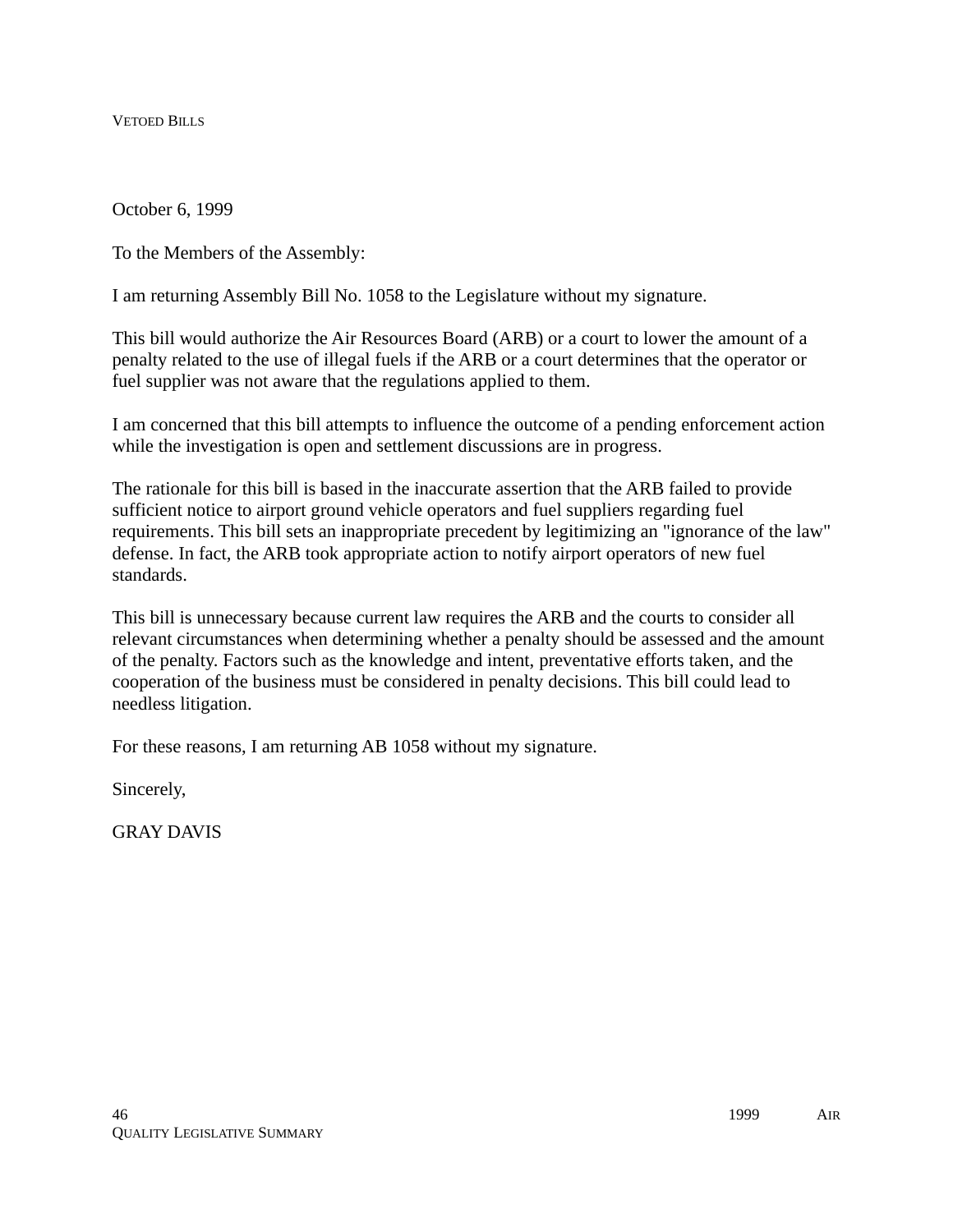October 10, 1999

To Members of the California Assembly:

I am returning Assembly Bill No. 1207 without my signature.

This bill attempts to address important issues concerning the health and safety of children in schools including indoor environmental quality, portable classrooms, and the use of pesticides at school facilities.

While laudable in much of its intent, this legislation contains a serious flaw which precludes me from signing it. My main concern with this bill is the overly prescriptive requirements on the use of pesticides on school sites. Unfortunately the bill is drafted with such broad language that it creates costly requirements for schools that are not reasonable or optimal approaches to pest management.

AB 1207 would, for example, require school districts to notify parents of applications in schools of such commonly used household insecticides as Raid and Combat, or three days before applying insecticides to address pest emergencies such as hornets nests or fire ants on school property. The bill would require school districts to notify parents of applications of pesticides even during school vacations when children would not normally be present in the school. For example, parents would need to be notified each time a summer baseball league applies weedkiller, such as Round-up, to delineate lines on a ballfield on school property.

The California Department of Finance indicates that this measure would result in estimated costs of \$2.7 million in 2000-01, \$1.7 million in 2001-02 and \$1.2 million annually thereafter. In addition, this bill would result in reimbursable state-mandated costs estimated in the tens of millions of dollars for school districts to comply with

the notification and posting requirements for pesticide use, establishing the least hazardous integrated pest management program, and training to implement the program.

In the 1999-2000 Budget Act, I set aside \$1 million to provide a comprehensive review of air quality in portable classrooms. Additionally, the Department of Health Services (DHS) conducts an Indoor Air Quality Program charged with studying indoor environmental quality and coordinating the state's response to indoor air problems. DHS's Environmental Health Investigation Branch investigates environmental health problems in the state and has consulted with several school districts at their request on

AB 1207 Page Two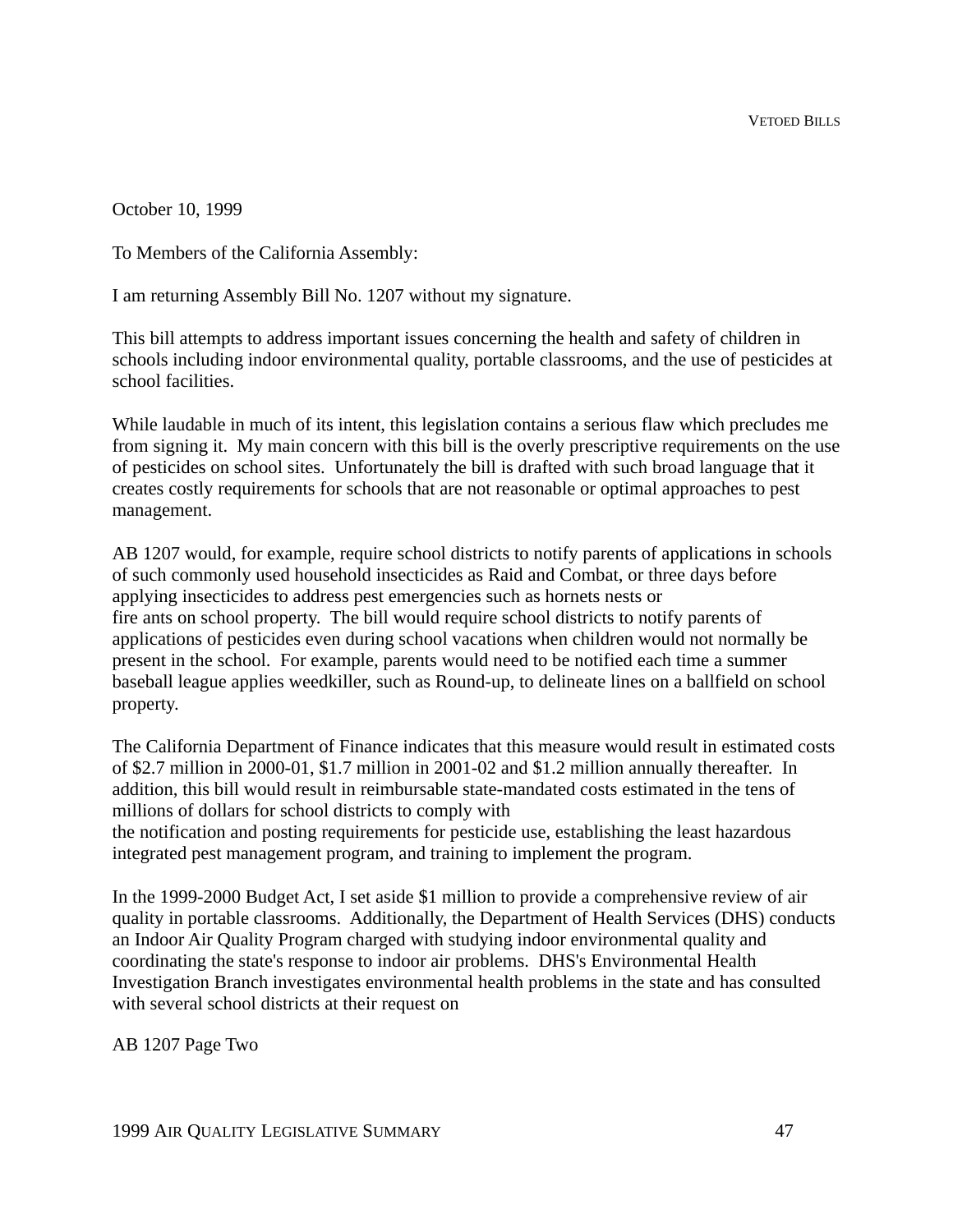recent school environmental health issues, including potential problems in portable classrooms.

I continue to believe the issue of air quality in portable classrooms is an important issue that must be addressed to ensure that any unsafe conditions are identified and promptly addressed, and I will support legislation to utilize the funds set aside in the budget toward that end.

Sincerely,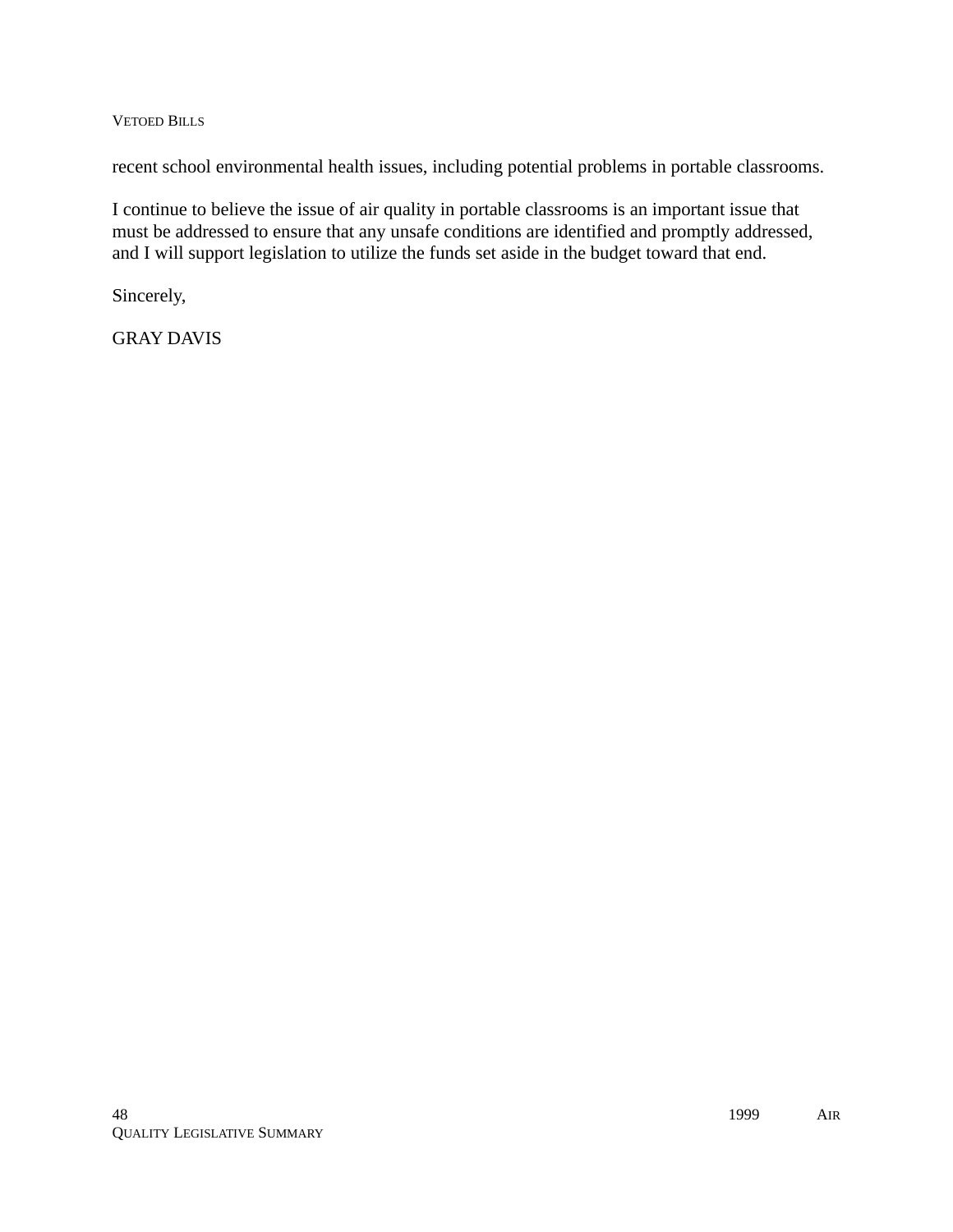September 27, 1999

To the Members of the Assembly:

I am returning Assembly Bill No. 1293 without my signature.

This bill would have required the Coastal Commission to carry out public education and outreach programs relating to boating and nonpoint source pollution and would have extended the Commission's authority beyond the coastal zone for purposes of these programs.

I do not support expanding the Commission's authority beyond the coastal zone. Moreover, the Department of Boating and Waterways is the appropriate agency to carry out public education programs related to boating. In addition, programs relating to nonpoint source pollution should be carried out by the State Water Resources Control Board and the regional water quality control boards.

Sincerely,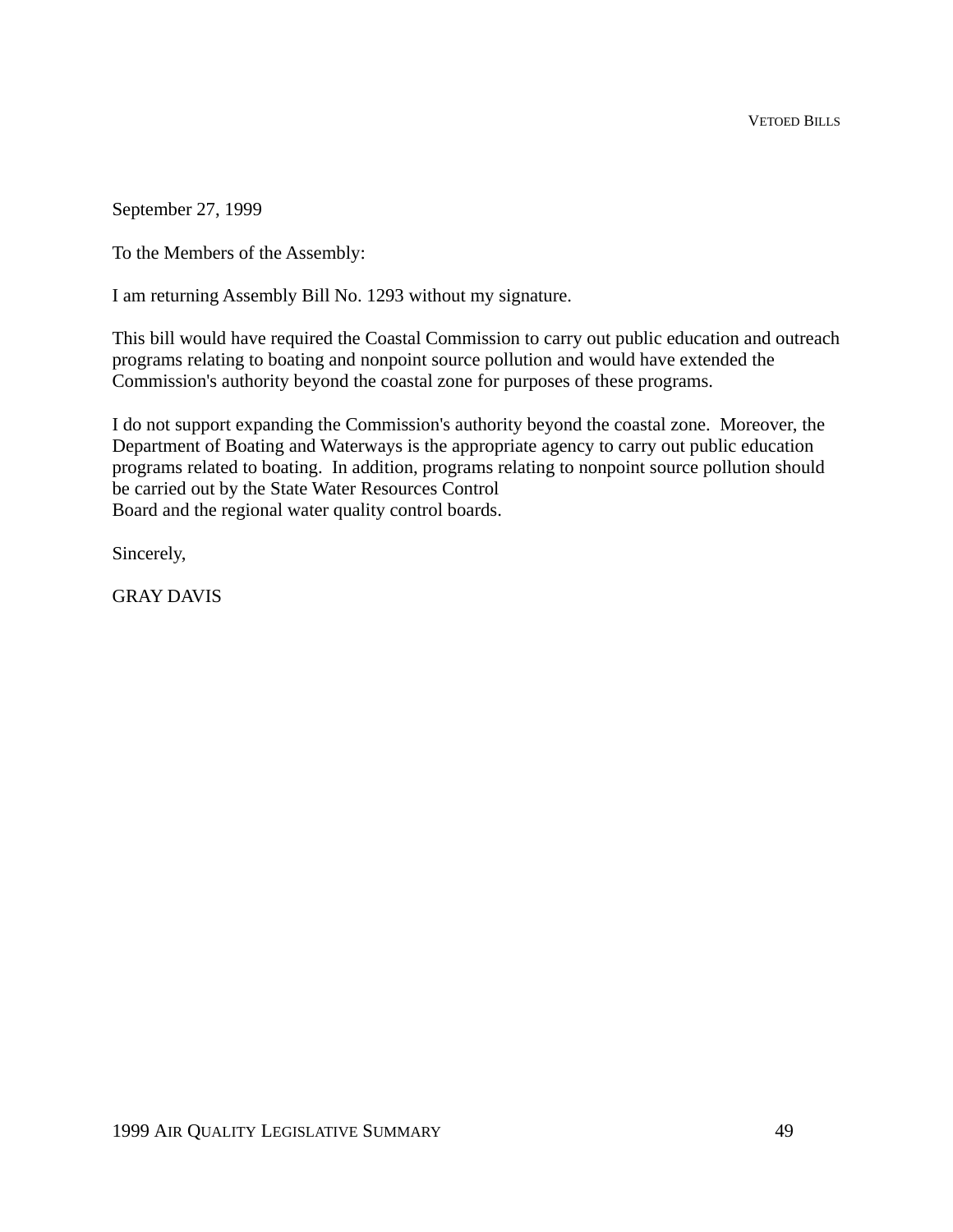July 27, 1999

To the Members of the Assembly:

I am returning Assembly Bill No. 1401 without my signature.

I have discussed with the author my desire to sign a bill that promotes better air quality without requiring a super majority vote of the South Coast Air Quality District Board.

Assembly member Longville and I have agreed to draft a bill to accomplish these objectives, hopefully this year.

I am philosophically opposed, however, to legislation that requires a super majority of 75% to enact public policy.

I would, however, support and sign legislation that will require the South Coast Air Quality Management District to act within 60 days by a majority vote on recommendations by the Mobile Source Pollution Reduction Committee. If no action is taken within 60 days the proposal would be deemed approved.

Sincerely,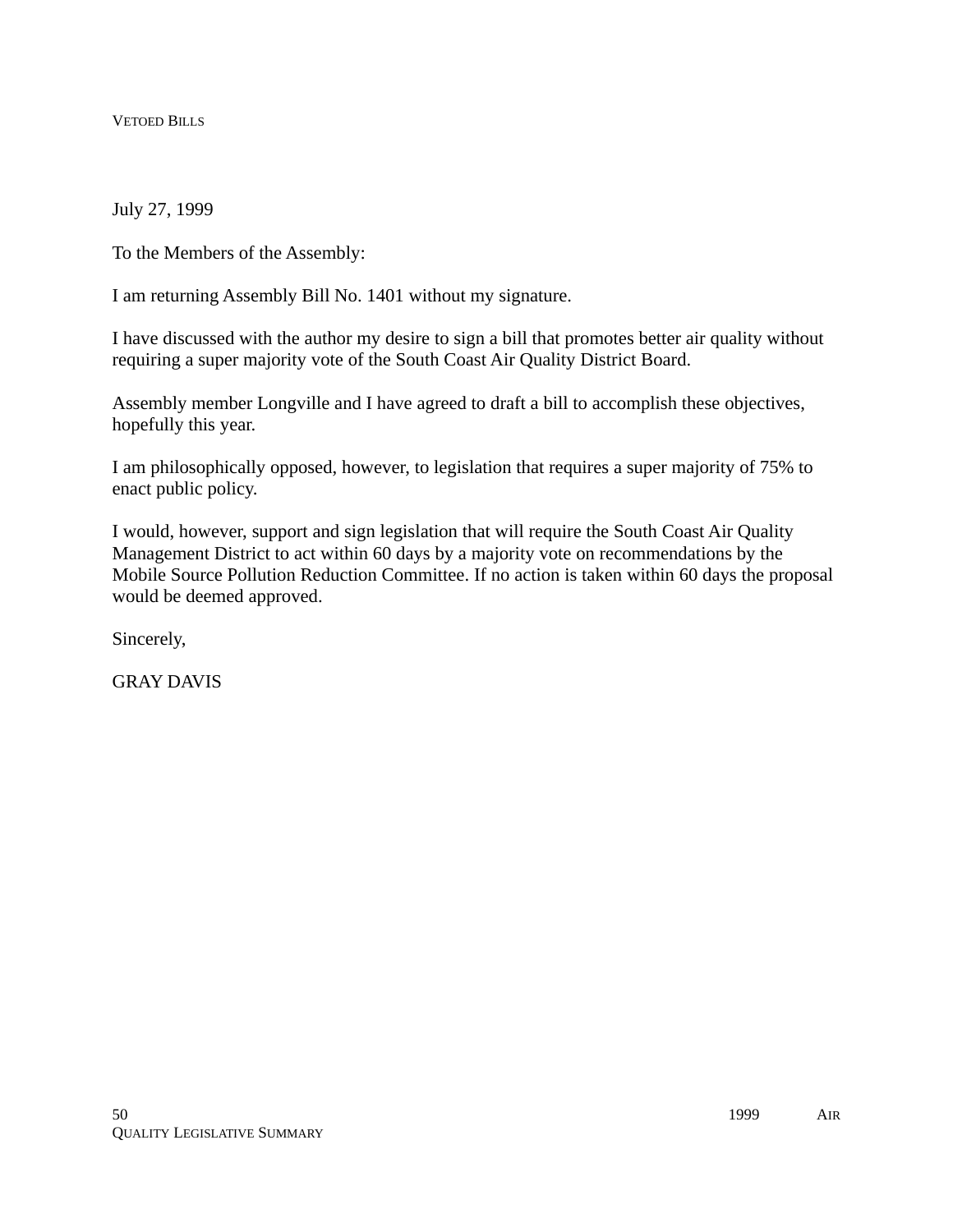October 10, 1999

To the Members of the Senate:

I am returning Senate Bill 655 without my signature.

While I am supportive of efforts to promote emerging solar and distributed generation technologies, this bill establishes a new grant program without establishing the source or amount of funding.

This program, while important, should compete with other priorities in the annual budget process.

Sincerely,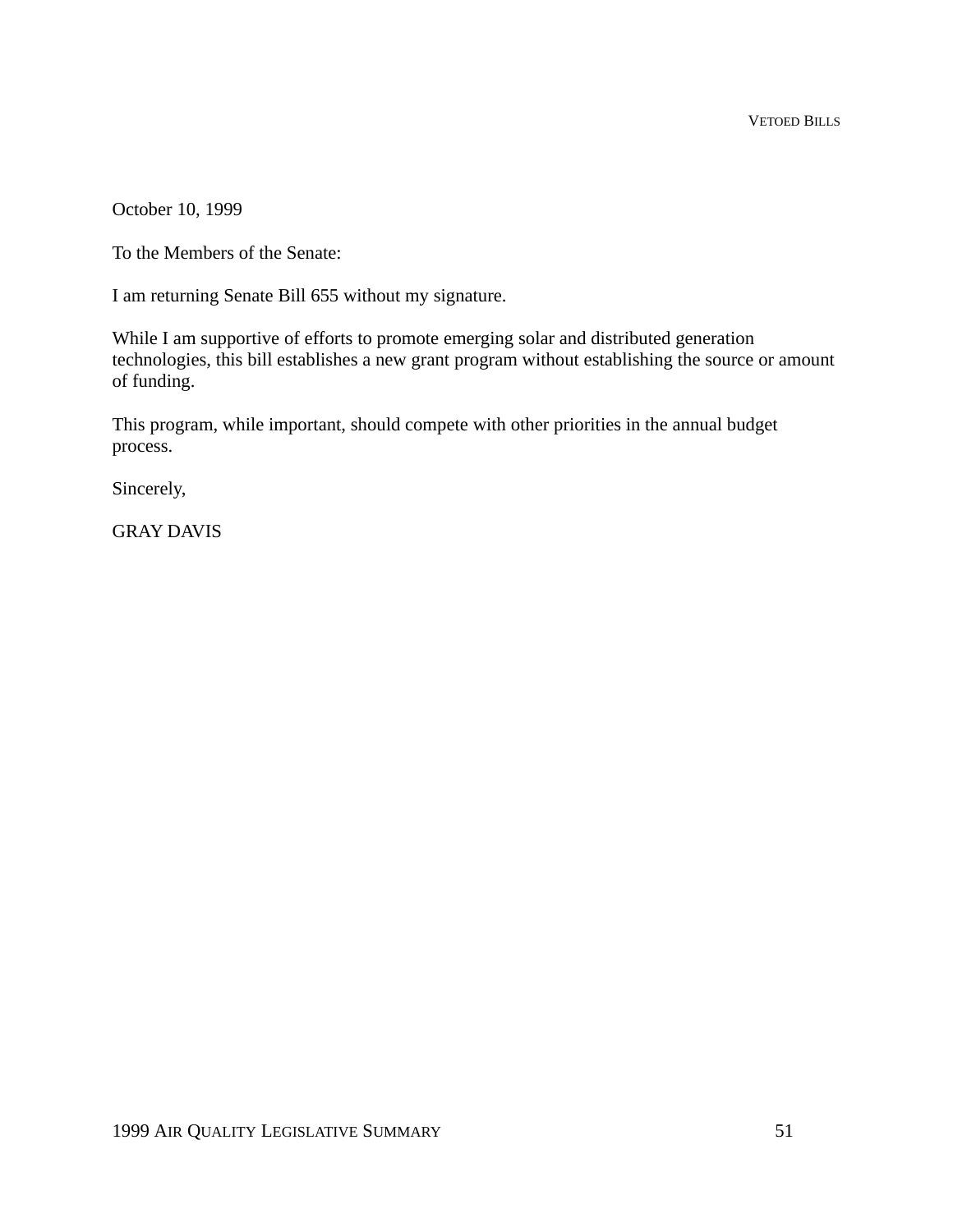October 10, 1999

To the Members of the Senate:

I am returning Senate Bill 821 without my signature.

This bill would make various administrative and technical changes to the California Clean Air Act, including an annual report on air district emission and reduction programs, certification of gasoline vapor recovery equipment, and changes to recognize the independent status of the Sacramento Metropolitan Air Quality Management Air District.

This bill is unnecessary because it codifies existing practices. For example, the Air Resources Board already reviews the local air district's emission credit trading programs to ensure compliance with guidelines.

Sincerely,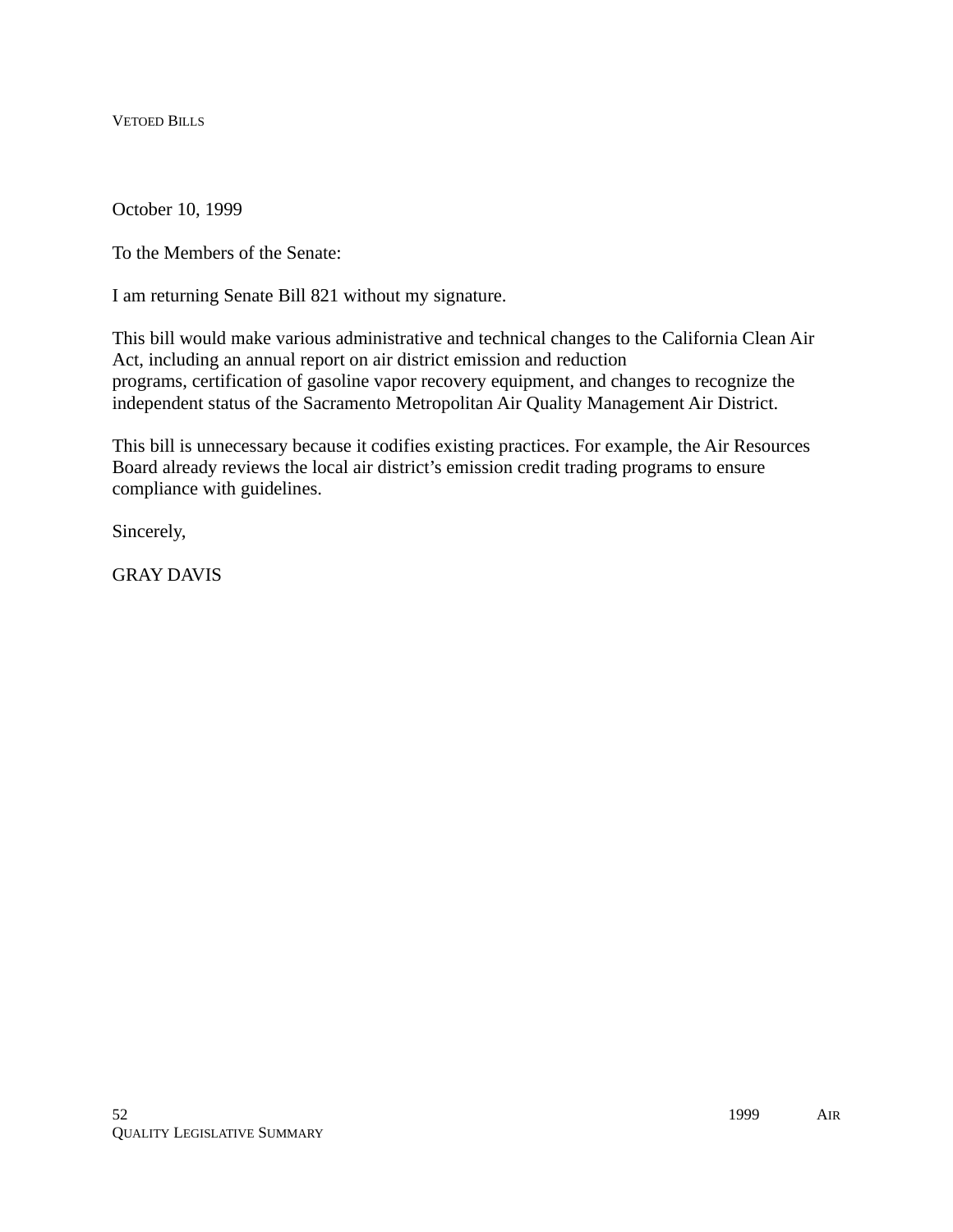October 10, 1999

To the Members of the Senate:

I am returning Senate Bill 993 without my signature.

This bill would require the development of children's health standards and guidelines for schools, require schoolsite response actions to be monitored by an advisory committee and require the Division of the State Architect to revise its design standards for school buildings.

I believe that California's school children should be safe from environmental harm. To this end, I have signed SB 162 and AB 387 by Senator Escutia and Assemblyman Wildman. These bills work together to create a comprehensive environmental assessment process for school construction.

While the efforts of the author are laudable, the current hazardous waste cleanup standards adequately protect children. Also, the bill requires the revision of school design standards in a manner that is unclear and fails to provide adequate funding for this purpose.

Sincerely,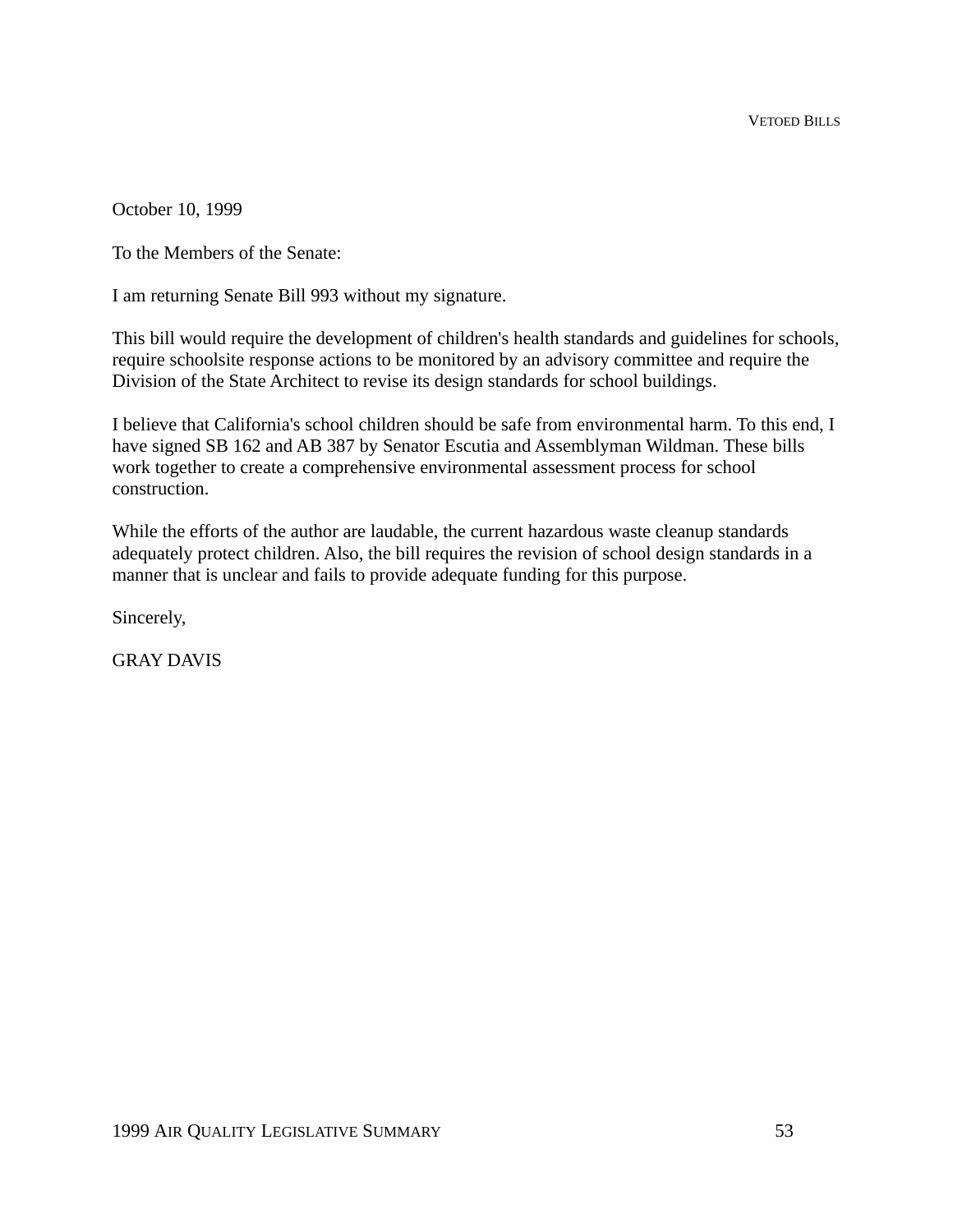October 9, 1999

To the Members of the Senate:

I am returning Senate Bill 1253 without my signature.

This bill would require the California Energy Resources Conservation and Development Commission (CEC), in consultation with other state agencies, to update the inventory of greenhouse gas emissions every five years and develop various information on global climate change.

This bill is unnecessary. The CEC has already developed and updated an inventory of the sources of greenhouse emissions within the state. It is unclear what new and different information would be revealed under this bill that has not been compiled or discovered thus far. In fact, California is already well below the national average for generating greenhouse gas on a per capita basis according to the CEC.

Sincerely,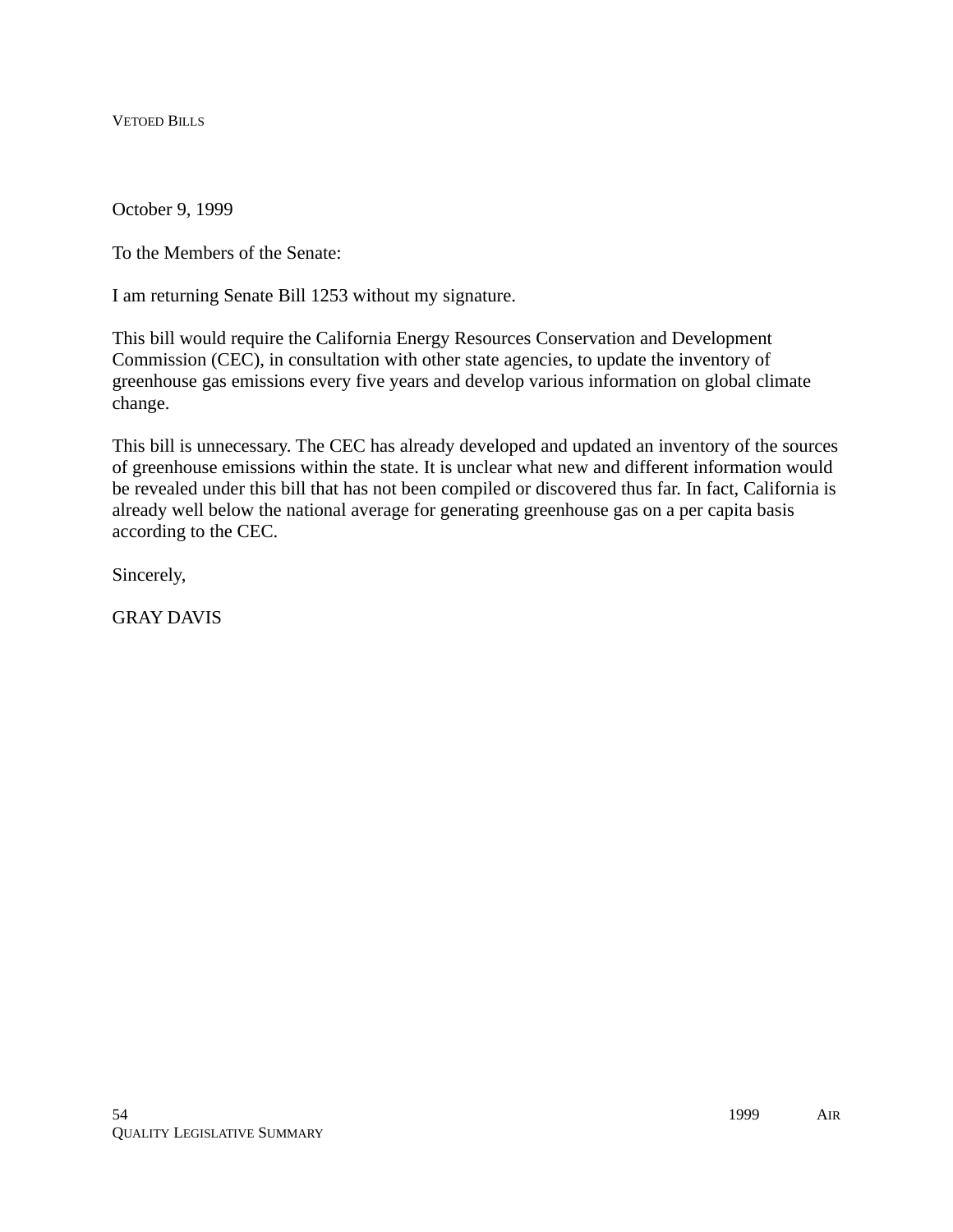# **ROSTER OF LEGISLATORS**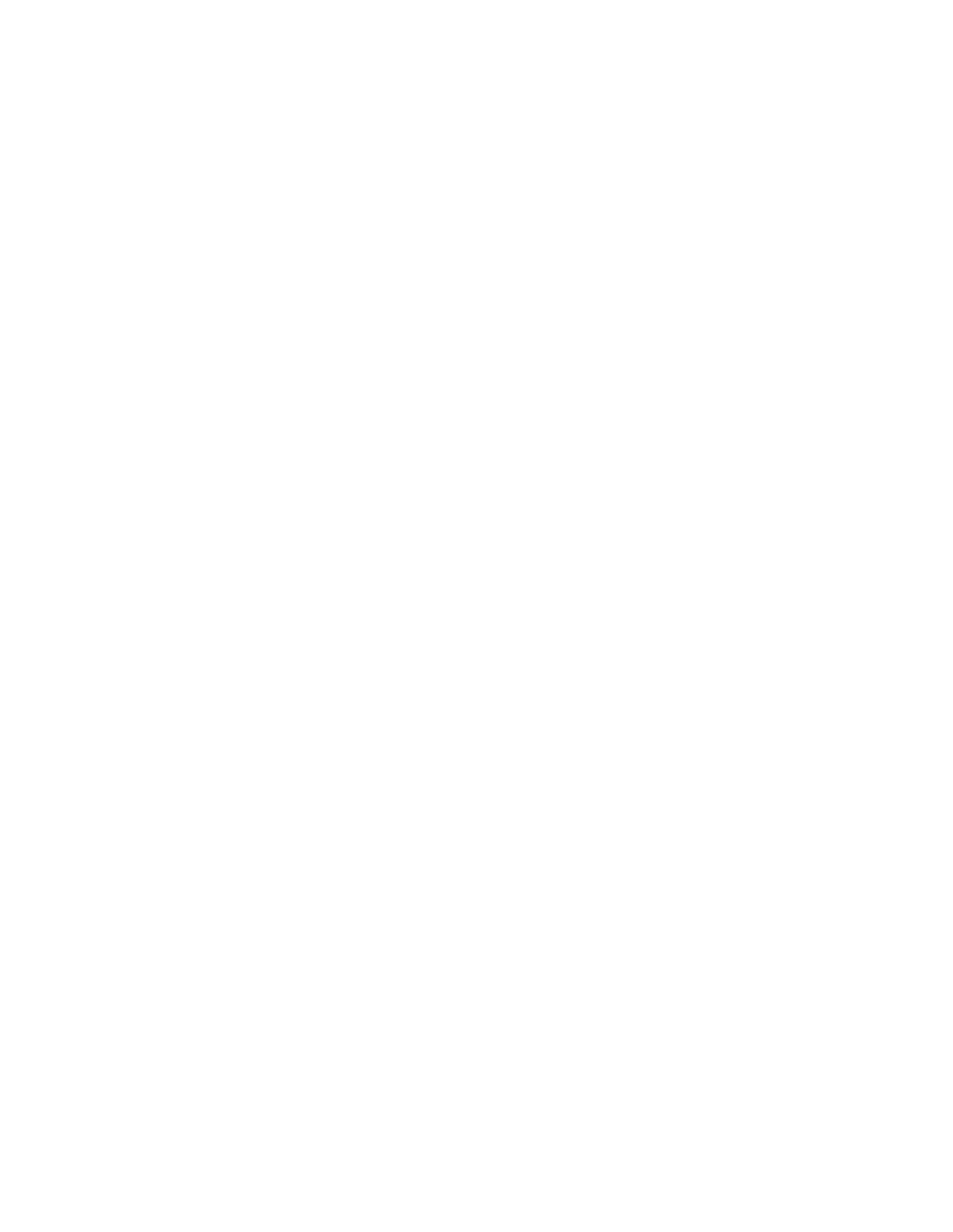| <b>Name</b>          | Party       | City                 | <b>Name</b>           | Party       | <u>City</u>          |
|----------------------|-------------|----------------------|-----------------------|-------------|----------------------|
| Aanestad, Sam        | R           | <b>Grass Valley</b>  |                       |             |                      |
| Ackerman, Dick       | R           | Fullerton            | Leach, Lynne C.       | R           | <b>Walnut Creek</b>  |
| Alquist, Elaine      | D           | Santa Clara          | Lempert, Ted          | D           | San Carlos           |
| Aroner, Dion         | D           | <b>Berkeley</b>      | Leonard, Bill         | R           | Upland               |
| Ashburn, Roy         | R           | <b>Bakersfield</b>   | Longville, John       | D           | Rialto               |
| Baldwin, Steve       | $\mathbf R$ | El Cajon             | Lowenthal, Alan       | D           | Long Beach           |
| Bates, Patricia      | $\mathbf R$ | Laguna Niguel        | Machado, Mike         | D           | Linden               |
| Battin, Jim          | R           | La Quinta            | Maddox, Ken           | R           | Garden Grove         |
| Baugh, Scott         | R           | Hunt. Beach          | Maldonado, Abel       | R           | Santa Maria          |
| Bock, Audie E.       | G           | Oakland              | Margett, Bob          | R           | Arcadia              |
| Brewer, Marilyn C.   | $\mathbf R$ | Newp. Beach          | Mazzoni, Kerry        | D           | <b>Novato</b>        |
| Briggs, Mike         | $\mathbf R$ | Fresno               | McClintock, Tom       | $\mathbf R$ | Simi Valley          |
| Calderon, Thomas     | D           | Montebello           | Migden, Carole        | D           | San Francisco        |
| Campbell, Bill       | R           | Villa Park           | Nakano, George        | D           | Torrence             |
| Cardenas, Tony       | D           | Sylmar               | Olberg, Keith         | R           | Victorville          |
| Cardoza, Dennis      | D           | Merced               | Oller, Rico           | R           | San Andreas          |
| Cedillo, Gill        | D           | Los Angeles          | Pacheco, Robert       | R           | Walnut               |
| Corbett, Ellen       | D           | San Leandro          | Pacheco, Rod          | R           | Riverside            |
| Correa, Lou          | D           | Anaheim              | Papan, Lou            | D           | Millbrae             |
| Cox, Dave            | R           | Fair Oaks            | Pescetti, Anthony     | R           | Rancho Cordova       |
| Cunneen, Jim         | $\mathbf R$ | Cupertino            | Reyes, Sarah          | D           | Fresno               |
| Davis, Susan         | D           | San Diego            | Romero, Gloria        | D           | Los Angeles          |
| Dickerson, Dick      | R           | Redding              | Runner, George        | R           | Lancaster            |
| Ducheny, Denise M.   | D           | San Diego            | Scott, Jack           | D           | Altadena             |
| Dutra, John          | D           | Fremont              | Shelley, Kevin        | D           | San Francisco        |
| Firebaugh, Marco     | D           | Los Angeles          | Soto, Nell            | D           | Pomona               |
| Florez, Dean         | D           | Shafter              | Steinberg, Darrell    | D           | Sacramento           |
| Floyd, Richard       | D           | Wilmington           | Strickland, Tony      | R           | <b>Thousand Oaks</b> |
| Frusetta, Peter      | R           | <b>Tres Pinos</b>    | Strom-Martin, V.      | D           | <b>Duncans Mills</b> |
| Gallegos, Martin     | D           | <b>Baldwin Park</b>  | Thompson, Bruce       | $\mathbf R$ | Fallbrook            |
| Granlund, Brett      | $\mathbf R$ | Yucaipa              | Thomson, Helen        | D           | Davis                |
| Havice, Sally        | D           | Cerritos             | Torlakson, Tom        | D           | Antioch              |
| Hertzberg, Robert M. | D           | <b>Sherman Oaks</b>  | Villaraigosa, Antonio | D           | Los Angeles          |
| Honda, Mike          | D           | San Jose             | Vincent, Edward       | $\mathbf D$ | Inglewood            |
| House, George        | $\mathbf R$ | Hughson              | Washington, Carl      | D           | Paramount            |
| Jackson, Hannah-Beth | D           | Santa Barbara        | Wayne, Howard         | D           | San Diego            |
| Kaloogian, Howard    | $\mathbf R$ | Carlsbad             | Wesson, Herb          | D           | Los Angeles          |
| Keeley, Fred         | D           | <b>Boulder Creek</b> | Wiggins, Patricia     | D           | Santa Rosa           |
| Knox, Wally          | D           | Los Angeles          | Wildman, Scott        | D           | Los Angeles          |
| Kuehl, Sheila James  | D           | Santa Monica         | Wright, Roderick      | D           | Los Angeles          |
|                      |             |                      | Zettel, Charlene      | $\mathbf R$ | Poway                |

# **1999 Assembly Members**

## **D-Democrat G-Green R-Republican**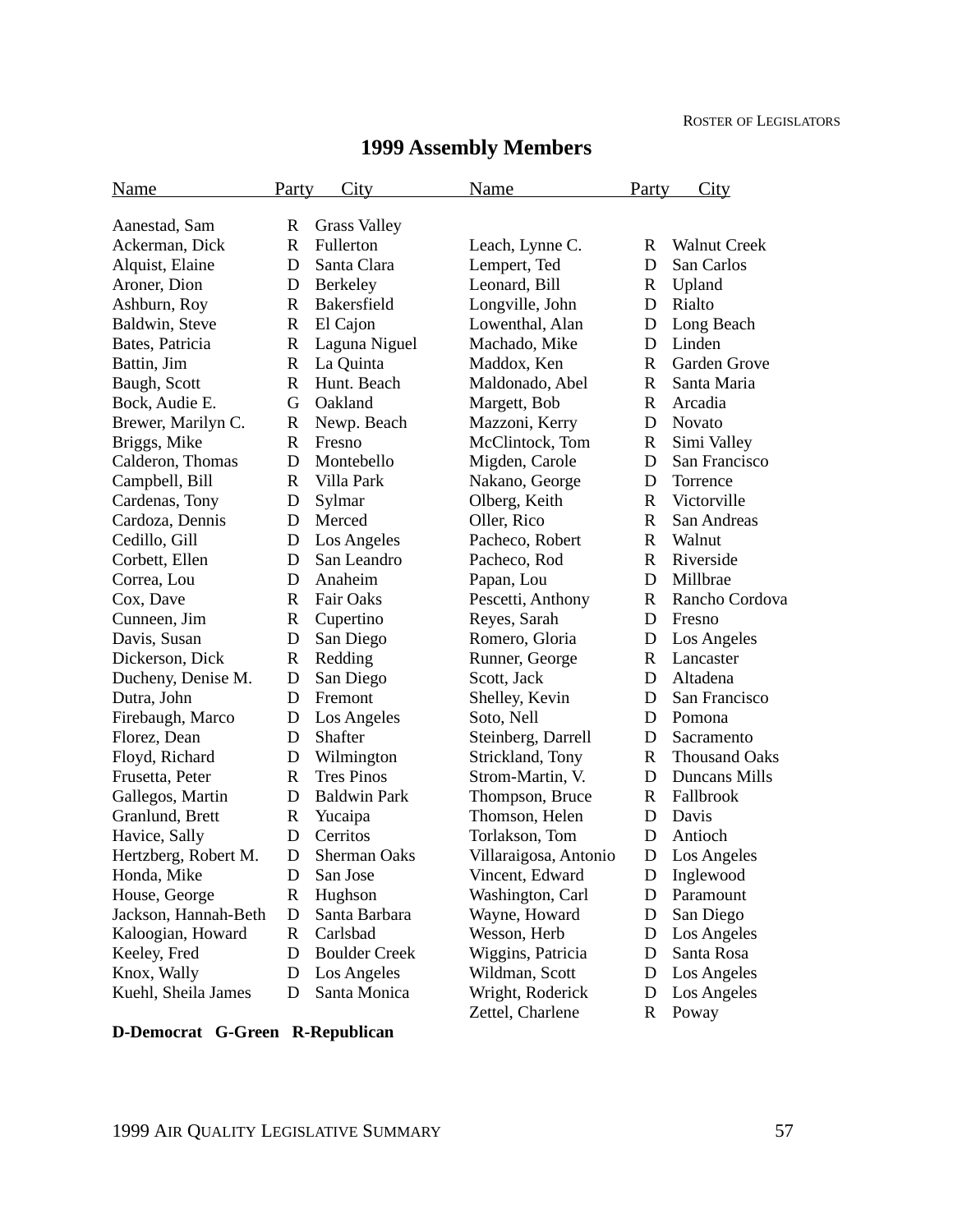#### ROSTER OF LEGISLATORS

# **1999 Senate Members**

| <u>Name</u>            | <u>Party</u> | <u>City</u>         |
|------------------------|--------------|---------------------|
| Alarcllln, Richard     | D            | Sylmar              |
| Alpert, Deirdre (Dede) | D            | Coronado            |
| Baca, Joe              | D            | Rialto              |
| Bowen, Debra           | D            | Marina Del Rey      |
| Brulte, James          | $\mathbf R$  | Cucamonga           |
| Burton, John           | D            | San Francisco       |
| Chesbro, Wesley        | D            | Arcata              |
| Costa, Jim             | D            | Fresno              |
| Dunn, Joseph           | D            | Santa Ana           |
| Escutia, Martha M.     | D            | Montebello          |
| Figueroa, Liz          | D            | Fremont             |
| Hayden, Tom            | D            | <b>Brentwood</b>    |
| Haynes, Raymond N.     | $\mathbf R$  | Murietta            |
| Hughes, Teresa P.      | D            | Inglewood           |
| Johannessen, Maurice   | R            | Redding             |
| Johnson, Ross          | $\mathbf R$  | Irvine              |
| Johnston, Patrick      | D            | Stockton            |
| Karnette, Betty        | D            | Long Beach          |
| Kelley, David G.       | R            | Idyllwild           |
| Knight, William J.     | R            | Palmdale            |
| Leslie, Tim            | $\mathbf R$  | <b>Tahoe City</b>   |
| Lewis, John R.         | R            | Orange              |
| McPherson, Bruce       | $\mathbf R$  | Santa Cruz          |
| Monteith, Dick         | $\mathbf R$  | Modesto             |
| Morrow, Bill           | $\mathbb R$  | Oceanside           |
| Mountjoy, Richard      | R            | Monrovia            |
| Murray, Kevin          | D            | <b>Los Angeles</b>  |
| O'Connell, Jack        | D            | Carpinteria         |
| Ortiz, Deborah         | D            | Sacramento          |
| Peace, Steve           | D            | El Cajon            |
| Perata, Don            | D            | Alameda             |
| Polanco, Richard       | D            | <b>Los Angeles</b>  |
| Poochigian, Charles    | R            | Fresno              |
| Rainey, Richard K.     | R            | <b>Walnut Creek</b> |
| Schiff, Adam           | D            | <b>Burbank</b>      |
| Sher, Byron            | $\mathbf D$  | Palo Alto           |
| Solis, Hilda           | $\mathbf D$  | El Monte            |
| Speier, Jackie         | D            | Hillsborough        |
| Vasconcellos, John     | D            | Santa Clara         |
| Wright, Cathie         | $\mathbf R$  | Simi Valley         |

## **D-Democrat R-Republican**